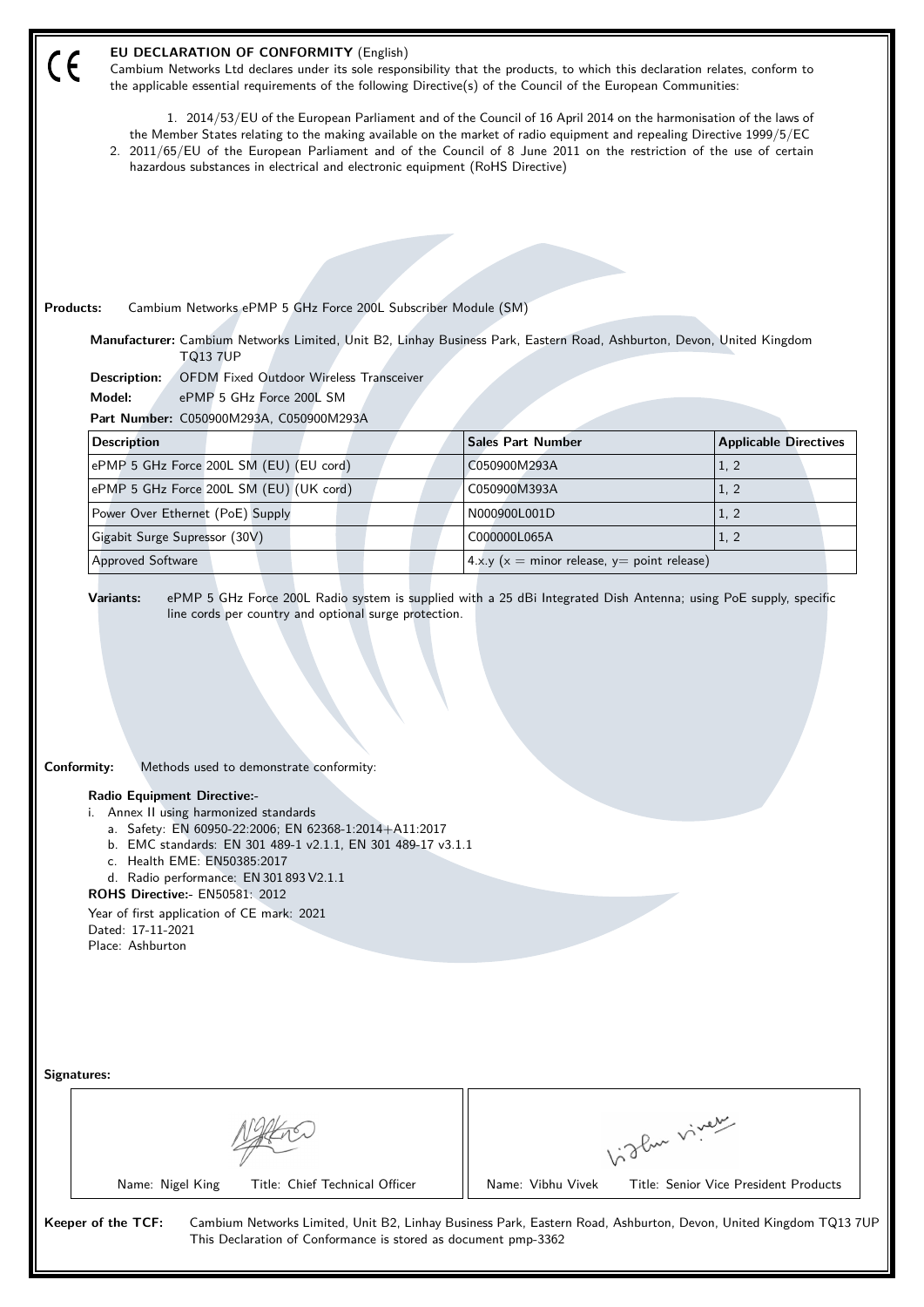| EU IZJAVA O SUKLADNOSTI (Hrvatski) (Croatia)<br>HR.<br>Cambium Networks Ltd izjavljuje pod isključivom odgovornošću da se proizvodi na koje se odnosi ova izjava u skladu s važećim<br>bitnim zahtjevima sljedeće Direktive Vijeća Europskih zajednica:                                                                                                                                                                                                                         |                                                   |                       |  |  |  |  |
|---------------------------------------------------------------------------------------------------------------------------------------------------------------------------------------------------------------------------------------------------------------------------------------------------------------------------------------------------------------------------------------------------------------------------------------------------------------------------------|---------------------------------------------------|-----------------------|--|--|--|--|
| 1. 2014/53/EU Europskog parlamenta i Vijeća od 16. travnja 2014. o usklađivanju zakona država članica o<br>stavljanju na raspolaganje na tržištu radio uređaja i ukidanju Direktive 1999/5/EC<br>2. 2011/65/EU Europskog parlamenta i Vijeća od 8. lipnja 2011. o ograničenju uporabe određenih opasnih tvari u električnoj                                                                                                                                                     |                                                   |                       |  |  |  |  |
| i elektroničkoj opremi (RoHS Directive)                                                                                                                                                                                                                                                                                                                                                                                                                                         |                                                   |                       |  |  |  |  |
|                                                                                                                                                                                                                                                                                                                                                                                                                                                                                 |                                                   |                       |  |  |  |  |
|                                                                                                                                                                                                                                                                                                                                                                                                                                                                                 |                                                   |                       |  |  |  |  |
|                                                                                                                                                                                                                                                                                                                                                                                                                                                                                 |                                                   |                       |  |  |  |  |
|                                                                                                                                                                                                                                                                                                                                                                                                                                                                                 |                                                   |                       |  |  |  |  |
| Proizvodi:<br>Cambium Networks ePMP 5 GHz Force 200L Subscriber Module (SM)                                                                                                                                                                                                                                                                                                                                                                                                     |                                                   |                       |  |  |  |  |
| Proizvođač:<br>Cambium Networks Limited, Unit B2, Linhay Business Park, Eastern Road, Ashburton, Devon, United Kingdom<br><b>TQ13 7UP</b>                                                                                                                                                                                                                                                                                                                                       |                                                   |                       |  |  |  |  |
| OFDM Fixed Outdoor bežični primopredajnik<br>Opis:                                                                                                                                                                                                                                                                                                                                                                                                                              |                                                   |                       |  |  |  |  |
| Model:<br>ePMP 5 GHz Force 200L SM                                                                                                                                                                                                                                                                                                                                                                                                                                              |                                                   |                       |  |  |  |  |
| Brojevi dijelova: C050900M293A, C050900M293A<br>Opis                                                                                                                                                                                                                                                                                                                                                                                                                            |                                                   | Primjenjive smjernice |  |  |  |  |
| ePMP 5 GHz Force 200L SM (EU) (EU cord)                                                                                                                                                                                                                                                                                                                                                                                                                                         | Sales Brojevi dijelova<br>C050900M293A            | 1, 2                  |  |  |  |  |
| ePMP 5 GHz Force 200L SM (EU) (UK cord)                                                                                                                                                                                                                                                                                                                                                                                                                                         | C050900M393A                                      | 1, 2                  |  |  |  |  |
| Power Over Ethernet (PoE) Supply                                                                                                                                                                                                                                                                                                                                                                                                                                                | N000900L001D                                      | 1, 2                  |  |  |  |  |
| Gigabit Surge Supressor (30V)                                                                                                                                                                                                                                                                                                                                                                                                                                                   | C000000L065A                                      | 1, 2                  |  |  |  |  |
| <b>Approved Software</b>                                                                                                                                                                                                                                                                                                                                                                                                                                                        | 4.x.y ( $x =$ minor release, $y =$ point release) |                       |  |  |  |  |
| Konformizam:<br>Metode koje se koriste za dokazivanje sukladnosti:<br>Direktiva o radijskoj opremi:-<br>Prilog II. Primjenjujući usklađene norme<br>i.<br>a. Sigurnosni: EN 60950-22:2006; EN 62368-1:2014+A11:2017<br>b. EMC standardi: EN 301 489-1 v2.1.1, EN 301 489-17 v3.1.1<br>c. Zdravlje EME: EN50385:2017<br>d. Radio izvedba: EN 301 893 V2.1.1<br>ROHS smjernica: EN50581: 2012<br>Godina prve primjene oznake CE: 2021<br>Datiran: 17-11-2021<br>Mjesto: Ashburton |                                                   |                       |  |  |  |  |
| Potpisi:<br>light vivey<br>Title: Chief Technical Officer<br>Name: Vibhu Vivek<br>Name: Nigel King<br>Title: Senior Vice President Products                                                                                                                                                                                                                                                                                                                                     |                                                   |                       |  |  |  |  |
| Čuvar TCF-a:<br>Cambium Networks Limited, Unit B2, Linhay Business Park, Eastern Road, Ashburton, Devon, United Kingdom TQ13 7UP<br>Ova Izjava o sukladnosti pohranjena je kao dokument pmp-3362                                                                                                                                                                                                                                                                                |                                                   |                       |  |  |  |  |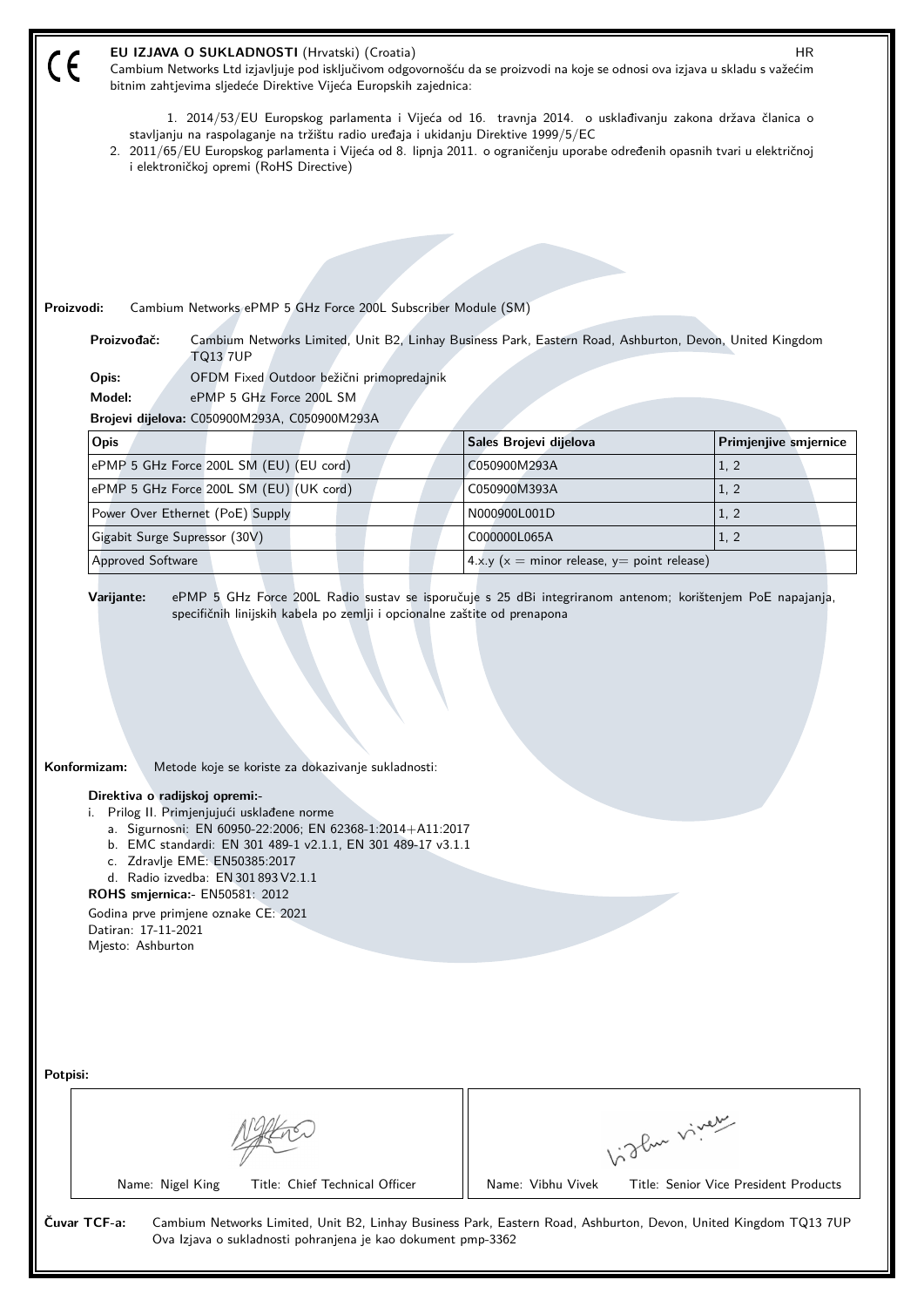| 1. 2014/53/EU ze dne 16. dubna 2014 o harmonizaci právních předpisů členských států týkajících se uvádění<br>rádiových zařízení na trh ao zrušení směrnice Evropského parlamentu a Rady 1999/5/EC<br>2. 2011/65/EU Evropského parlamentu a Rady ze dne 8. června 2011 o omezení používání některých nebezpečných látek v<br>elektrických a elektronických zařízeních (směrnice o omezení používání některých nebezpečných látek)<br>Cambium Networks ePMP 5 GHz Force 200L Subscriber Module (SM)<br>Výrobce:<br>Cambium Networks Limited, Unit B2, Linhay Business Park, Eastern Road, Ashburton, Devon, United Kingdom<br><b>TQ13 7UP</b><br>Popis:<br>OFDM pevný venkovní bezdrátový transceiver<br>Modelka:<br>ePMP 5 GHz Force 200L SM<br>Čísla součástí: C050900M293A, C050900M293A<br>Sales Čísla součástí<br>Platné směrnice<br><b>Popis</b><br>ePMP 5 GHz Force 200L SM (EU) (EU cord)<br>C050900M293A<br>1, 2<br>ePMP 5 GHz Force 200L SM (EU) (UK cord)<br>C050900M393A<br>1, 2<br>Power Over Ethernet (PoE) Supply<br>1, 2<br>N000900L001D<br>1, 2<br>Gigabit Surge Supressor (30V)<br>C000000L065A<br>4.x.y ( $x =$ minor release, $y =$ point release)<br>Approved Software<br>Rádiový systém ePMP 5 GHz Force 200L je dodáván s integrovanou parabolickou anténou 25 dBi; pomocí napájení<br>Varianty:<br>PoE, specifických linkových kabelů pro jednotlivé země a volitelné přepěťové ochrany<br>Souladu:<br>Metody používané k prokázání shody:<br><b>Radio Equipment Directive:-</b><br>i. V příloze II za použití harmonizovaných norem<br>a. Bezpečnost: EN 60950-22:2006; EN 62368-1:2014+A11:2017<br>b. EMC standardy: EN 301 489-1 v2.1.1, EN 301 489-17 v3.1.1<br>c. Zdraví EME: EN50385:2017<br>d. Rádiový výkon: EN 301 893 V2.1.1<br>Směrnice ROHS:- EN50581: 2012<br>Rok první aplikace značky CE: 2021<br>S daty: 17-11-2021<br>Místo: Ashburton<br>birthe vivey<br>Title: Chief Technical Officer<br>Name: Vibhu Vivek<br>Name: Nigel King<br>Title: Senior Vice President Products<br><b>Strážce TCF:</b><br>Cambium Networks Limited, Unit B2, Linhay Business Park, Eastern Road, Ashburton, Devon, United Kingdom TQ13 7UP |          | EU PROHLÁŠENÍ O SHODĚ (čeština) (Czech Republic)<br>Cambium Networks Ltd prohlašuje na svou výhradní odpovědnost, že výrobky, na něž se toto prohlášení vztahuje, splňují<br>platné základní požadavky následující směrnice (směrnic) Rady Evropských společenství: | CZ |
|--------------------------------------------------------------------------------------------------------------------------------------------------------------------------------------------------------------------------------------------------------------------------------------------------------------------------------------------------------------------------------------------------------------------------------------------------------------------------------------------------------------------------------------------------------------------------------------------------------------------------------------------------------------------------------------------------------------------------------------------------------------------------------------------------------------------------------------------------------------------------------------------------------------------------------------------------------------------------------------------------------------------------------------------------------------------------------------------------------------------------------------------------------------------------------------------------------------------------------------------------------------------------------------------------------------------------------------------------------------------------------------------------------------------------------------------------------------------------------------------------------------------------------------------------------------------------------------------------------------------------------------------------------------------------------------------------------------------------------------------------------------------------------------------------------------------------------------------------------------------------------------------------------------------------------------------------------------------------------------------------------------------------------------------------------------------------------------------------------------------------------------------------------------|----------|---------------------------------------------------------------------------------------------------------------------------------------------------------------------------------------------------------------------------------------------------------------------|----|
|                                                                                                                                                                                                                                                                                                                                                                                                                                                                                                                                                                                                                                                                                                                                                                                                                                                                                                                                                                                                                                                                                                                                                                                                                                                                                                                                                                                                                                                                                                                                                                                                                                                                                                                                                                                                                                                                                                                                                                                                                                                                                                                                                              |          |                                                                                                                                                                                                                                                                     |    |
|                                                                                                                                                                                                                                                                                                                                                                                                                                                                                                                                                                                                                                                                                                                                                                                                                                                                                                                                                                                                                                                                                                                                                                                                                                                                                                                                                                                                                                                                                                                                                                                                                                                                                                                                                                                                                                                                                                                                                                                                                                                                                                                                                              |          |                                                                                                                                                                                                                                                                     |    |
|                                                                                                                                                                                                                                                                                                                                                                                                                                                                                                                                                                                                                                                                                                                                                                                                                                                                                                                                                                                                                                                                                                                                                                                                                                                                                                                                                                                                                                                                                                                                                                                                                                                                                                                                                                                                                                                                                                                                                                                                                                                                                                                                                              |          |                                                                                                                                                                                                                                                                     |    |
|                                                                                                                                                                                                                                                                                                                                                                                                                                                                                                                                                                                                                                                                                                                                                                                                                                                                                                                                                                                                                                                                                                                                                                                                                                                                                                                                                                                                                                                                                                                                                                                                                                                                                                                                                                                                                                                                                                                                                                                                                                                                                                                                                              |          |                                                                                                                                                                                                                                                                     |    |
|                                                                                                                                                                                                                                                                                                                                                                                                                                                                                                                                                                                                                                                                                                                                                                                                                                                                                                                                                                                                                                                                                                                                                                                                                                                                                                                                                                                                                                                                                                                                                                                                                                                                                                                                                                                                                                                                                                                                                                                                                                                                                                                                                              |          |                                                                                                                                                                                                                                                                     |    |
|                                                                                                                                                                                                                                                                                                                                                                                                                                                                                                                                                                                                                                                                                                                                                                                                                                                                                                                                                                                                                                                                                                                                                                                                                                                                                                                                                                                                                                                                                                                                                                                                                                                                                                                                                                                                                                                                                                                                                                                                                                                                                                                                                              |          |                                                                                                                                                                                                                                                                     |    |
|                                                                                                                                                                                                                                                                                                                                                                                                                                                                                                                                                                                                                                                                                                                                                                                                                                                                                                                                                                                                                                                                                                                                                                                                                                                                                                                                                                                                                                                                                                                                                                                                                                                                                                                                                                                                                                                                                                                                                                                                                                                                                                                                                              | Produkt: |                                                                                                                                                                                                                                                                     |    |
|                                                                                                                                                                                                                                                                                                                                                                                                                                                                                                                                                                                                                                                                                                                                                                                                                                                                                                                                                                                                                                                                                                                                                                                                                                                                                                                                                                                                                                                                                                                                                                                                                                                                                                                                                                                                                                                                                                                                                                                                                                                                                                                                                              |          |                                                                                                                                                                                                                                                                     |    |
|                                                                                                                                                                                                                                                                                                                                                                                                                                                                                                                                                                                                                                                                                                                                                                                                                                                                                                                                                                                                                                                                                                                                                                                                                                                                                                                                                                                                                                                                                                                                                                                                                                                                                                                                                                                                                                                                                                                                                                                                                                                                                                                                                              |          |                                                                                                                                                                                                                                                                     |    |
|                                                                                                                                                                                                                                                                                                                                                                                                                                                                                                                                                                                                                                                                                                                                                                                                                                                                                                                                                                                                                                                                                                                                                                                                                                                                                                                                                                                                                                                                                                                                                                                                                                                                                                                                                                                                                                                                                                                                                                                                                                                                                                                                                              |          |                                                                                                                                                                                                                                                                     |    |
|                                                                                                                                                                                                                                                                                                                                                                                                                                                                                                                                                                                                                                                                                                                                                                                                                                                                                                                                                                                                                                                                                                                                                                                                                                                                                                                                                                                                                                                                                                                                                                                                                                                                                                                                                                                                                                                                                                                                                                                                                                                                                                                                                              |          |                                                                                                                                                                                                                                                                     |    |
|                                                                                                                                                                                                                                                                                                                                                                                                                                                                                                                                                                                                                                                                                                                                                                                                                                                                                                                                                                                                                                                                                                                                                                                                                                                                                                                                                                                                                                                                                                                                                                                                                                                                                                                                                                                                                                                                                                                                                                                                                                                                                                                                                              |          |                                                                                                                                                                                                                                                                     |    |
|                                                                                                                                                                                                                                                                                                                                                                                                                                                                                                                                                                                                                                                                                                                                                                                                                                                                                                                                                                                                                                                                                                                                                                                                                                                                                                                                                                                                                                                                                                                                                                                                                                                                                                                                                                                                                                                                                                                                                                                                                                                                                                                                                              |          |                                                                                                                                                                                                                                                                     |    |
|                                                                                                                                                                                                                                                                                                                                                                                                                                                                                                                                                                                                                                                                                                                                                                                                                                                                                                                                                                                                                                                                                                                                                                                                                                                                                                                                                                                                                                                                                                                                                                                                                                                                                                                                                                                                                                                                                                                                                                                                                                                                                                                                                              |          |                                                                                                                                                                                                                                                                     |    |
|                                                                                                                                                                                                                                                                                                                                                                                                                                                                                                                                                                                                                                                                                                                                                                                                                                                                                                                                                                                                                                                                                                                                                                                                                                                                                                                                                                                                                                                                                                                                                                                                                                                                                                                                                                                                                                                                                                                                                                                                                                                                                                                                                              |          |                                                                                                                                                                                                                                                                     |    |
|                                                                                                                                                                                                                                                                                                                                                                                                                                                                                                                                                                                                                                                                                                                                                                                                                                                                                                                                                                                                                                                                                                                                                                                                                                                                                                                                                                                                                                                                                                                                                                                                                                                                                                                                                                                                                                                                                                                                                                                                                                                                                                                                                              |          |                                                                                                                                                                                                                                                                     |    |
|                                                                                                                                                                                                                                                                                                                                                                                                                                                                                                                                                                                                                                                                                                                                                                                                                                                                                                                                                                                                                                                                                                                                                                                                                                                                                                                                                                                                                                                                                                                                                                                                                                                                                                                                                                                                                                                                                                                                                                                                                                                                                                                                                              |          |                                                                                                                                                                                                                                                                     |    |
|                                                                                                                                                                                                                                                                                                                                                                                                                                                                                                                                                                                                                                                                                                                                                                                                                                                                                                                                                                                                                                                                                                                                                                                                                                                                                                                                                                                                                                                                                                                                                                                                                                                                                                                                                                                                                                                                                                                                                                                                                                                                                                                                                              |          |                                                                                                                                                                                                                                                                     |    |
|                                                                                                                                                                                                                                                                                                                                                                                                                                                                                                                                                                                                                                                                                                                                                                                                                                                                                                                                                                                                                                                                                                                                                                                                                                                                                                                                                                                                                                                                                                                                                                                                                                                                                                                                                                                                                                                                                                                                                                                                                                                                                                                                                              |          |                                                                                                                                                                                                                                                                     |    |
|                                                                                                                                                                                                                                                                                                                                                                                                                                                                                                                                                                                                                                                                                                                                                                                                                                                                                                                                                                                                                                                                                                                                                                                                                                                                                                                                                                                                                                                                                                                                                                                                                                                                                                                                                                                                                                                                                                                                                                                                                                                                                                                                                              |          |                                                                                                                                                                                                                                                                     |    |
|                                                                                                                                                                                                                                                                                                                                                                                                                                                                                                                                                                                                                                                                                                                                                                                                                                                                                                                                                                                                                                                                                                                                                                                                                                                                                                                                                                                                                                                                                                                                                                                                                                                                                                                                                                                                                                                                                                                                                                                                                                                                                                                                                              |          |                                                                                                                                                                                                                                                                     |    |
|                                                                                                                                                                                                                                                                                                                                                                                                                                                                                                                                                                                                                                                                                                                                                                                                                                                                                                                                                                                                                                                                                                                                                                                                                                                                                                                                                                                                                                                                                                                                                                                                                                                                                                                                                                                                                                                                                                                                                                                                                                                                                                                                                              |          |                                                                                                                                                                                                                                                                     |    |
|                                                                                                                                                                                                                                                                                                                                                                                                                                                                                                                                                                                                                                                                                                                                                                                                                                                                                                                                                                                                                                                                                                                                                                                                                                                                                                                                                                                                                                                                                                                                                                                                                                                                                                                                                                                                                                                                                                                                                                                                                                                                                                                                                              |          |                                                                                                                                                                                                                                                                     |    |
|                                                                                                                                                                                                                                                                                                                                                                                                                                                                                                                                                                                                                                                                                                                                                                                                                                                                                                                                                                                                                                                                                                                                                                                                                                                                                                                                                                                                                                                                                                                                                                                                                                                                                                                                                                                                                                                                                                                                                                                                                                                                                                                                                              |          |                                                                                                                                                                                                                                                                     |    |
|                                                                                                                                                                                                                                                                                                                                                                                                                                                                                                                                                                                                                                                                                                                                                                                                                                                                                                                                                                                                                                                                                                                                                                                                                                                                                                                                                                                                                                                                                                                                                                                                                                                                                                                                                                                                                                                                                                                                                                                                                                                                                                                                                              |          |                                                                                                                                                                                                                                                                     |    |
|                                                                                                                                                                                                                                                                                                                                                                                                                                                                                                                                                                                                                                                                                                                                                                                                                                                                                                                                                                                                                                                                                                                                                                                                                                                                                                                                                                                                                                                                                                                                                                                                                                                                                                                                                                                                                                                                                                                                                                                                                                                                                                                                                              |          |                                                                                                                                                                                                                                                                     |    |
|                                                                                                                                                                                                                                                                                                                                                                                                                                                                                                                                                                                                                                                                                                                                                                                                                                                                                                                                                                                                                                                                                                                                                                                                                                                                                                                                                                                                                                                                                                                                                                                                                                                                                                                                                                                                                                                                                                                                                                                                                                                                                                                                                              | Podpisy: |                                                                                                                                                                                                                                                                     |    |
|                                                                                                                                                                                                                                                                                                                                                                                                                                                                                                                                                                                                                                                                                                                                                                                                                                                                                                                                                                                                                                                                                                                                                                                                                                                                                                                                                                                                                                                                                                                                                                                                                                                                                                                                                                                                                                                                                                                                                                                                                                                                                                                                                              |          |                                                                                                                                                                                                                                                                     |    |
|                                                                                                                                                                                                                                                                                                                                                                                                                                                                                                                                                                                                                                                                                                                                                                                                                                                                                                                                                                                                                                                                                                                                                                                                                                                                                                                                                                                                                                                                                                                                                                                                                                                                                                                                                                                                                                                                                                                                                                                                                                                                                                                                                              |          |                                                                                                                                                                                                                                                                     |    |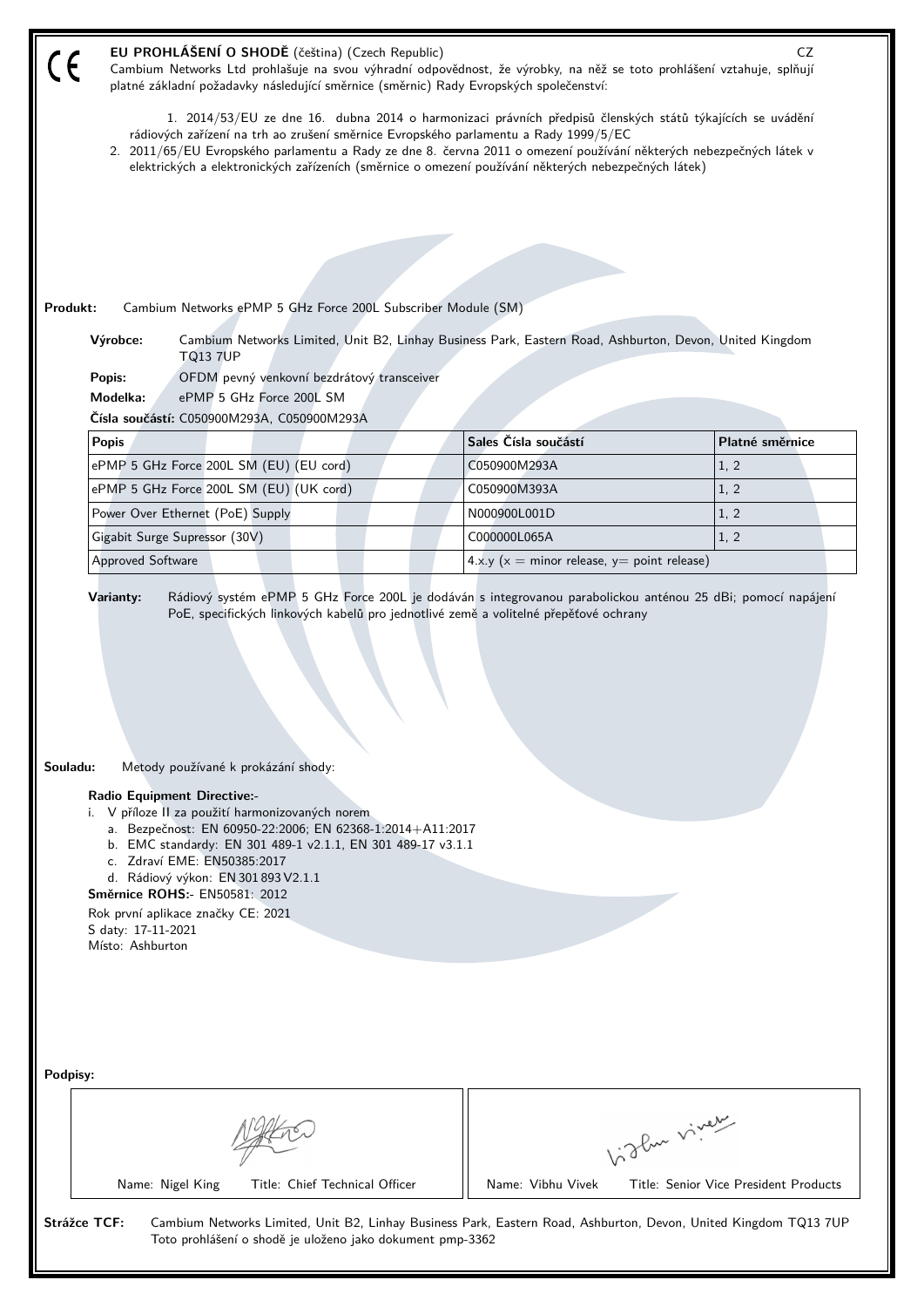| EU-OVERENSSTEMMELSESERKLÆRING (dansk) (Denmark)<br>DK<br>Cambium Networks Ltd erklærer på eget ansvar, at de produkter, som denne erklæring vedrører, overholder de gældende<br>væsentlige krav i følgende direktiv (er) i Rådet for De Europæiske Fællesskaber:                                                                                                                       |                                                   |                                       |  |  |  |  |  |
|----------------------------------------------------------------------------------------------------------------------------------------------------------------------------------------------------------------------------------------------------------------------------------------------------------------------------------------------------------------------------------------|---------------------------------------------------|---------------------------------------|--|--|--|--|--|
| 1. 2014/53/EU Europa-Parlamentets og Rådets afgørelse af 16. april 2014 om harmonisering af medlemsstaternes<br>lovgivning om markedsføring af radioudstyr og om ophævelse af direktiv 1999/5/EC<br>2. 2011/65/EU Europa-Parlamentets og Rådets afgørelse af 8. juni 2011 om begrænsning af anvendelsen af visse farlige<br>stoffer i elektrisk og elektronisk udstyr (RoHS Directive) |                                                   |                                       |  |  |  |  |  |
|                                                                                                                                                                                                                                                                                                                                                                                        |                                                   |                                       |  |  |  |  |  |
|                                                                                                                                                                                                                                                                                                                                                                                        |                                                   |                                       |  |  |  |  |  |
|                                                                                                                                                                                                                                                                                                                                                                                        |                                                   |                                       |  |  |  |  |  |
|                                                                                                                                                                                                                                                                                                                                                                                        |                                                   |                                       |  |  |  |  |  |
| Produkter:<br>Cambium Networks ePMP 5 GHz Force 200L Subscriber Module (SM)<br>Fabrikant:<br>Cambium Networks Limited, Unit B2, Linhay Business Park, Eastern Road, Ashburton, Devon, United Kingdom                                                                                                                                                                                   |                                                   |                                       |  |  |  |  |  |
| <b>TQ13 7UP</b><br>OFDM Fixed udendørs Trådløs transceiver<br><b>Beskrivelse:</b>                                                                                                                                                                                                                                                                                                      |                                                   |                                       |  |  |  |  |  |
| Model:<br>ePMP 5 GHz Force 200L SM                                                                                                                                                                                                                                                                                                                                                     |                                                   |                                       |  |  |  |  |  |
| Artikelnumre: C050900M293A, C050900M293A                                                                                                                                                                                                                                                                                                                                               |                                                   |                                       |  |  |  |  |  |
| <b>Beskrivelse</b>                                                                                                                                                                                                                                                                                                                                                                     | <b>Sales Artikelnumre</b>                         | Gældende direktiver                   |  |  |  |  |  |
| ePMP 5 GHz Force 200L SM (EU) (EU cord)                                                                                                                                                                                                                                                                                                                                                | C050900M293A                                      | 1, 2                                  |  |  |  |  |  |
| ePMP 5 GHz Force 200L SM (EU) (UK cord)                                                                                                                                                                                                                                                                                                                                                | C050900M393A                                      | 1, 2                                  |  |  |  |  |  |
| Power Over Ethernet (PoE) Supply                                                                                                                                                                                                                                                                                                                                                       | N000900L001D                                      | 1, 2                                  |  |  |  |  |  |
| Gigabit Surge Supressor (30V)                                                                                                                                                                                                                                                                                                                                                          | C000000L065A                                      | 1, 2                                  |  |  |  |  |  |
| <b>Approved Software</b>                                                                                                                                                                                                                                                                                                                                                               | 4.x.y ( $x =$ minor release, $y =$ point release) |                                       |  |  |  |  |  |
| Overensstemmelse:<br>Metoder der anvendes til at påvise overensstemmelse:<br>Direktiv om radioudstyr:-<br>i. Bilag II ved anvendelse af harmoniserede standarder<br>a. Sikkerhed: EN 60950-22:2006; EN 62368-1:2014+A11:2017<br>b. EMC standarder: EN 301 489-1 v2.1.1, EN 301 489-17 v3.1.1                                                                                           |                                                   |                                       |  |  |  |  |  |
| c. Sundhed EME: EN50385:2017<br>d. Radio præstation: EN 301 893 V2.1.1<br><b>ROHS-direktivet:- EN50581: 2012</b>                                                                                                                                                                                                                                                                       |                                                   |                                       |  |  |  |  |  |
| År for første ansøgning om CE-mærkning: 2021<br>Dateret: 17-11-2021<br>Placere: Ashburton                                                                                                                                                                                                                                                                                              |                                                   |                                       |  |  |  |  |  |
|                                                                                                                                                                                                                                                                                                                                                                                        |                                                   |                                       |  |  |  |  |  |
|                                                                                                                                                                                                                                                                                                                                                                                        |                                                   |                                       |  |  |  |  |  |
| Underskrifter:                                                                                                                                                                                                                                                                                                                                                                         |                                                   |                                       |  |  |  |  |  |
|                                                                                                                                                                                                                                                                                                                                                                                        |                                                   | Light virey                           |  |  |  |  |  |
| Name: Nigel King<br>Title: Chief Technical Officer                                                                                                                                                                                                                                                                                                                                     | Name: Vibhu Vivek                                 | Title: Senior Vice President Products |  |  |  |  |  |
| Keeper af TCF:<br>Cambium Networks Limited, Unit B2, Linhay Business Park, Eastern Road, Ashburton, Devon, United Kingdom TQ13 7UP<br>Denne overensstemmelseserklæring er gemt som dokument pmp-3362                                                                                                                                                                                   |                                                   |                                       |  |  |  |  |  |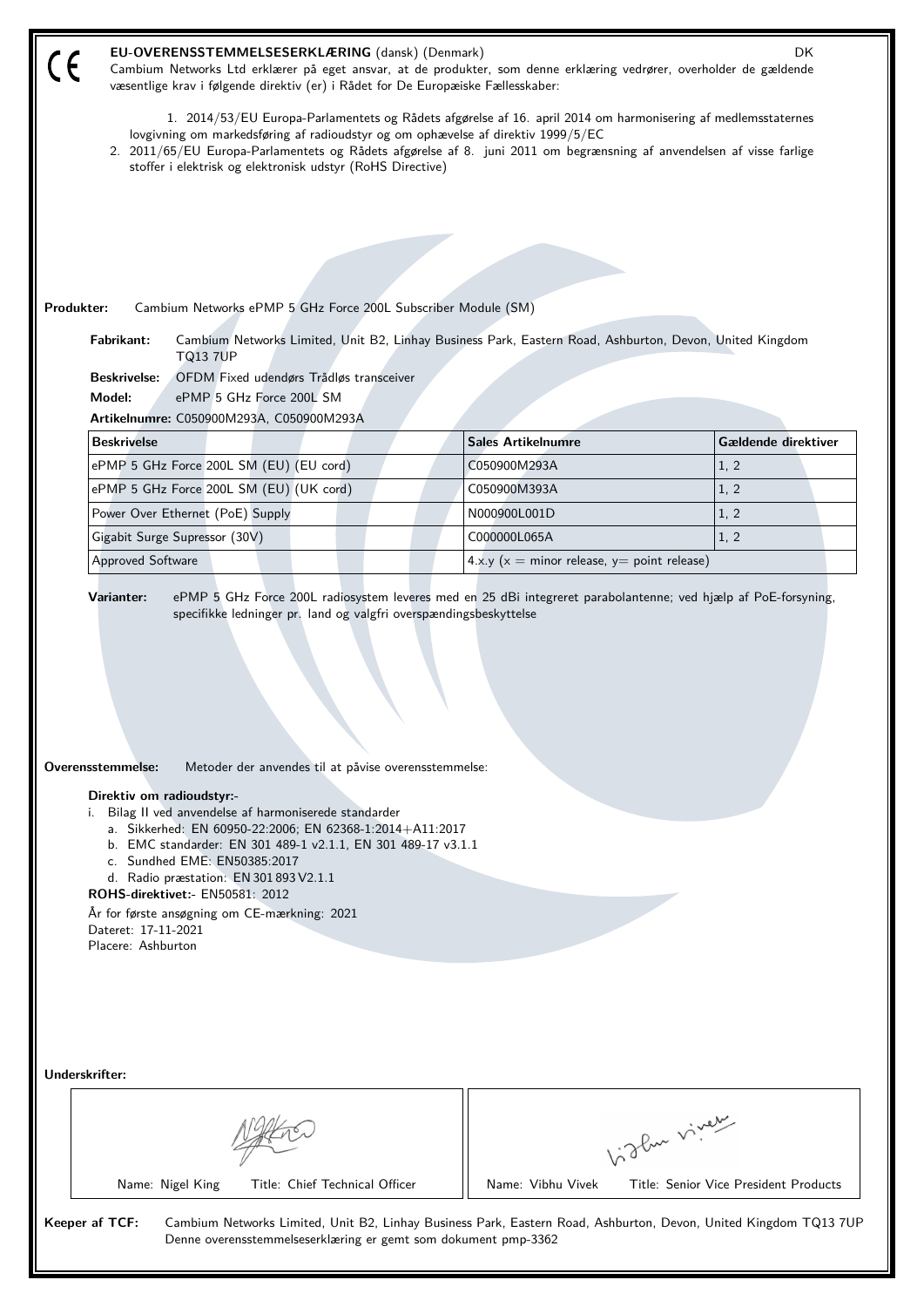| EU-KONFORMITÄTSERKLÄRUNG (Deutsche) (Germany, Austria, Lichenstein, Switzerland)<br>DE AT LI CH<br>Cambium Networks Ltd erklärt in alleiniger Verantwortung, dass die Produkte, auf die sich diese Erklärung bezieht, den<br>geltenden grundlegenden Anforderungen der folgenden Richtlinie (n) des Rates der Europäischen Gemeinschaften entsprechen:                                                                                         |                                      |                                                                                                                                                                    |  |                                                                                                         |             |                                                                                                                  |  |
|------------------------------------------------------------------------------------------------------------------------------------------------------------------------------------------------------------------------------------------------------------------------------------------------------------------------------------------------------------------------------------------------------------------------------------------------|--------------------------------------|--------------------------------------------------------------------------------------------------------------------------------------------------------------------|--|---------------------------------------------------------------------------------------------------------|-------------|------------------------------------------------------------------------------------------------------------------|--|
| 1. 2014/53/EU des Europäischen Parlaments und des Rates vom 16. April 2014 zur Harmonisierung der Rechtsvorschriften<br>der Mitgliedstaaten über die Bereitstellung von Funkanlagen auf dem Markt und zur Aufhebung der Richtlinie 1999/5/EC<br>2. 2011/65/EU des Europäischen Parlaments und des Rates vom 8. Juni 2011 zur Beschränkung der Verwendung bestimmter<br>gefährlicher Stoffe in Elektro- und Elektronikgeräten (RoHS-Richtlinie) |                                      |                                                                                                                                                                    |  |                                                                                                         |             |                                                                                                                  |  |
|                                                                                                                                                                                                                                                                                                                                                                                                                                                |                                      |                                                                                                                                                                    |  |                                                                                                         |             |                                                                                                                  |  |
|                                                                                                                                                                                                                                                                                                                                                                                                                                                |                                      |                                                                                                                                                                    |  |                                                                                                         |             |                                                                                                                  |  |
|                                                                                                                                                                                                                                                                                                                                                                                                                                                |                                      |                                                                                                                                                                    |  |                                                                                                         |             |                                                                                                                  |  |
| Produkte:                                                                                                                                                                                                                                                                                                                                                                                                                                      |                                      | Cambium Networks ePMP 5 GHz Force 200L Subscriber Module (SM)                                                                                                      |  |                                                                                                         |             |                                                                                                                  |  |
| Hersteller:                                                                                                                                                                                                                                                                                                                                                                                                                                    | <b>TQ13 7UP</b>                      |                                                                                                                                                                    |  | Cambium Networks Limited, Unit B2, Linhay Business Park, Eastern Road, Ashburton, Devon, United Kingdom |             |                                                                                                                  |  |
| Beschreibung: OFDM behoben Draussen Drahtloser Transceiver                                                                                                                                                                                                                                                                                                                                                                                     |                                      |                                                                                                                                                                    |  |                                                                                                         |             |                                                                                                                  |  |
| Modell:                                                                                                                                                                                                                                                                                                                                                                                                                                        | ePMP 5 GHz Force 200L SM             |                                                                                                                                                                    |  |                                                                                                         |             |                                                                                                                  |  |
| Teilnummern: C050900M293A, C050900M293A<br><b>Beschreibung</b>                                                                                                                                                                                                                                                                                                                                                                                 |                                      |                                                                                                                                                                    |  | <b>Sales Teilnummern</b>                                                                                |             | <b>Anwendbare</b>                                                                                                |  |
|                                                                                                                                                                                                                                                                                                                                                                                                                                                |                                      |                                                                                                                                                                    |  |                                                                                                         |             | <b>Richtlinien</b>                                                                                               |  |
| ePMP 5 GHz Force 200L SM (EU) (EU cord)                                                                                                                                                                                                                                                                                                                                                                                                        |                                      |                                                                                                                                                                    |  | C050900M293A                                                                                            |             | 1, 2                                                                                                             |  |
| ePMP 5 GHz Force 200L SM (EU) (UK cord)                                                                                                                                                                                                                                                                                                                                                                                                        |                                      |                                                                                                                                                                    |  | C050900M393A                                                                                            |             | 1, 2                                                                                                             |  |
| Power Over Ethernet (PoE) Supply                                                                                                                                                                                                                                                                                                                                                                                                               |                                      |                                                                                                                                                                    |  | N000900L001D                                                                                            |             | 1, 2                                                                                                             |  |
| Gigabit Surge Supressor (30V)                                                                                                                                                                                                                                                                                                                                                                                                                  |                                      |                                                                                                                                                                    |  | C000000L065A                                                                                            |             | 1, 2                                                                                                             |  |
| <b>Approved Software</b>                                                                                                                                                                                                                                                                                                                                                                                                                       |                                      |                                                                                                                                                                    |  | 4.x.y ( $x =$ minor release, $y =$ point release)                                                       |             |                                                                                                                  |  |
| Konformität:<br>Richtlinie über Funkanlagen:-<br>i. Anhang II unter Verwendung harmonisierter Normen<br>c. Gesundheit: EN50385:2017<br><b>ROHS-Richtlinie:- EN50581: 2012</b><br>År for første ansøgning om CE-mærkning: 2021<br>Datiert: 17-11-2021<br>Ort: Ashburton                                                                                                                                                                         | d. Radio-Leistung: EN 301 893 V2.1.1 | Methoden zum Nachweis der Konformität:<br>a. Sicherheit: EN 60950-22:2006; EN 62368-1:2014+A11:2017<br>b. EMV-Standards: EN 301 489-1 v2.1.1, EN 301 489-17 v3.1.1 |  |                                                                                                         |             |                                                                                                                  |  |
| Unterschriften:<br>Name: Nigel King                                                                                                                                                                                                                                                                                                                                                                                                            |                                      | Title: Chief Technical Officer                                                                                                                                     |  | Name: Vibhu Vivek                                                                                       | Vigla viney | Title: Senior Vice President Products                                                                            |  |
|                                                                                                                                                                                                                                                                                                                                                                                                                                                |                                      |                                                                                                                                                                    |  |                                                                                                         |             |                                                                                                                  |  |
| Hüter des TCF:                                                                                                                                                                                                                                                                                                                                                                                                                                 |                                      | Diese Konformitätserklärung ist als Dokument gespeichert pmp-3362                                                                                                  |  |                                                                                                         |             | Cambium Networks Limited, Unit B2, Linhay Business Park, Eastern Road, Ashburton, Devon, United Kingdom TQ13 7UP |  |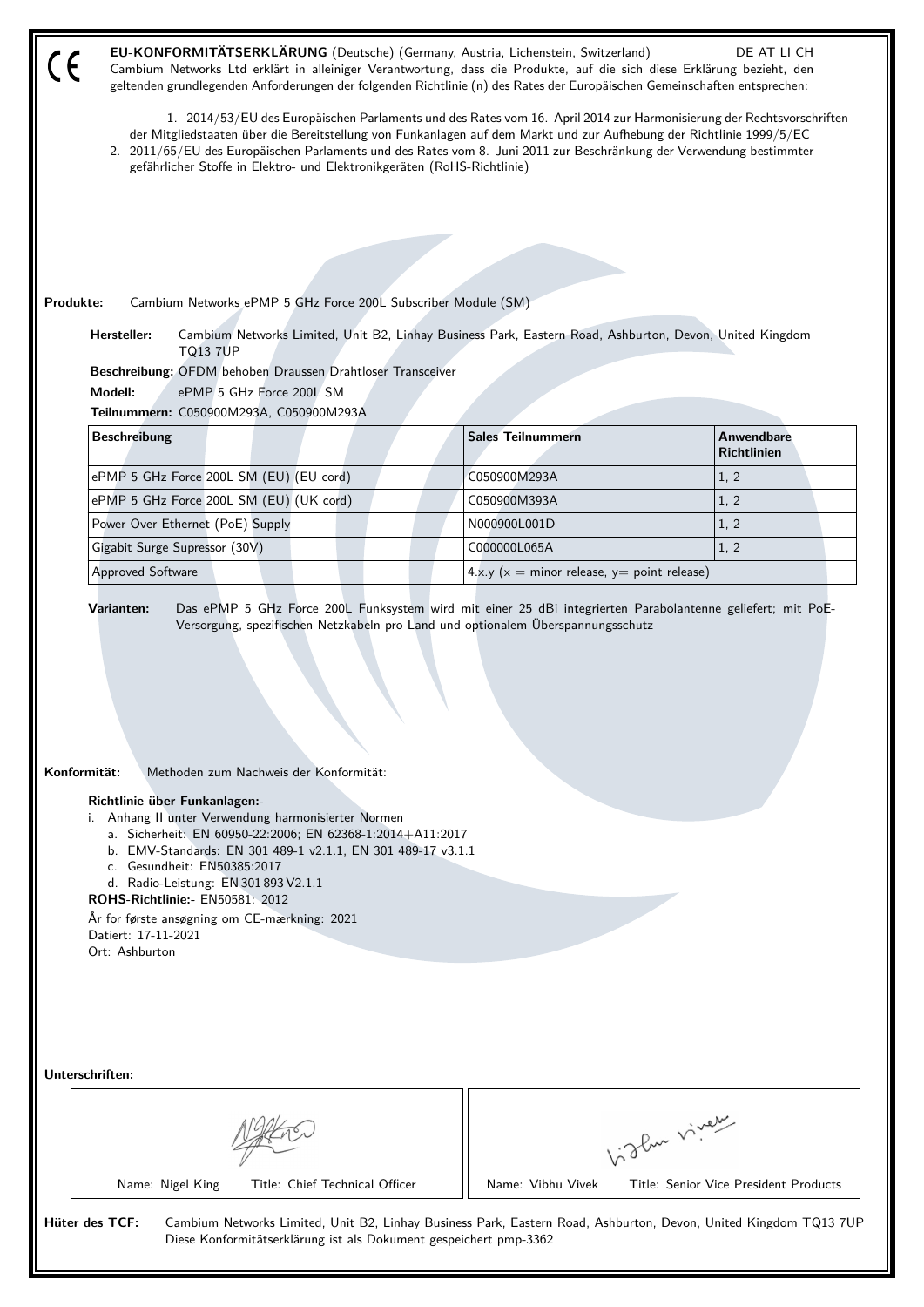|         | ELi VASTAVUSDEKLARATSIOON (Eestlane) (Estonia)<br>EE.<br>Cambium Networks Ltd deklareerib ainuisikuliselt, et tooted, millele käesolev deklaratsioon on seotud, vastavad Euroopa<br>Ühenduste Nõukogu järgmise direktiivi (de) le kehtivatele olulistele nõuetele:                                                                                                                                                                         |  |                                               |             |              |  |  |
|---------|--------------------------------------------------------------------------------------------------------------------------------------------------------------------------------------------------------------------------------------------------------------------------------------------------------------------------------------------------------------------------------------------------------------------------------------------|--|-----------------------------------------------|-------------|--------------|--|--|
|         | 1. 2014/53/EU Euroopa Parlamendi ja nõukogu otsus, 16. aprill 2014, raadioseadmete turul kättesaadavaks<br>tegemist käsitlevate liikmesriikide õigusaktide ühtlustamise ja direktiivi kehtetuks tunnistamise kohta 1999/5/EC<br>2. 2011/65/EU Euroopa Parlamendi ja nõukogu otsus, 8. juuni 2011, teatavate ohtlike ainete kasutamise piiramise kohta<br>elektri- ja elektroonikaseadmetes (ohtlike ainete kasutamise piiramise direktiiv) |  |                                               |             |              |  |  |
|         |                                                                                                                                                                                                                                                                                                                                                                                                                                            |  |                                               |             |              |  |  |
|         |                                                                                                                                                                                                                                                                                                                                                                                                                                            |  |                                               |             |              |  |  |
|         |                                                                                                                                                                                                                                                                                                                                                                                                                                            |  |                                               |             |              |  |  |
|         |                                                                                                                                                                                                                                                                                                                                                                                                                                            |  |                                               |             |              |  |  |
| Tooted: | Cambium Networks ePMP 5 GHz Force 200L Subscriber Module (SM)<br>Cambium Networks Limited, Unit B2, Linhay Business Park, Eastern Road, Ashburton, Devon, United Kingdom<br>Tootja:                                                                                                                                                                                                                                                        |  |                                               |             |              |  |  |
|         | <b>TQ13 7UP</b><br>Kirjeldus:<br>OFDM fikseeritud välise juhtmeta transiiver                                                                                                                                                                                                                                                                                                                                                               |  |                                               |             |              |  |  |
|         | Mudel:<br>ePMP 5 GHz Force 200L SM                                                                                                                                                                                                                                                                                                                                                                                                         |  |                                               |             |              |  |  |
|         | Osade numbrid: C050900M293A, C050900M293A                                                                                                                                                                                                                                                                                                                                                                                                  |  |                                               |             |              |  |  |
|         | <b>Kirjeldus</b>                                                                                                                                                                                                                                                                                                                                                                                                                           |  | Sales Osade numbrid                           | direktiivid | Kohaldatavad |  |  |
|         | ePMP 5 GHz Force 200L SM (EU) (EU cord)                                                                                                                                                                                                                                                                                                                                                                                                    |  | C050900M293A                                  | 1, 2        |              |  |  |
|         | ePMP 5 GHz Force 200L SM (EU) (UK cord)                                                                                                                                                                                                                                                                                                                                                                                                    |  | C050900M393A                                  | 1, 2        |              |  |  |
|         | Power Over Ethernet (PoE) Supply                                                                                                                                                                                                                                                                                                                                                                                                           |  | N000900L001D                                  | 1, 2        |              |  |  |
|         | Gigabit Surge Supressor (30V)                                                                                                                                                                                                                                                                                                                                                                                                              |  | C000000L065A                                  | 1, 2        |              |  |  |
|         | <b>Approved Software</b>                                                                                                                                                                                                                                                                                                                                                                                                                   |  | $4.x.y(x = minor release, y = point release)$ |             |              |  |  |
|         | Vastavus:<br>Nõuetele vastavuse tõendamiseks kasutatud meetodid:<br>Raadioseadmete direktiiv:-<br>i. Il lisa, kasutades harmoneeritud standardeid<br>a. Ohutus: EN 60950-22:2006; EN 62368-1:2014+A11:2017<br>b. EMC standardid: EN 301 489-1 v2.1.1, EN 301 489-17 v3.1.1<br>c. Tervis EME: EN50385:2017<br>d. Raadio jõudlus: EN 301 893 V2.1.1<br><b>ROHS direktiiv: EN50581: 2012</b><br>Year of first application of CE mark: 2021    |  |                                               |             |              |  |  |
|         | Kuupäevastatud: 17-11-2021<br>Koht: Ashburton<br>Allkirjad:<br>Like viney<br>Name: Nigel King<br>Title: Chief Technical Officer<br>Name: Vibhu Vivek<br>Title: Senior Vice President Products                                                                                                                                                                                                                                              |  |                                               |             |              |  |  |
|         | TCF valdaja:<br>Cambium Networks Limited, Unit B2, Linhay Business Park, Eastern Road, Ashburton, Devon, United Kingdom TQ13 7UP<br>See vastavusdeklaratsioon salvestatakse dokumendina pmp-3362                                                                                                                                                                                                                                           |  |                                               |             |              |  |  |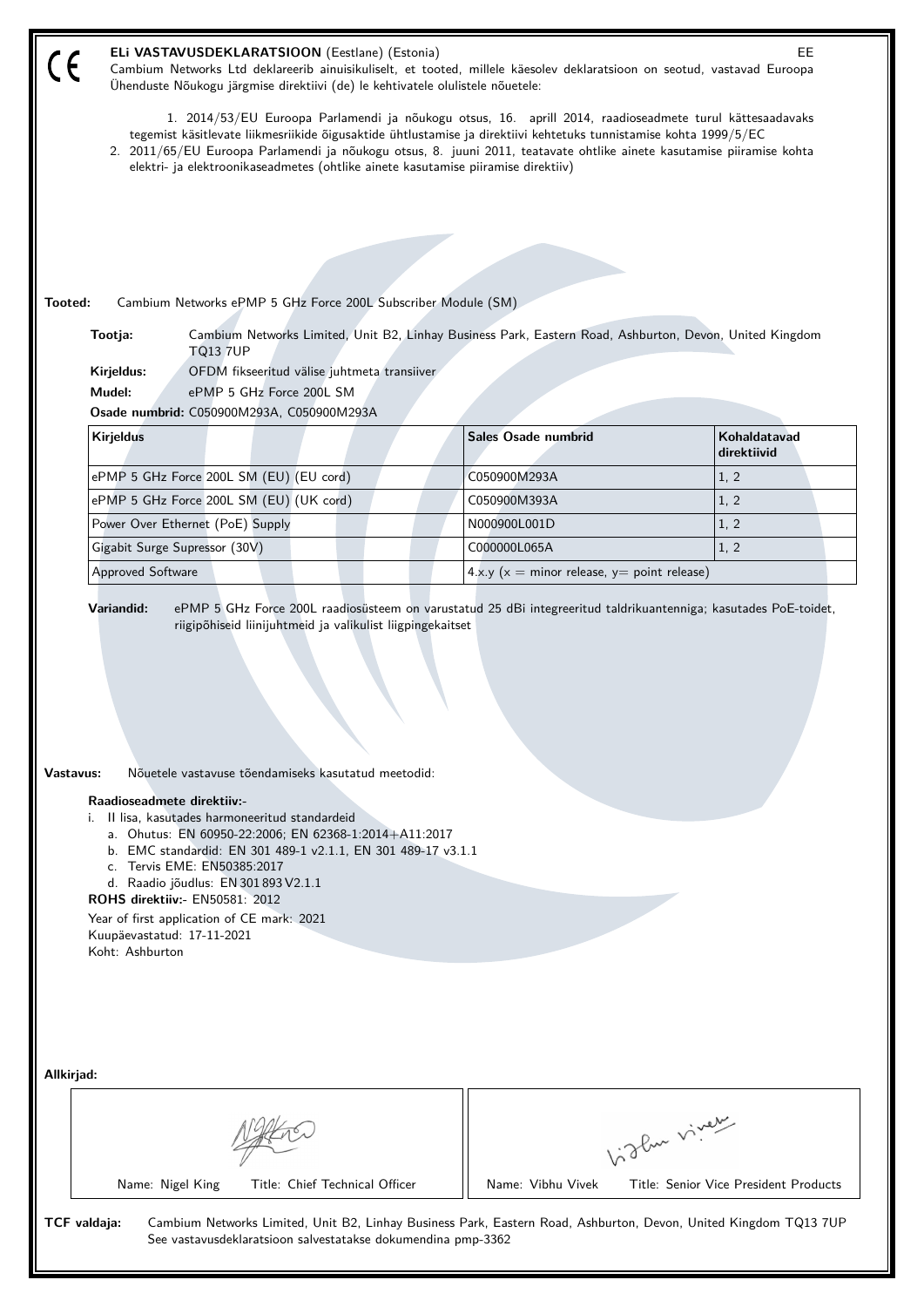|                                                                                              | EU-VAATIMUSTENMUKAISUUSVAKUUTUS (Suomalainen) (Finland)<br>neuvoston seuraavien direktiivien tai niitä koskevien olennaisten vaatimusten mukaiset:                                                                                      |                                                   | FI.<br>Cambium Networks Ltd on yksin vastuussa siitä, että tuotteet, joihin tämä vakuutus koskee, ovat Euroopan yhteisöjen                                                                                                                  |
|----------------------------------------------------------------------------------------------|-----------------------------------------------------------------------------------------------------------------------------------------------------------------------------------------------------------------------------------------|---------------------------------------------------|---------------------------------------------------------------------------------------------------------------------------------------------------------------------------------------------------------------------------------------------|
|                                                                                              | markkinoille saattamista koskevan jäsenvaltioiden lainsäädännön yhdenmukaistamisesta ja direktiivin 1999/5/EC<br>rajoittamisesta sähkö- ja elektroniikkalaitteissa (RoHS-direktiivi)                                                    |                                                   | 1. 2014/53/EU Euroopan parlamentin ja neuvoston direktiivi, annettu 16 päivänä huhtikuuta 2014, radiolaitteiden<br>2. 2011/65/EU Euroopan parlamentin ja neuvoston 8. kesäkuuta 2011 antama lausunto tiettyjen vaarallisten aineiden käytön |
|                                                                                              |                                                                                                                                                                                                                                         |                                                   |                                                                                                                                                                                                                                             |
|                                                                                              |                                                                                                                                                                                                                                         |                                                   |                                                                                                                                                                                                                                             |
|                                                                                              |                                                                                                                                                                                                                                         |                                                   |                                                                                                                                                                                                                                             |
| Tuotteet:                                                                                    | Cambium Networks ePMP 5 GHz Force 200L Subscriber Module (SM)                                                                                                                                                                           |                                                   |                                                                                                                                                                                                                                             |
|                                                                                              |                                                                                                                                                                                                                                         |                                                   | Valmistaja: Cambium Networks Limited, Unit B2, Linhay Business Park, Eastern Road, Ashburton, Devon, United Kingdom                                                                                                                         |
| <b>TQ13 7UP</b><br>Kuvaus:                                                                   | OFDM Kiinteä ulkona Langaton lähetin                                                                                                                                                                                                    |                                                   |                                                                                                                                                                                                                                             |
| Malli:                                                                                       | ePMP 5 GHz Force 200L SM                                                                                                                                                                                                                |                                                   |                                                                                                                                                                                                                                             |
|                                                                                              | Osanumerot: C050900M293A, C050900M293A                                                                                                                                                                                                  |                                                   |                                                                                                                                                                                                                                             |
| Kuvaus                                                                                       |                                                                                                                                                                                                                                         | <b>Sales Osanumerot</b>                           | <b>Sovellettavat</b><br>direktiivit                                                                                                                                                                                                         |
|                                                                                              | ePMP 5 GHz Force 200L SM (EU) (EU cord)                                                                                                                                                                                                 | C050900M293A                                      | 1, 2                                                                                                                                                                                                                                        |
|                                                                                              | ePMP 5 GHz Force 200L SM (EU) (UK cord)                                                                                                                                                                                                 | C050900M393A                                      | 1, 2                                                                                                                                                                                                                                        |
| Power Over Ethernet (PoE) Supply                                                             |                                                                                                                                                                                                                                         | N000900L001D                                      | 1, 2                                                                                                                                                                                                                                        |
| Gigabit Surge Supressor (30V)                                                                |                                                                                                                                                                                                                                         | C000000L065A                                      | 1, 2                                                                                                                                                                                                                                        |
| Approved Software                                                                            |                                                                                                                                                                                                                                         | 4.x.y ( $x =$ minor release, $y =$ point release) |                                                                                                                                                                                                                                             |
| Vaatimustenmukaisuus:<br>Radiolaitteita koskeva direktiivi:-<br>c. Terveys EME: EN50385:2017 | Vaatimustenmukaisuuden osoittamismenetelmät:<br>i. Liitteessä II yhdenmukaistettuja standardeja käyttäen<br>a. turvallisuus: EN 60950-22:2006; EN 62368-1:2014+A11:2017<br>b. EMC-standardit: EN 301 489-1 v2.1.1, EN 301 489-17 v3.1.1 |                                                   |                                                                                                                                                                                                                                             |
|                                                                                              | d. Radio suorituskyky: EN 301 893 V2.1.1                                                                                                                                                                                                |                                                   |                                                                                                                                                                                                                                             |
| <b>RoHS-direktiivi:- EN50581: 2012</b><br>Päivätty: 17-11-2021                               | CE-merkinnän ensimmäisen käyttöönoton vuosi: 2021                                                                                                                                                                                       |                                                   |                                                                                                                                                                                                                                             |
| Paikka: Ashburton                                                                            |                                                                                                                                                                                                                                         |                                                   |                                                                                                                                                                                                                                             |
|                                                                                              |                                                                                                                                                                                                                                         |                                                   |                                                                                                                                                                                                                                             |
| Allekirjoitukset:                                                                            |                                                                                                                                                                                                                                         |                                                   |                                                                                                                                                                                                                                             |
|                                                                                              |                                                                                                                                                                                                                                         |                                                   | Vidley vivey                                                                                                                                                                                                                                |
| Name: Nigel King                                                                             | Title: Chief Technical Officer                                                                                                                                                                                                          | Name: Vibhu Vivek                                 | Title: Senior Vice President Products                                                                                                                                                                                                       |
| TCF: n vartija:                                                                              | Tämä vaatimustenmukaisuusvakuutus on tallennettu asiakirjaksi pmp-3362                                                                                                                                                                  |                                                   | Cambium Networks Limited, Unit B2, Linhay Business Park, Eastern Road, Ashburton, Devon, United Kingdom TQ13 7UP                                                                                                                            |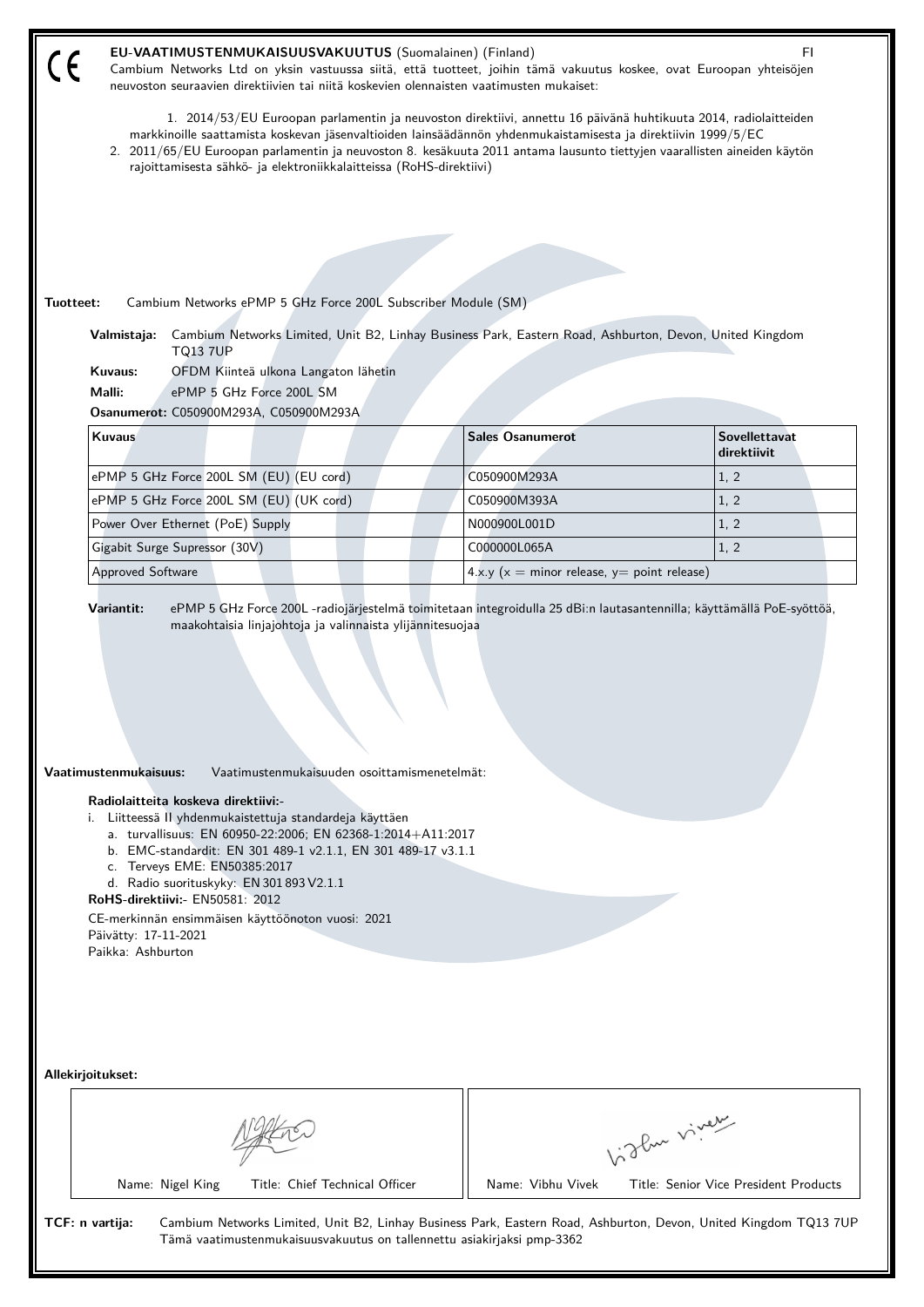| aux exigences essentielles applicables de la (des) directive (s) suivante (s) du Conseil des Communautés européennes:<br>1. 2014/53/EU odu Parlement européen et du Conseil du 16 avril 2014 concernant l'harmonisation des législations                                                |                                                                                                 |                               |
|-----------------------------------------------------------------------------------------------------------------------------------------------------------------------------------------------------------------------------------------------------------------------------------------|-------------------------------------------------------------------------------------------------|-------------------------------|
| des États membres relatives à la mise à disposition sur le marché des équipements hertziens et abrogeant la directive<br>1999/5/EC                                                                                                                                                      |                                                                                                 |                               |
| 2. 2011/65/EU du Parlement européen et du Conseil du 8 juin 2011 relative à la limitation de l'utilisation de certaines                                                                                                                                                                 |                                                                                                 |                               |
| substances dangereuses dans les équipements électriques et électroniques (directive RoHS)                                                                                                                                                                                               |                                                                                                 |                               |
|                                                                                                                                                                                                                                                                                         |                                                                                                 |                               |
|                                                                                                                                                                                                                                                                                         |                                                                                                 |                               |
|                                                                                                                                                                                                                                                                                         |                                                                                                 |                               |
|                                                                                                                                                                                                                                                                                         |                                                                                                 |                               |
| Cambium Networks ePMP 5 GHz Force 200L Subscriber Module (SM)<br>Des produits:                                                                                                                                                                                                          |                                                                                                 |                               |
| <b>Fabricant:</b><br>Kingdom TQ13 7UP                                                                                                                                                                                                                                                   | Cambium Networks Limited, Unit B2, Linhay Business Park, Eastern Road, Ashburton, Devon, United |                               |
| Émetteur-récepteur sans fil extérieur fixe OFDM<br>La description:                                                                                                                                                                                                                      |                                                                                                 |                               |
| Modèle:<br>ePMP 5 GHz Force 200L SM                                                                                                                                                                                                                                                     |                                                                                                 |                               |
| Les numéros de pièce: C050900M293A, C050900M293A                                                                                                                                                                                                                                        |                                                                                                 |                               |
| La description                                                                                                                                                                                                                                                                          | Sales Les numéros de pièce                                                                      | <b>Directives applicables</b> |
| ePMP 5 GHz Force 200L SM (EU) (EU cord)                                                                                                                                                                                                                                                 | C050900M293A                                                                                    | 1, 2                          |
| ePMP 5 GHz Force 200L SM (EU) (UK cord)                                                                                                                                                                                                                                                 | C050900M393A                                                                                    | 1, 2                          |
| Power Over Ethernet (PoE) Supply                                                                                                                                                                                                                                                        | N000900L001D                                                                                    | 1, 2                          |
|                                                                                                                                                                                                                                                                                         |                                                                                                 |                               |
| Gigabit Surge Supressor (30V)                                                                                                                                                                                                                                                           | C000000L065A                                                                                    | 1, 2                          |
| Approved Software<br>Le système radio ePMP 5 GHz Force 200L est fourni avec une antenne parabolique intégrée de 25 dBi ; utilisant une<br><b>Variantes:</b><br>alimentation PoE, des cordons d'alimentation spécifiques par pays et une protection contre les surtensions en option     | $4.x.y(x = minor release, y = point release)$                                                   |                               |
|                                                                                                                                                                                                                                                                                         |                                                                                                 |                               |
| Conformité:<br>Méthodes utilisées pour démontrer la conformité:                                                                                                                                                                                                                         |                                                                                                 |                               |
| Directive sur les équipements radio:-<br>i. Annexe II utilisant des normes harmonisées<br>a. sécurité: EN 60950-22:2006; EN 62368-1:2014+A11:2017<br>b. Normes CEM: EN 301 489-1 v2.1.1, EN 301 489-17 v3.1.1<br>c. Santé EME: EN50385:2017<br>d. Performances radio: EN 301 893 V2.1.1 |                                                                                                 |                               |
| Directive ROHS: - EN50581: 2012                                                                                                                                                                                                                                                         |                                                                                                 |                               |
| Année de première application de la marque CE: 2021<br>Daté: 17-11-2021                                                                                                                                                                                                                 |                                                                                                 |                               |
| Endroit: Ashburton                                                                                                                                                                                                                                                                      |                                                                                                 |                               |
|                                                                                                                                                                                                                                                                                         |                                                                                                 |                               |
|                                                                                                                                                                                                                                                                                         |                                                                                                 |                               |
|                                                                                                                                                                                                                                                                                         |                                                                                                 |                               |
|                                                                                                                                                                                                                                                                                         |                                                                                                 |                               |
| Signatures:                                                                                                                                                                                                                                                                             |                                                                                                 |                               |
|                                                                                                                                                                                                                                                                                         |                                                                                                 |                               |
|                                                                                                                                                                                                                                                                                         |                                                                                                 |                               |
|                                                                                                                                                                                                                                                                                         | Vidlen viner                                                                                    |                               |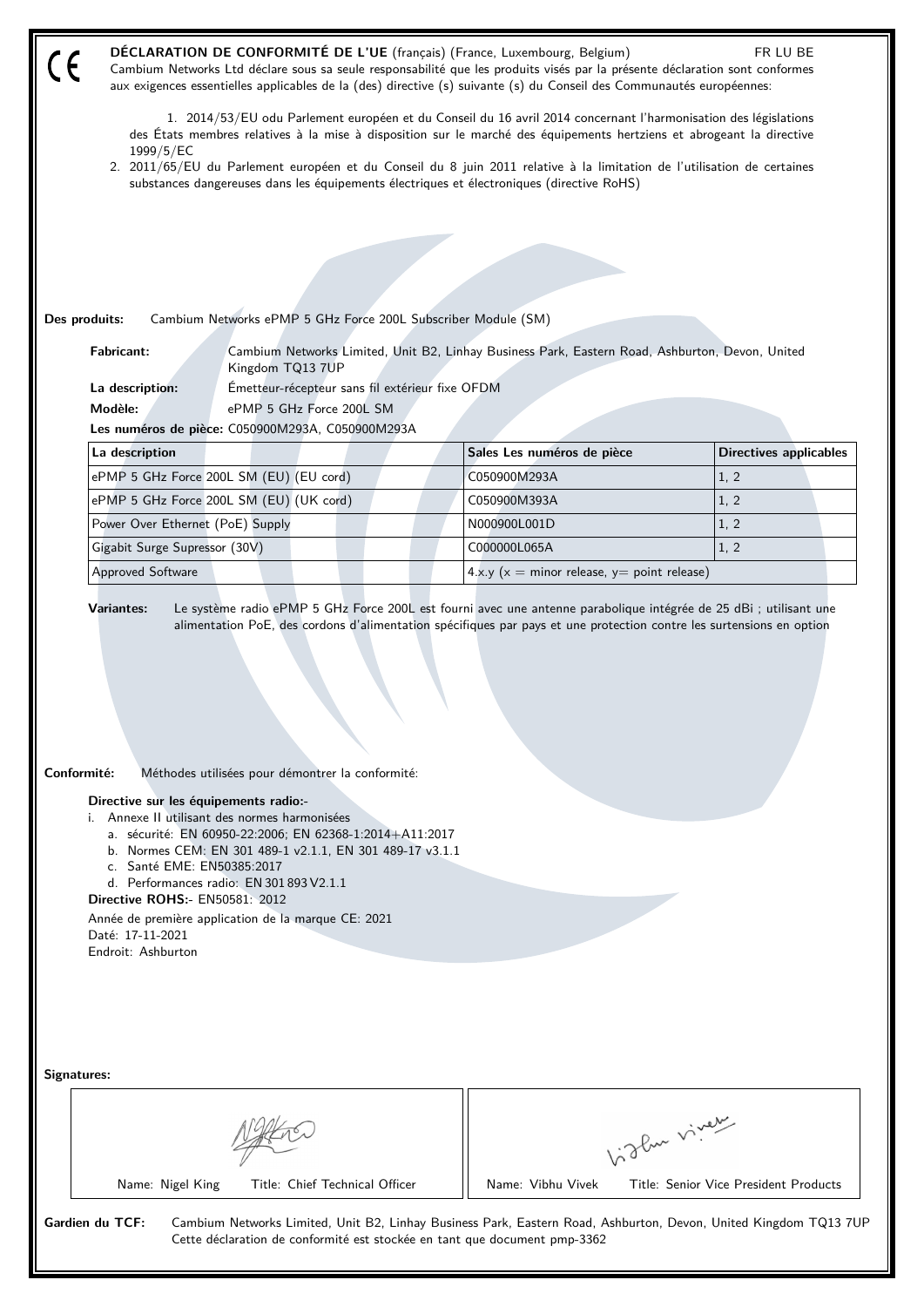|            | EU MEGFELELŐSÉGI NYILATKOZAT (Magyar) (Hungary)<br>Cambium Networks Ltd kizárólagos felelőssége mellett kijelenti, hogy a termékek, amelyekre ez a nyilatkozat vonatkozik,<br>megfelelnek az Európai Közösségek Tanácsának következő irányelv (ek) nek vonatkozó alapvető követelményeinek:                                                                                                                                                                                                                  |                                                   | HU                                    |  |  |  |  |
|------------|--------------------------------------------------------------------------------------------------------------------------------------------------------------------------------------------------------------------------------------------------------------------------------------------------------------------------------------------------------------------------------------------------------------------------------------------------------------------------------------------------------------|---------------------------------------------------|---------------------------------------|--|--|--|--|
|            | 1. 2014/53/EU Az Európai Parlament és a Tanács 2014. április 16-i rendelete a rádióberendezések forgalomba<br>hozatalára vonatkozó tagállami jogszabályok összehangolásáról és az irányelv hatályon kívül helyezéséről 1999/5/EC<br>2. 2011/65/EU Az Európai Parlament és a Tanács 2011. június 8-i határozata az egyes veszélyes anyagok elektromos és<br>elektronikus berendezésekben való alkalmazásának korlátozásáról (RoHS irányelv)                                                                   |                                                   |                                       |  |  |  |  |
|            |                                                                                                                                                                                                                                                                                                                                                                                                                                                                                                              |                                                   |                                       |  |  |  |  |
| Termékek:  | Cambium Networks ePMP 5 GHz Force 200L Subscriber Module (SM)                                                                                                                                                                                                                                                                                                                                                                                                                                                |                                                   |                                       |  |  |  |  |
|            | Gyártó:<br>Cambium Networks Limited, Unit B2, Linhay Business Park, Eastern Road, Ashburton, Devon, United Kingdom<br><b>TQ13 7UP</b>                                                                                                                                                                                                                                                                                                                                                                        |                                                   |                                       |  |  |  |  |
|            | Leírás:<br>OFDM Fix Kültéri Vezeték nélküli Adóvevő                                                                                                                                                                                                                                                                                                                                                                                                                                                          |                                                   |                                       |  |  |  |  |
|            | Modell:<br>ePMP 5 GHz Force 200L SM                                                                                                                                                                                                                                                                                                                                                                                                                                                                          |                                                   |                                       |  |  |  |  |
|            | Cikkszámok: C050900M293A, C050900M293A<br>Leírás                                                                                                                                                                                                                                                                                                                                                                                                                                                             |                                                   |                                       |  |  |  |  |
|            |                                                                                                                                                                                                                                                                                                                                                                                                                                                                                                              | Sales Cikkszámok                                  | Alkalmazandó<br>irányelvek            |  |  |  |  |
|            | ePMP 5 GHz Force 200L SM (EU) (EU cord)                                                                                                                                                                                                                                                                                                                                                                                                                                                                      | C050900M293A                                      | 1, 2                                  |  |  |  |  |
|            | ePMP 5 GHz Force 200L SM (EU) (UK cord)                                                                                                                                                                                                                                                                                                                                                                                                                                                                      | C050900M393A                                      | 1, 2                                  |  |  |  |  |
|            | Power Over Ethernet (PoE) Supply                                                                                                                                                                                                                                                                                                                                                                                                                                                                             | N000900L001D                                      | 1, 2                                  |  |  |  |  |
|            | Gigabit Surge Supressor (30V)                                                                                                                                                                                                                                                                                                                                                                                                                                                                                | C000000L065A                                      | 1, 2                                  |  |  |  |  |
|            | <b>Approved Software</b>                                                                                                                                                                                                                                                                                                                                                                                                                                                                                     | 4.x.y ( $x =$ minor release, $y =$ point release) |                                       |  |  |  |  |
|            | Megfelelőség:<br>A megfelelőség igazolására használt módszerek:<br>Rádióberendezésekről szóló irányelv:-<br>i. II. Mellékletet harmonizált szabványok alkalmazásával<br>a. Biztonság: EN 60950-22:2006; EN 62368-1:2014+A11:2017<br>b. EMC szabványok: EN 301 489-1 v2.1.1, EN 301 489-17 v3.1.1<br>c. Egészségügyi EME: EN50385:2017<br>d. Rádió teljesítmény: EN 301 893 V2.1.1<br>ROHS irányelv:- EN50581: 2012<br>Year of first application of CE mark: 2021<br>Keltezett: 17-11-2021<br>Hely: Ashburton |                                                   |                                       |  |  |  |  |
| Aláírások: |                                                                                                                                                                                                                                                                                                                                                                                                                                                                                                              |                                                   |                                       |  |  |  |  |
|            | Name: Nigel King<br>Title: Chief Technical Officer                                                                                                                                                                                                                                                                                                                                                                                                                                                           | higher viney<br>Name: Vibhu Vivek                 | Title: Senior Vice President Products |  |  |  |  |
| A TCF őre: | Cambium Networks Limited, Unit B2, Linhay Business Park, Eastern Road, Ashburton, Devon, United Kingdom TQ13 7UP<br>Ez a Megfelelőségi nyilatkozat dokumentumként kerül tárolásra pmp-3362                                                                                                                                                                                                                                                                                                                   |                                                   |                                       |  |  |  |  |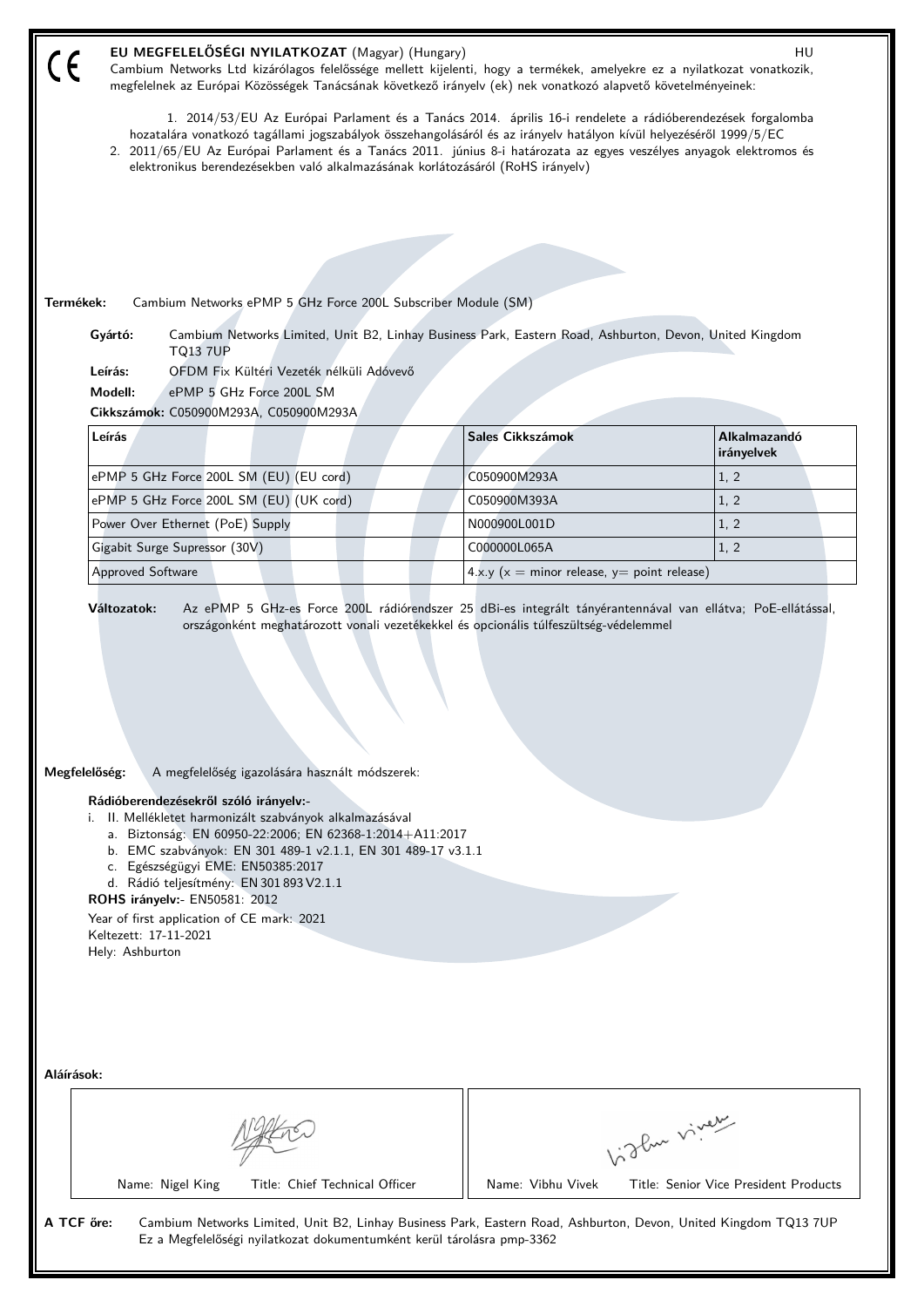| (E           | ESB LEYFISYFIRLÝSING (Íslenska) (Iceland)<br>Cambium Networks Ltd lýsir því yfir á eigin ábyrgð að vörurnar, sem þessi yfirlýsing varðar, eru í samræmi við viðeigandi<br>grunnkröfur eftirfarandi tilskipana ráðsins Evrópubandalaganna:                                                                                                                                                                                                      |                                                   | IS                                    |  |  |  |  |
|--------------|------------------------------------------------------------------------------------------------------------------------------------------------------------------------------------------------------------------------------------------------------------------------------------------------------------------------------------------------------------------------------------------------------------------------------------------------|---------------------------------------------------|---------------------------------------|--|--|--|--|
|              | 1. 2014/53/EU Evrópuþingsins og ráðsins frá 16. apríl 2014 um samræmingu laga aðildarríkjanna varðandi gerð á<br>markaði fyrir útvarpsbúnað og niðurfellingu tilskipunar 1999/5/EC<br>2. 2011/65/EU Evrópuþingsins og ráðsins frá 8. júní 2011 um takmörkun á notkun tiltekinna hættulegra efna í raf- og<br>rafeindabúnaði (RoHS tilskipun)                                                                                                   |                                                   |                                       |  |  |  |  |
|              |                                                                                                                                                                                                                                                                                                                                                                                                                                                |                                                   |                                       |  |  |  |  |
|              |                                                                                                                                                                                                                                                                                                                                                                                                                                                |                                                   |                                       |  |  |  |  |
|              |                                                                                                                                                                                                                                                                                                                                                                                                                                                |                                                   |                                       |  |  |  |  |
| Vörur:       | Cambium Networks ePMP 5 GHz Force 200L Subscriber Module (SM)                                                                                                                                                                                                                                                                                                                                                                                  |                                                   |                                       |  |  |  |  |
|              |                                                                                                                                                                                                                                                                                                                                                                                                                                                |                                                   |                                       |  |  |  |  |
|              | Framleiðandi: Cambium Networks Limited, Unit B2, Linhay Business Park, Eastern Road, Ashburton, Devon, United Kingdom<br><b>TQ13 7UP</b>                                                                                                                                                                                                                                                                                                       |                                                   |                                       |  |  |  |  |
|              | OFDM Föst úti þráðlaust senditæki<br>Lýsing:                                                                                                                                                                                                                                                                                                                                                                                                   |                                                   |                                       |  |  |  |  |
|              | Líkan:<br>ePMP 5 GHz Force 200L SM                                                                                                                                                                                                                                                                                                                                                                                                             |                                                   |                                       |  |  |  |  |
|              | Hlutanúmer: C050900M293A, C050900M293A                                                                                                                                                                                                                                                                                                                                                                                                         |                                                   |                                       |  |  |  |  |
|              | Lýsing                                                                                                                                                                                                                                                                                                                                                                                                                                         | Sales Hlutanúmer                                  | Gildandi tilskipanir                  |  |  |  |  |
|              | ePMP 5 GHz Force 200L SM (EU) (EU cord)                                                                                                                                                                                                                                                                                                                                                                                                        | C050900M293A                                      | 1, 2                                  |  |  |  |  |
|              | ePMP 5 GHz Force 200L SM (EU) (UK cord)                                                                                                                                                                                                                                                                                                                                                                                                        | C050900M393A                                      | 1, 2                                  |  |  |  |  |
|              | Power Over Ethernet (PoE) Supply                                                                                                                                                                                                                                                                                                                                                                                                               | N000900L001D                                      | 1, 2                                  |  |  |  |  |
|              | Gigabit Surge Supressor (30V)                                                                                                                                                                                                                                                                                                                                                                                                                  | C000000L065A                                      | 1, 2                                  |  |  |  |  |
|              | <b>Approved Software</b>                                                                                                                                                                                                                                                                                                                                                                                                                       | 4.x.y ( $x =$ minor release, $y =$ point release) |                                       |  |  |  |  |
| Samræmi:     | Aðferðir sem notaðar eru til að sýna fram á samræmi:<br>Tilskipun um útvarpsbylgjur:-<br>i. II. Viðauki með samhæfðum stöðlum<br>a. Öryggi: EN 60950-22:2006; EN 62368-1:2014+A11:2017<br>b. EMC staðlar: EN 301 489-1 v2.1.1, EN 301 489-17 v3.1.1<br>c. Heilsa EME: EN50385:2017<br>d. Útvarp flutningur: EN 301 893 V2.1.1<br>ROHS tilskipun:- EN50581: 2012<br>Ár fyrstu umsóknar CE-merkis: 2021<br>Dags: 17-11-2021<br>Staður: Ashburton |                                                   |                                       |  |  |  |  |
| Undirskrift: |                                                                                                                                                                                                                                                                                                                                                                                                                                                |                                                   | Like viney                            |  |  |  |  |
|              | Name: Nigel King<br>Title: Chief Technical Officer                                                                                                                                                                                                                                                                                                                                                                                             | Name: Vibhu Vivek                                 | Title: Senior Vice President Products |  |  |  |  |
|              | Umsjónarmaður TCF:<br>Cambium Networks Limited, Unit B2, Linhay Business Park, Eastern Road, Ashburton, Devon, United Kingdom TQ13<br>7UP<br>Pessi yfirlýsing um samræmi er geymd sem skjal pmp-3362                                                                                                                                                                                                                                           |                                                   |                                       |  |  |  |  |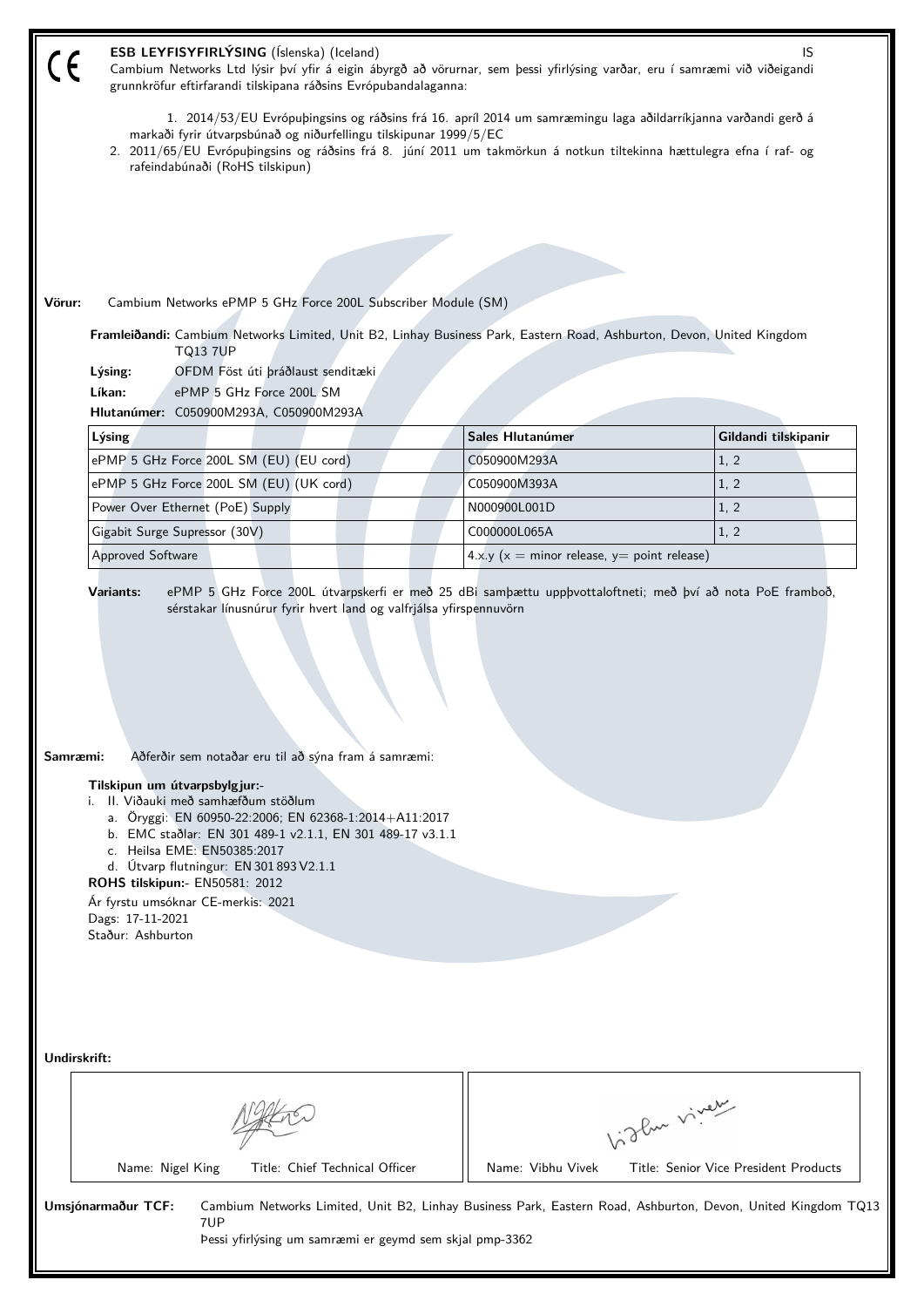| 1. 2014/53/EU ó Pharlaimint na hEorpa agus ón gComhairle an 16 Aibreán 2014 maidir le comhchuibhiú dhlíthe<br>na mBallstát a bhaineann le trealamh raidió a chur ar fáil ar an margadh agus lena n-aisghairtear Treoir 1999/5/EC<br>2. 2011/65/EU ó Pharlaimint na hEorpa agus ón gComhairle an 8 Meitheamh 2011 maidir le srianadh ar úsáid substaintí | Cambium Networks Limited, Unit B2, Linhay Business Park, Eastern Road, Ashburton, Devon, United Kingdom                         |
|---------------------------------------------------------------------------------------------------------------------------------------------------------------------------------------------------------------------------------------------------------------------------------------------------------------------------------------------------------|---------------------------------------------------------------------------------------------------------------------------------|
|                                                                                                                                                                                                                                                                                                                                                         |                                                                                                                                 |
|                                                                                                                                                                                                                                                                                                                                                         |                                                                                                                                 |
|                                                                                                                                                                                                                                                                                                                                                         |                                                                                                                                 |
|                                                                                                                                                                                                                                                                                                                                                         |                                                                                                                                 |
|                                                                                                                                                                                                                                                                                                                                                         |                                                                                                                                 |
|                                                                                                                                                                                                                                                                                                                                                         |                                                                                                                                 |
|                                                                                                                                                                                                                                                                                                                                                         |                                                                                                                                 |
|                                                                                                                                                                                                                                                                                                                                                         |                                                                                                                                 |
|                                                                                                                                                                                                                                                                                                                                                         |                                                                                                                                 |
|                                                                                                                                                                                                                                                                                                                                                         |                                                                                                                                 |
|                                                                                                                                                                                                                                                                                                                                                         |                                                                                                                                 |
|                                                                                                                                                                                                                                                                                                                                                         | Treoracha Infheidhme                                                                                                            |
|                                                                                                                                                                                                                                                                                                                                                         | 1, 2                                                                                                                            |
|                                                                                                                                                                                                                                                                                                                                                         | 1, 2                                                                                                                            |
|                                                                                                                                                                                                                                                                                                                                                         | 1, 2                                                                                                                            |
| 4.x.y ( $x =$ minor release, $y =$ point release)                                                                                                                                                                                                                                                                                                       | 1, 2                                                                                                                            |
|                                                                                                                                                                                                                                                                                                                                                         |                                                                                                                                 |
|                                                                                                                                                                                                                                                                                                                                                         |                                                                                                                                 |
|                                                                                                                                                                                                                                                                                                                                                         |                                                                                                                                 |
|                                                                                                                                                                                                                                                                                                                                                         |                                                                                                                                 |
|                                                                                                                                                                                                                                                                                                                                                         |                                                                                                                                 |
|                                                                                                                                                                                                                                                                                                                                                         |                                                                                                                                 |
|                                                                                                                                                                                                                                                                                                                                                         |                                                                                                                                 |
|                                                                                                                                                                                                                                                                                                                                                         |                                                                                                                                 |
|                                                                                                                                                                                                                                                                                                                                                         |                                                                                                                                 |
|                                                                                                                                                                                                                                                                                                                                                         |                                                                                                                                 |
|                                                                                                                                                                                                                                                                                                                                                         | Title: Senior Vice President Products                                                                                           |
|                                                                                                                                                                                                                                                                                                                                                         | Vidley viney<br>Cambium Networks Limited, Unit B2, Linhay Business Park, Eastern Road, Ashburton, Devon, United Kingdom TQ137UF |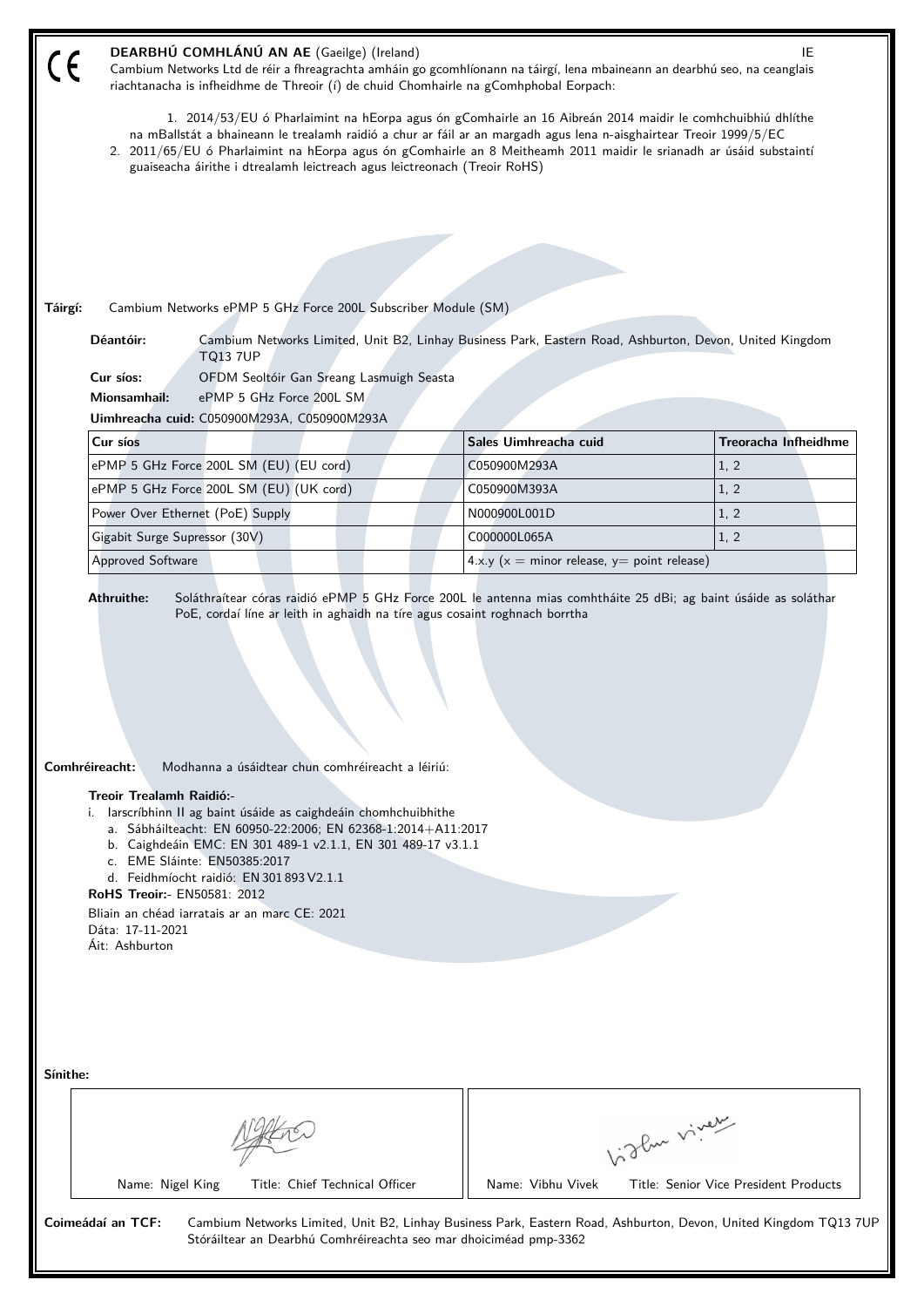|                                                                                         | DICHIARAZIONE DI CONFORMITÀ DELL'UE (Italiana) (Italy)<br>Cambium Networks Ltd dichiara sotto la sua esclusiva responsabilità che i prodotti ai quali si riferisce la presente dichiarazione<br>sono conformi ai requisiti essenziali applicabili della seguente Direttiva del Consiglio delle Comunità europee:                                                                                                                                                   |                                                   |                                       | IT |  |  |  |  |
|-----------------------------------------------------------------------------------------|--------------------------------------------------------------------------------------------------------------------------------------------------------------------------------------------------------------------------------------------------------------------------------------------------------------------------------------------------------------------------------------------------------------------------------------------------------------------|---------------------------------------------------|---------------------------------------|----|--|--|--|--|
|                                                                                         | 1. 2014/53/EU del Parlamento europeo e del Consiglio, del 16 aprile 2014, sull'armonizzazione delle legislazioni degli<br>Stati membri relative alla messa a disposizione sul mercato di apparecchiature radio e che abroga la direttiva 1999/5/CE<br>2. 2011/65/EU del Parlamento europeo e del Consiglio, dell'8 giugno 2011, sulla restrizione dell'uso di determinate sostanze<br>pericolose nelle apparecchiature elettriche ed elettroniche (direttiva RoHS) |                                                   |                                       |    |  |  |  |  |
|                                                                                         |                                                                                                                                                                                                                                                                                                                                                                                                                                                                    |                                                   |                                       |    |  |  |  |  |
|                                                                                         |                                                                                                                                                                                                                                                                                                                                                                                                                                                                    |                                                   |                                       |    |  |  |  |  |
|                                                                                         |                                                                                                                                                                                                                                                                                                                                                                                                                                                                    |                                                   |                                       |    |  |  |  |  |
| Prodotti:                                                                               | Cambium Networks ePMP 5 GHz Force 200L Subscriber Module (SM)                                                                                                                                                                                                                                                                                                                                                                                                      |                                                   |                                       |    |  |  |  |  |
| <b>Fabbricante:</b>                                                                     | Cambium Networks Limited, Unit B2, Linhay Business Park, Eastern Road, Ashburton, Devon, United Kingdom<br><b>TQ13 7UP</b>                                                                                                                                                                                                                                                                                                                                         |                                                   |                                       |    |  |  |  |  |
| <b>Descrizione:</b>                                                                     | Ricetrasmettitore wireless esterno fisso OFDM                                                                                                                                                                                                                                                                                                                                                                                                                      |                                                   |                                       |    |  |  |  |  |
| Modello:                                                                                | ePMP 5 GHz Force 200L SM                                                                                                                                                                                                                                                                                                                                                                                                                                           |                                                   |                                       |    |  |  |  |  |
|                                                                                         | Numeri di parte: C050900M293A, C050900M293A                                                                                                                                                                                                                                                                                                                                                                                                                        |                                                   |                                       |    |  |  |  |  |
| <b>Descrizione</b>                                                                      |                                                                                                                                                                                                                                                                                                                                                                                                                                                                    | Sales Numeri di parte                             | Direttive applicabili                 |    |  |  |  |  |
|                                                                                         | ePMP 5 GHz Force 200L SM (EU) (EU cord)                                                                                                                                                                                                                                                                                                                                                                                                                            | C050900M293A                                      | 1, 2                                  |    |  |  |  |  |
|                                                                                         | ePMP 5 GHz Force 200L SM (EU) (UK cord)                                                                                                                                                                                                                                                                                                                                                                                                                            | C050900M393A                                      | 1, 2                                  |    |  |  |  |  |
| Power Over Ethernet (PoE) Supply                                                        |                                                                                                                                                                                                                                                                                                                                                                                                                                                                    | N000900L001D                                      | 1, 2                                  |    |  |  |  |  |
| Gigabit Surge Supressor (30V)                                                           |                                                                                                                                                                                                                                                                                                                                                                                                                                                                    | C000000L065A                                      | 1, 2                                  |    |  |  |  |  |
| Approved Software                                                                       |                                                                                                                                                                                                                                                                                                                                                                                                                                                                    | 4.x.y ( $x =$ minor release, $y =$ point release) |                                       |    |  |  |  |  |
| Conformità:<br>Direttiva sulle apparecchiature radio:-<br>i.<br>c. Salute: EN50385:2017 | Metodi usati per dimostrare la conformità:<br>Allegato II utilizzando norme armonizzate<br>a. Sicurezza: EN 60950-22:2006; EN 62368-1:2014+A11:2017<br>b. Standard EMC: EN 301 489-1 v2.1.1, EN 301 489-17 v3.1.1<br>d. Prestazione radio: EN 301 893 V2.1.1                                                                                                                                                                                                       |                                                   |                                       |    |  |  |  |  |
| <b>Direttiva ROHS:- EN50581: 2012</b>                                                   | Anno della prima applicazione del marchio CE: 2021                                                                                                                                                                                                                                                                                                                                                                                                                 |                                                   |                                       |    |  |  |  |  |
| Datato: 17-11-2021                                                                      |                                                                                                                                                                                                                                                                                                                                                                                                                                                                    |                                                   |                                       |    |  |  |  |  |
| Posto: Ashburton                                                                        |                                                                                                                                                                                                                                                                                                                                                                                                                                                                    |                                                   |                                       |    |  |  |  |  |
| Firme:                                                                                  |                                                                                                                                                                                                                                                                                                                                                                                                                                                                    |                                                   |                                       |    |  |  |  |  |
|                                                                                         |                                                                                                                                                                                                                                                                                                                                                                                                                                                                    |                                                   | biglan viney                          |    |  |  |  |  |
| Name: Nigel King                                                                        | Title: Chief Technical Officer                                                                                                                                                                                                                                                                                                                                                                                                                                     | Name: Vibhu Vivek                                 | Title: Senior Vice President Products |    |  |  |  |  |
| <b>Custode del TCF:</b>                                                                 | Cambium Networks Limited, Unit B2, Linhay Business Park, Eastern Road, Ashburton, Devon, United Kingdom TQ13 7UP<br>Questa Dichiarazione di conformità è archiviata come documento pmp-3362                                                                                                                                                                                                                                                                        |                                                   |                                       |    |  |  |  |  |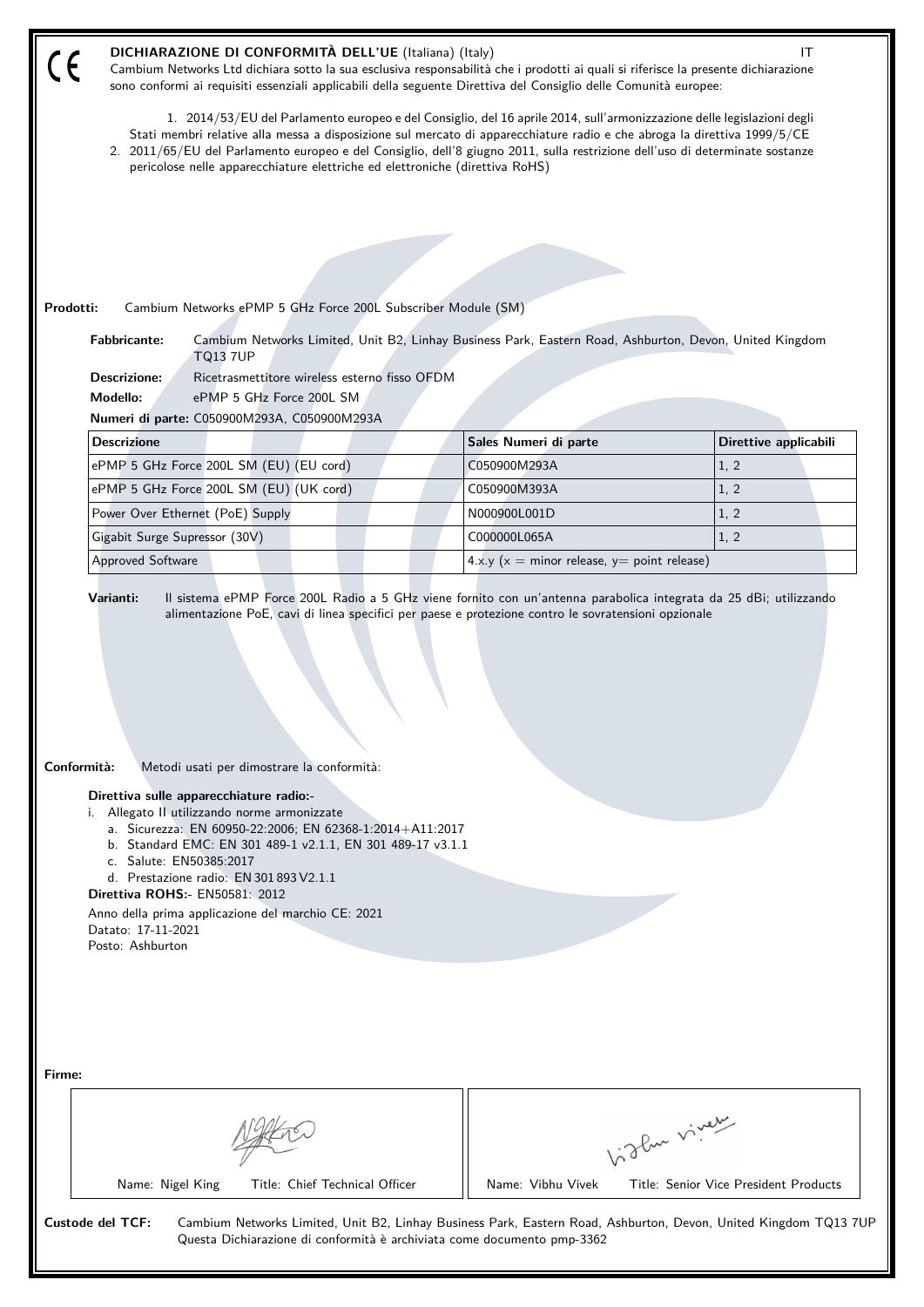| $\epsilon$                                                                                                                                                                                                                                                              | ES ATBILSTĪBAS DEKLARĀCIJA (Latvietis) (Latvia)<br>LV<br>Cambium Networks Ltd ar pilnu atbildību paziņo, ka produkti, uz kuriem attiecas šī deklarācija, atbilst piemērojamajām Eiropas<br>Kopienu Padomes (-u) direktīvas (-u) pamatprasībām:                                                                                                                                                 |                                                                                                         |                                       |  |  |  |
|-------------------------------------------------------------------------------------------------------------------------------------------------------------------------------------------------------------------------------------------------------------------------|------------------------------------------------------------------------------------------------------------------------------------------------------------------------------------------------------------------------------------------------------------------------------------------------------------------------------------------------------------------------------------------------|---------------------------------------------------------------------------------------------------------|---------------------------------------|--|--|--|
|                                                                                                                                                                                                                                                                         | 1. 2014/53/EU Eiropas Parlamenta un Padomes Lēmums (2014. gada 16. aprīlis) par dalībvalstu tiesību aktu<br>saskaņošanu attiecībā uz radioiekārtu pieejamību tirgū un Direktīvas atcelšanu 1999/5/EC<br>2. 2011/65/EU Eiropas Parlamenta un Padomes Regula (2011. gada 8. jūnijs) par dažu bīstamu vielu izmantošanas ier-<br>obežošanu elektriskās un elektroniskās iekārtās (RoHS direktīva) |                                                                                                         |                                       |  |  |  |
|                                                                                                                                                                                                                                                                         |                                                                                                                                                                                                                                                                                                                                                                                                |                                                                                                         |                                       |  |  |  |
|                                                                                                                                                                                                                                                                         |                                                                                                                                                                                                                                                                                                                                                                                                |                                                                                                         |                                       |  |  |  |
|                                                                                                                                                                                                                                                                         |                                                                                                                                                                                                                                                                                                                                                                                                |                                                                                                         |                                       |  |  |  |
| Produkti:                                                                                                                                                                                                                                                               | Cambium Networks ePMP 5 GHz Force 200L Subscriber Module (SM)                                                                                                                                                                                                                                                                                                                                  |                                                                                                         |                                       |  |  |  |
|                                                                                                                                                                                                                                                                         | Ražotājs:<br><b>TQ13 7UP</b>                                                                                                                                                                                                                                                                                                                                                                   | Cambium Networks Limited, Unit B2, Linhay Business Park, Eastern Road, Ashburton, Devon, United Kingdom |                                       |  |  |  |
|                                                                                                                                                                                                                                                                         | OFDM fiksēta ārtelpu bezvadu uztvērējs<br>Apraksts:                                                                                                                                                                                                                                                                                                                                            |                                                                                                         |                                       |  |  |  |
|                                                                                                                                                                                                                                                                         | <b>Modelis:</b><br>ePMP 5 GHz Force 200L SM<br>Daļas numuri: C050900M293A, C050900M293A                                                                                                                                                                                                                                                                                                        |                                                                                                         |                                       |  |  |  |
|                                                                                                                                                                                                                                                                         | <b>Apraksts</b>                                                                                                                                                                                                                                                                                                                                                                                | Sales Daļas numuri                                                                                      | Piemērojamās                          |  |  |  |
|                                                                                                                                                                                                                                                                         |                                                                                                                                                                                                                                                                                                                                                                                                |                                                                                                         | direktīvas                            |  |  |  |
|                                                                                                                                                                                                                                                                         | ePMP 5 GHz Force 200L SM (EU) (EU cord)                                                                                                                                                                                                                                                                                                                                                        | C050900M293A                                                                                            | 1, 2                                  |  |  |  |
|                                                                                                                                                                                                                                                                         | ePMP 5 GHz Force 200L SM (EU) (UK cord)                                                                                                                                                                                                                                                                                                                                                        | C050900M393A                                                                                            | 1, 2                                  |  |  |  |
|                                                                                                                                                                                                                                                                         | Power Over Ethernet (PoE) Supply                                                                                                                                                                                                                                                                                                                                                               | N000900L001D                                                                                            | 1, 2                                  |  |  |  |
|                                                                                                                                                                                                                                                                         | Gigabit Surge Supressor (30V)<br><b>Approved Software</b>                                                                                                                                                                                                                                                                                                                                      | C000000L065A<br>$4.x.y(x = minor release, y = point release)$                                           | 1, 2                                  |  |  |  |
|                                                                                                                                                                                                                                                                         |                                                                                                                                                                                                                                                                                                                                                                                                |                                                                                                         |                                       |  |  |  |
| Atbilstība:<br>Metodes, ko izmanto, lai pierādītu atbilstību:<br>Radioiekārtu direktīva:-<br>i. Il pielikums, izmantojot saskaņotus standartus<br>a. Drošība: EN 60950-22:2006; EN 62368-1:2014+A11:2017<br>b. EMC standarti: EN 301 489-1 v2.1.1, EN 301 489-17 v3.1.1 |                                                                                                                                                                                                                                                                                                                                                                                                |                                                                                                         |                                       |  |  |  |
|                                                                                                                                                                                                                                                                         | c. Veselība EME: EN50385:2017<br>d. Radio veikums: EN 301 893 V2.1.1                                                                                                                                                                                                                                                                                                                           |                                                                                                         |                                       |  |  |  |
|                                                                                                                                                                                                                                                                         | <b>ROHS direktīva: EN50581: 2012</b>                                                                                                                                                                                                                                                                                                                                                           |                                                                                                         |                                       |  |  |  |
|                                                                                                                                                                                                                                                                         | CE marķējuma pirmās piemērošanas gads: 2021<br>Datets: 17-11-2021                                                                                                                                                                                                                                                                                                                              |                                                                                                         |                                       |  |  |  |
|                                                                                                                                                                                                                                                                         | Vieta: Ashburton                                                                                                                                                                                                                                                                                                                                                                               |                                                                                                         |                                       |  |  |  |
|                                                                                                                                                                                                                                                                         |                                                                                                                                                                                                                                                                                                                                                                                                |                                                                                                         |                                       |  |  |  |
|                                                                                                                                                                                                                                                                         |                                                                                                                                                                                                                                                                                                                                                                                                |                                                                                                         |                                       |  |  |  |
| Paraksti:                                                                                                                                                                                                                                                               |                                                                                                                                                                                                                                                                                                                                                                                                |                                                                                                         |                                       |  |  |  |
|                                                                                                                                                                                                                                                                         |                                                                                                                                                                                                                                                                                                                                                                                                |                                                                                                         | Like viney                            |  |  |  |
|                                                                                                                                                                                                                                                                         | Name: Nigel King<br>Title: Chief Technical Officer                                                                                                                                                                                                                                                                                                                                             | Name: Vibhu Vivek                                                                                       | Title: Senior Vice President Products |  |  |  |
|                                                                                                                                                                                                                                                                         | TCF glabātājs:<br>Cambium Networks Limited, Unit B2, Linhay Business Park, Eastern Road, Ashburton, Devon, United Kingdom TQ13 7UP<br>Šī atbilstības deklarācija tiek saglabāta kā dokuments pmp-3362                                                                                                                                                                                          |                                                                                                         |                                       |  |  |  |
|                                                                                                                                                                                                                                                                         |                                                                                                                                                                                                                                                                                                                                                                                                |                                                                                                         |                                       |  |  |  |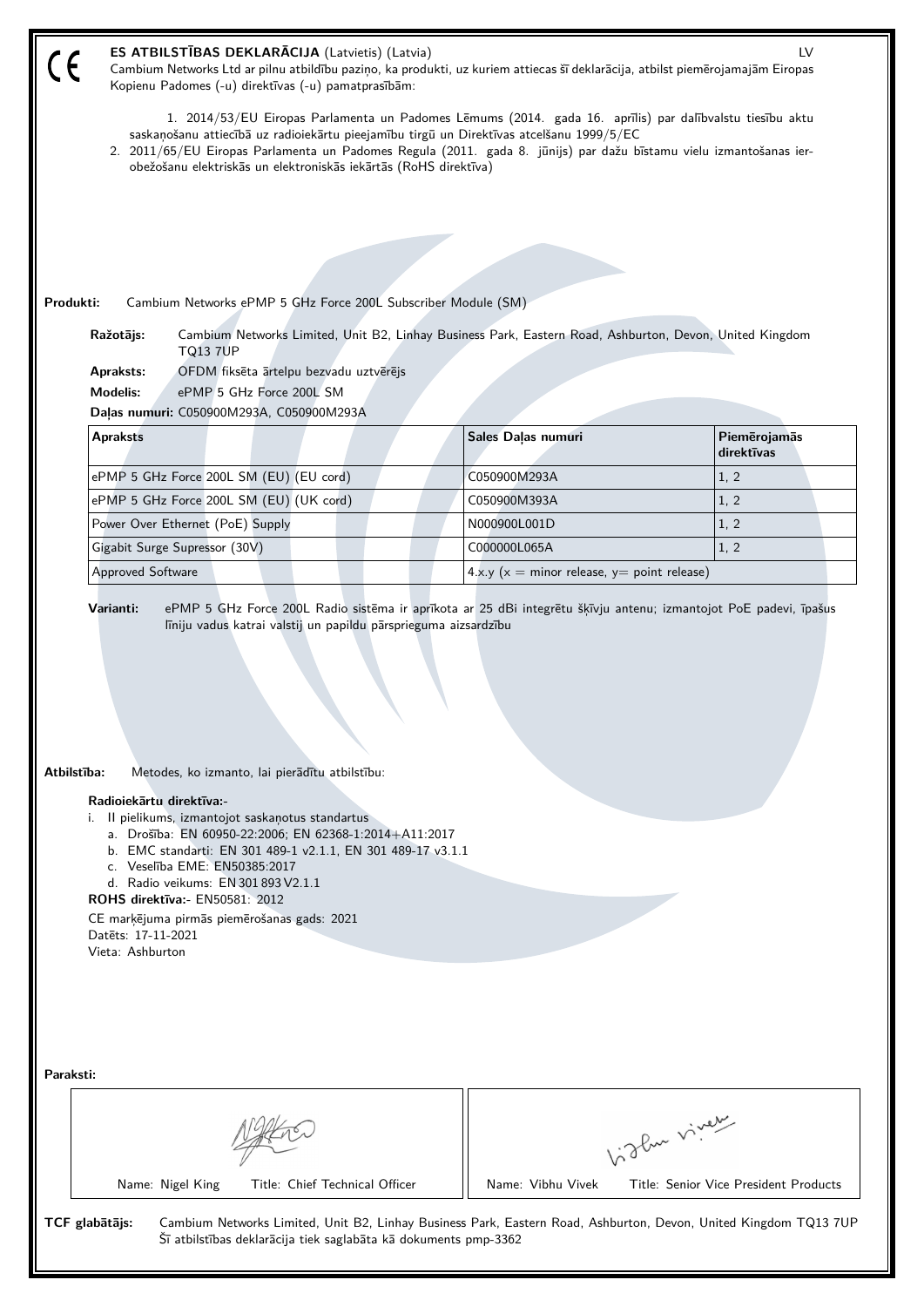| ES ATITIKTIES DEKLARACIJA (Lietuvis) (Lithuania)<br>LT<br>$\mathfrak c$ $\epsilon$<br>Cambium Networks Ltd su visa atsakomybe, deklaruoja, kad gaminiai, kuriems ši deklaracija yra susiję, atitinka esminius šios<br>direktyvos (-ų) Europos Bendrijų Tarybos:                                                                                                                                                                                       |                                                   |                                       |  |  |  |
|-------------------------------------------------------------------------------------------------------------------------------------------------------------------------------------------------------------------------------------------------------------------------------------------------------------------------------------------------------------------------------------------------------------------------------------------------------|---------------------------------------------------|---------------------------------------|--|--|--|
| 1. 2014/53/EU 2014 m. balandžio 16 d. Europos Parlamento ir Tarybos direktyva dėl valstybių narių įstatymų,<br>susijusių su radijo ryšio įrenginių tiekimu rinkai, suderinimo, panaikinanti direktyvą 1999/5/EC<br>2. 2011/65/EU 2011 m. birželio 8 d. Europos Parlamento ir Tarybos reglamentas dėl tam tikrų pavojingų medžiagų naudojimo                                                                                                           |                                                   |                                       |  |  |  |
| elektros ir elektroninėje įrangoje apribojimo (Pavojingų medžiagų naudojimo apribojimo direktyva)                                                                                                                                                                                                                                                                                                                                                     |                                                   |                                       |  |  |  |
|                                                                                                                                                                                                                                                                                                                                                                                                                                                       |                                                   |                                       |  |  |  |
|                                                                                                                                                                                                                                                                                                                                                                                                                                                       |                                                   |                                       |  |  |  |
|                                                                                                                                                                                                                                                                                                                                                                                                                                                       |                                                   |                                       |  |  |  |
|                                                                                                                                                                                                                                                                                                                                                                                                                                                       |                                                   |                                       |  |  |  |
| Cambium Networks ePMP 5 GHz Force 200L Subscriber Module (SM)<br>Produktai:                                                                                                                                                                                                                                                                                                                                                                           |                                                   |                                       |  |  |  |
| Cambium Networks Limited, Unit B2, Linhay Business Park, Eastern Road, Ashburton, Devon, United Kingdom<br>Gamintojas:<br><b>TQ13 7UP</b>                                                                                                                                                                                                                                                                                                             |                                                   |                                       |  |  |  |
| OFDM fiksuoto lauko belaidžio transceiver<br>Apibūdinimas:                                                                                                                                                                                                                                                                                                                                                                                            |                                                   |                                       |  |  |  |
| <b>Modelis:</b><br>ePMP 5 GHz Force 200L SM                                                                                                                                                                                                                                                                                                                                                                                                           |                                                   |                                       |  |  |  |
| Dalies numeriai: C050900M293A, C050900M293A                                                                                                                                                                                                                                                                                                                                                                                                           |                                                   |                                       |  |  |  |
| Apibūdinimas                                                                                                                                                                                                                                                                                                                                                                                                                                          | Sales Dalies numeriai                             | Taikomos direktyvos                   |  |  |  |
| ePMP 5 GHz Force 200L SM (EU) (EU cord)                                                                                                                                                                                                                                                                                                                                                                                                               | C050900M293A                                      | 1, 2                                  |  |  |  |
| ePMP 5 GHz Force 200L SM (EU) (UK cord)                                                                                                                                                                                                                                                                                                                                                                                                               | C050900M393A                                      | 1, 2<br>1, 2                          |  |  |  |
| Power Over Ethernet (PoE) Supply<br>Gigabit Surge Supressor (30V)                                                                                                                                                                                                                                                                                                                                                                                     | N000900L001D<br>C000000L065A                      | 1, 2                                  |  |  |  |
| <b>Approved Software</b>                                                                                                                                                                                                                                                                                                                                                                                                                              | 4.x.y ( $x =$ minor release, $y =$ point release) |                                       |  |  |  |
|                                                                                                                                                                                                                                                                                                                                                                                                                                                       |                                                   |                                       |  |  |  |
| Atitiktis:<br>Atitikties įrodymui taikomi metodai:<br><b>Radio Equipment Directive:-</b><br>i. Il priedas, kuriame naudojami suderinti standartai<br>a. Saugumas: EN 60950-22:2006; EN 62368-1:2014+A11:2017<br>b. EMC standartai: EN 301 489-1 v2.1.1, EN 301 489-17 v3.1.1<br>c. Sveikata EME: EN50385:2017<br>d. Radijo veikimas: EN 301 893 V2.1.1<br>ROHS direktyva:- EN50581: 2012<br>CE ženklo pirmojo taikymo metai: 2021<br>Data: 17-11-2021 |                                                   |                                       |  |  |  |
| Parašai:                                                                                                                                                                                                                                                                                                                                                                                                                                              |                                                   | Light viver                           |  |  |  |
|                                                                                                                                                                                                                                                                                                                                                                                                                                                       |                                                   |                                       |  |  |  |
| Name: Nigel King<br>Title: Chief Technical Officer                                                                                                                                                                                                                                                                                                                                                                                                    | Name: Vibhu Vivek                                 | Title: Senior Vice President Products |  |  |  |
| TCF valdytojas:<br>Cambium Networks Limited, Unit B2, Linhay Business Park, Eastern Road, Ashburton, Devon, United Kingdom TQ13 7UP<br>Ši atitikties deklaracija saugoma kaip dokumentas pmp-3362                                                                                                                                                                                                                                                     |                                                   |                                       |  |  |  |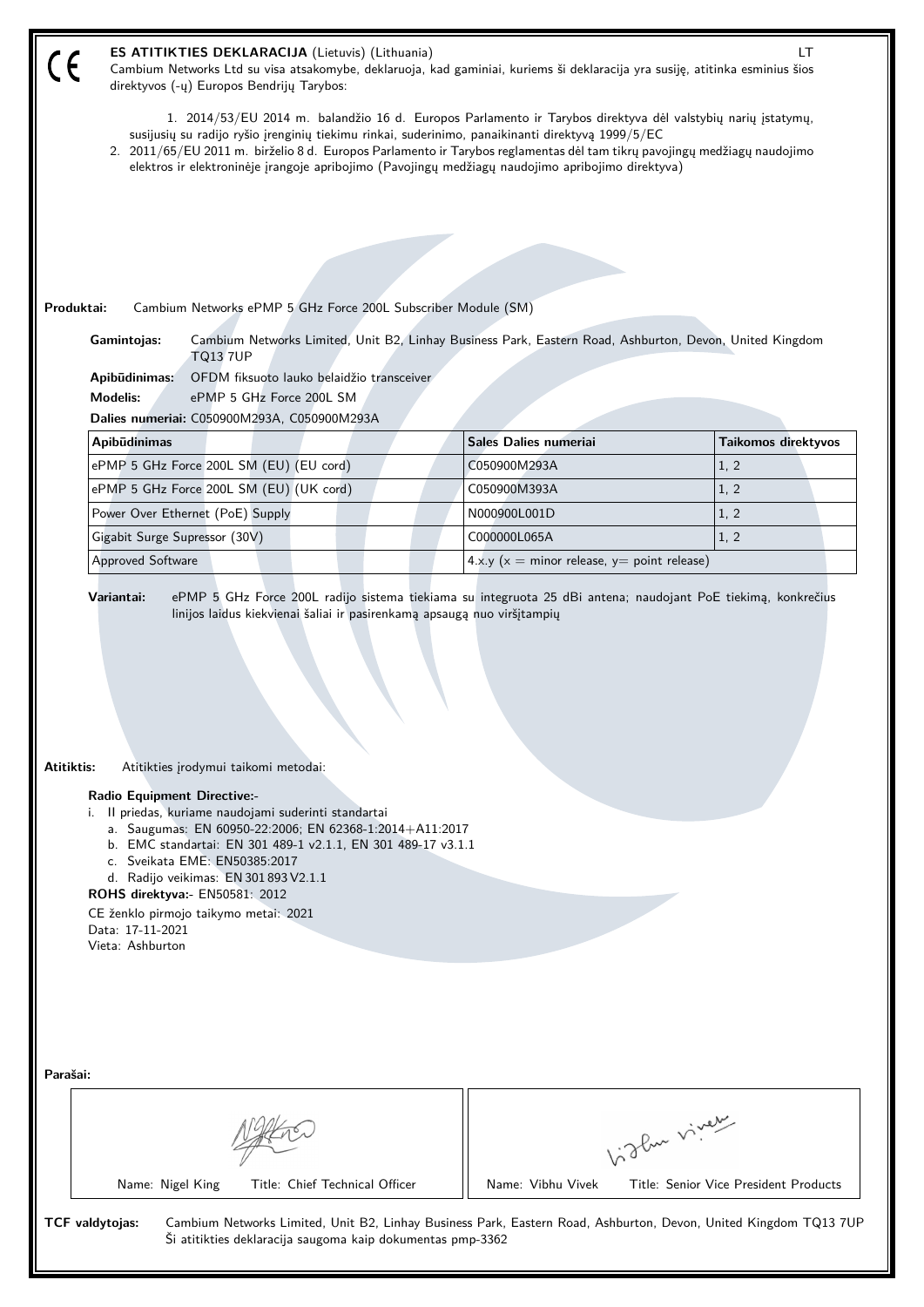| DIKJARAZZJONI TA 'KONFORMITÀ TA' L-UE (Malti) (Malta)<br>MТ<br>$\epsilon$<br>Cambium Networks Ltd tiddikjara taht ir-responsabbiltà unika taghha li l-prodotti, li maghhom tirrelata din id-dikjarazzjoni,<br>jikkonformaw mar-rekwiżiti essenzjali applikabbli tad-Direttiva (jiet) li gejja tal-Kunsill tal-Komunitajiet Ewropej:                                                                                                                                                   |                                                   |                                                                                                              |  |  |  |
|---------------------------------------------------------------------------------------------------------------------------------------------------------------------------------------------------------------------------------------------------------------------------------------------------------------------------------------------------------------------------------------------------------------------------------------------------------------------------------------|---------------------------------------------------|--------------------------------------------------------------------------------------------------------------|--|--|--|
| 1. 2014/53/EU tal-Parlament Ewropew u tal-Kunsill tas-16 ta 'April 2014 dwar l-armonizzazzjoni tal-ligijiet tal-<br>Istati Membri relatati mat-tqeghid fis-suq ta' taghmir tar-radju u li thassar id-Direttiva 1999/5/EC<br>2. 2011/65/EU tal-Parlament Ewropew u tal-Kunsill tat-8 ta 'Gunju 2011 dwar ir-restrizzjoni tal-użu ta' certi sustanzi<br>perikolużi fit-taghmir elettriku u elettroniku (Direttiva RoHS)                                                                 |                                                   |                                                                                                              |  |  |  |
|                                                                                                                                                                                                                                                                                                                                                                                                                                                                                       |                                                   |                                                                                                              |  |  |  |
|                                                                                                                                                                                                                                                                                                                                                                                                                                                                                       |                                                   |                                                                                                              |  |  |  |
|                                                                                                                                                                                                                                                                                                                                                                                                                                                                                       |                                                   |                                                                                                              |  |  |  |
| Prodotti:<br>Cambium Networks ePMP 5 GHz Force 200L Subscriber Module (SM)                                                                                                                                                                                                                                                                                                                                                                                                            |                                                   |                                                                                                              |  |  |  |
| Fabbrikant:<br>Cambium Networks Limited, Unit B2, Linhay Business Park, Eastern Road, Ashburton, Devon, United Kingdom<br><b>TQ13 7UP</b>                                                                                                                                                                                                                                                                                                                                             |                                                   |                                                                                                              |  |  |  |
| OFDM Transceiver Wireless Fixed Outdoor<br>Deskrizzjoni:                                                                                                                                                                                                                                                                                                                                                                                                                              |                                                   |                                                                                                              |  |  |  |
| Mudell:<br>ePMP 5 GHz Force 200L SM                                                                                                                                                                                                                                                                                                                                                                                                                                                   |                                                   |                                                                                                              |  |  |  |
| Numri ta 'parti: C050900M293A, C050900M293A                                                                                                                                                                                                                                                                                                                                                                                                                                           |                                                   |                                                                                                              |  |  |  |
| Deskrizzjoni                                                                                                                                                                                                                                                                                                                                                                                                                                                                          | Sales Numri ta 'parti                             | Direttivi applikabbli                                                                                        |  |  |  |
| ePMP 5 GHz Force 200L SM (EU) (EU cord)                                                                                                                                                                                                                                                                                                                                                                                                                                               | C050900M293A                                      | 1, 2<br>1, 2                                                                                                 |  |  |  |
| ePMP 5 GHz Force 200L SM (EU) (UK cord)<br>Power Over Ethernet (PoE) Supply                                                                                                                                                                                                                                                                                                                                                                                                           | C050900M393A<br>N000900L001D                      | 1, 2                                                                                                         |  |  |  |
| Gigabit Surge Supressor (30V)                                                                                                                                                                                                                                                                                                                                                                                                                                                         | C000000L065A                                      | 1, 2                                                                                                         |  |  |  |
| Approved Software                                                                                                                                                                                                                                                                                                                                                                                                                                                                     | 4.x.y ( $x =$ minor release, $y =$ point release) |                                                                                                              |  |  |  |
|                                                                                                                                                                                                                                                                                                                                                                                                                                                                                       |                                                   |                                                                                                              |  |  |  |
| Konformità:<br>Metodi użati biex juru l-konformità:<br>Direttiva dwar Taghmir tar-Radju:-<br>i. Anness II bl-użu ta 'standards armonizzati<br>a. Sigurtà: EN 60950-22:2006; EN 62368-1:2014+A11:2017<br>b. Standards EMC: EN 301 489-1 v2.1.1, EN 301 489-17 v3.1.1<br>c. Sahha EME: EN50385:2017<br>d. Prestazzjoni tar-radju: EN 301 893 V2.1.1<br>Id-Direttiva ROHS:- EN50581: 2012<br>Sena ta 'l-ewwel applikazzjoni tal-marka CE: 2021<br>Datata: 17-11-2021<br>Poggi: Ashburton |                                                   |                                                                                                              |  |  |  |
| Firem:                                                                                                                                                                                                                                                                                                                                                                                                                                                                                |                                                   | biglan viney                                                                                                 |  |  |  |
| Name: Nigel King<br>Title: Chief Technical Officer                                                                                                                                                                                                                                                                                                                                                                                                                                    | Name: Vibhu Vivek                                 | Title: Senior Vice President Products                                                                        |  |  |  |
| Konservatur tat-TCF:<br>7UP<br>Din id-Dikjarazzjoni ta 'Konformità hija mahżuna bhala dokument pmp-3362                                                                                                                                                                                                                                                                                                                                                                               |                                                   | Cambium Networks Limited, Unit B2, Linhay Business Park, Eastern Road, Ashburton, Devon, United Kingdom TQ13 |  |  |  |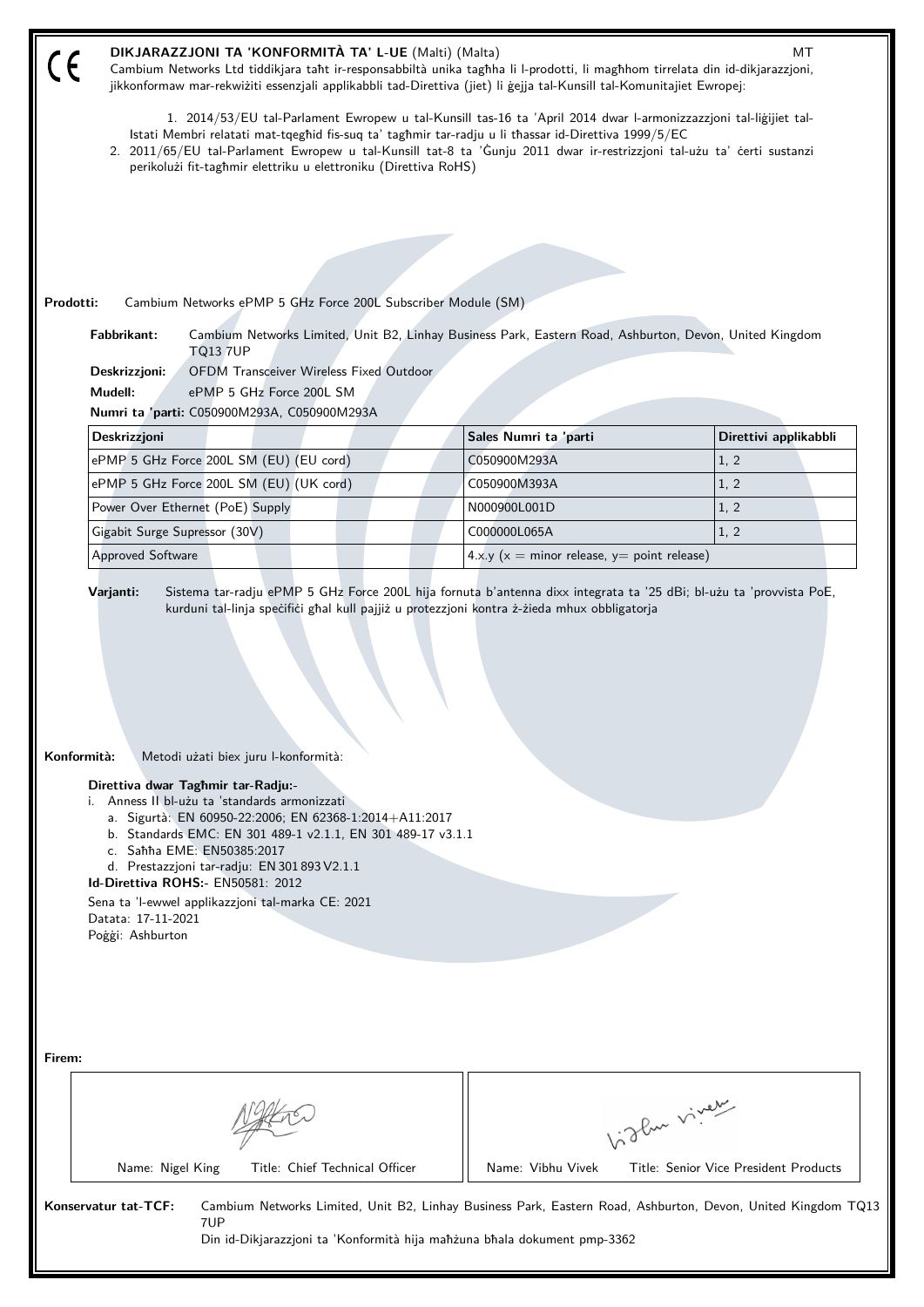|                                                                                                                                                                                                                                                                                                                                                                                                                                                                                                                | <b>NL</b><br><b>EU-VERKLARING VAN OVEREENSTEMMING</b> (Nederlands) (the Netherlands)<br>Cambium Networks Ltd verklaart op eigen verantwoordelijkheid dat de producten waarop deze verklaring betrekking heeft,<br>voldoen aan de toepasselijke essentiële eisen van de volgende richtlijn (en) van de Raad van de Europese Gemeenschappen:                     |                                         |                                                                                                 |                                                                                                              |  |  |
|----------------------------------------------------------------------------------------------------------------------------------------------------------------------------------------------------------------------------------------------------------------------------------------------------------------------------------------------------------------------------------------------------------------------------------------------------------------------------------------------------------------|----------------------------------------------------------------------------------------------------------------------------------------------------------------------------------------------------------------------------------------------------------------------------------------------------------------------------------------------------------------|-----------------------------------------|-------------------------------------------------------------------------------------------------|--------------------------------------------------------------------------------------------------------------|--|--|
|                                                                                                                                                                                                                                                                                                                                                                                                                                                                                                                | 1. 2014/53/EU van het Europees Parlement en de Raad van 16 april 2014 betreffende de harmonisatie van de<br>wetgevingen van de lidstaten inzake het op de markt aanbieden van radioapparatuur en tot intrekking van Richtlijn<br>1999/5/EC<br>2. 2011/65/EU van het Europees Parlement en de Raad van 8 juni 2011 betreffende de beperking van het gebruik van |                                         |                                                                                                 |                                                                                                              |  |  |
|                                                                                                                                                                                                                                                                                                                                                                                                                                                                                                                |                                                                                                                                                                                                                                                                                                                                                                |                                         | bepaalde gevaarlijke stoffen in elektrische en elektronische apparatuur (RoHS-richtlijn)        |                                                                                                              |  |  |
|                                                                                                                                                                                                                                                                                                                                                                                                                                                                                                                |                                                                                                                                                                                                                                                                                                                                                                |                                         |                                                                                                 |                                                                                                              |  |  |
|                                                                                                                                                                                                                                                                                                                                                                                                                                                                                                                |                                                                                                                                                                                                                                                                                                                                                                |                                         |                                                                                                 |                                                                                                              |  |  |
|                                                                                                                                                                                                                                                                                                                                                                                                                                                                                                                |                                                                                                                                                                                                                                                                                                                                                                |                                         |                                                                                                 |                                                                                                              |  |  |
|                                                                                                                                                                                                                                                                                                                                                                                                                                                                                                                | Producten:<br>Cambium Networks ePMP 5 GHz Force 200L Subscriber Module (SM)                                                                                                                                                                                                                                                                                    |                                         |                                                                                                 |                                                                                                              |  |  |
|                                                                                                                                                                                                                                                                                                                                                                                                                                                                                                                | Fabrikant:<br>Kingdom TQ13 7UP                                                                                                                                                                                                                                                                                                                                 |                                         | Cambium Networks Limited, Unit B2, Linhay Business Park, Eastern Road, Ashburton, Devon, United |                                                                                                              |  |  |
|                                                                                                                                                                                                                                                                                                                                                                                                                                                                                                                | <b>Beschrijving:</b>                                                                                                                                                                                                                                                                                                                                           | OFDM Vaste draadloze buiten transceiver |                                                                                                 |                                                                                                              |  |  |
|                                                                                                                                                                                                                                                                                                                                                                                                                                                                                                                | Model:                                                                                                                                                                                                                                                                                                                                                         | ePMP 5 GHz Force 200L SM                |                                                                                                 |                                                                                                              |  |  |
|                                                                                                                                                                                                                                                                                                                                                                                                                                                                                                                | Onderdeelnummers: C050900M293A, C050900M293A                                                                                                                                                                                                                                                                                                                   |                                         |                                                                                                 |                                                                                                              |  |  |
|                                                                                                                                                                                                                                                                                                                                                                                                                                                                                                                | <b>Beschrijving</b>                                                                                                                                                                                                                                                                                                                                            |                                         | <b>Sales Onderdeelnummers</b>                                                                   | Toepasselijke<br>richtlijnen                                                                                 |  |  |
|                                                                                                                                                                                                                                                                                                                                                                                                                                                                                                                | ePMP 5 GHz Force 200L SM (EU) (EU cord)                                                                                                                                                                                                                                                                                                                        |                                         | C050900M293A                                                                                    | 1, 2                                                                                                         |  |  |
|                                                                                                                                                                                                                                                                                                                                                                                                                                                                                                                | ePMP 5 GHz Force 200L SM (EU) (UK cord)                                                                                                                                                                                                                                                                                                                        |                                         | C050900M393A                                                                                    | 1, 2                                                                                                         |  |  |
|                                                                                                                                                                                                                                                                                                                                                                                                                                                                                                                | Power Over Ethernet (PoE) Supply                                                                                                                                                                                                                                                                                                                               |                                         | N000900L001D                                                                                    | 1, 2                                                                                                         |  |  |
|                                                                                                                                                                                                                                                                                                                                                                                                                                                                                                                | Gigabit Surge Supressor (30V)                                                                                                                                                                                                                                                                                                                                  |                                         | C000000L065A                                                                                    | 1, 2                                                                                                         |  |  |
|                                                                                                                                                                                                                                                                                                                                                                                                                                                                                                                | <b>Approved Software</b>                                                                                                                                                                                                                                                                                                                                       |                                         | $4.x.y(x = minor release, y = point release)$                                                   |                                                                                                              |  |  |
| Conformiteit:<br>Methoden die worden gebruikt om conformiteit aan te tonen:<br>Richtlijn radioapparatuur:-<br>Bijlage II met behulp van geharmoniseerde normen<br>i.<br>a. Veiligheid: EN 60950-22:2006; EN 62368-1:2014+A11:2017<br>b. EMC-normen: EN 301 489-1 v2.1.1, EN 301 489-17 v3.1.1<br>c. Gezondheid EME: EN50385:2017<br>d. Radioprestaties: EN 301 893 V2.1.1<br>ROHS-richtlijn:- EN50581: 2012<br>Jaar van eerste toepassing van CE-markering: 2021<br>Verouderd: 17-11-2021<br>Plaats: Ashburton |                                                                                                                                                                                                                                                                                                                                                                |                                         |                                                                                                 |                                                                                                              |  |  |
|                                                                                                                                                                                                                                                                                                                                                                                                                                                                                                                | Handtekeningen:                                                                                                                                                                                                                                                                                                                                                |                                         |                                                                                                 |                                                                                                              |  |  |
|                                                                                                                                                                                                                                                                                                                                                                                                                                                                                                                | Light vivey                                                                                                                                                                                                                                                                                                                                                    |                                         |                                                                                                 |                                                                                                              |  |  |
|                                                                                                                                                                                                                                                                                                                                                                                                                                                                                                                | Name: Nigel King                                                                                                                                                                                                                                                                                                                                               | Title: Chief Technical Officer          | Name: Vibhu Vivek                                                                               | Title: Senior Vice President Products                                                                        |  |  |
|                                                                                                                                                                                                                                                                                                                                                                                                                                                                                                                | Bewaarder van het TCF:<br>7UP                                                                                                                                                                                                                                                                                                                                  |                                         | Deze conformiteitsverklaring wordt opgeslagen als document pmp-3362                             | Cambium Networks Limited, Unit B2, Linhay Business Park, Eastern Road, Ashburton, Devon, United Kingdom TQ13 |  |  |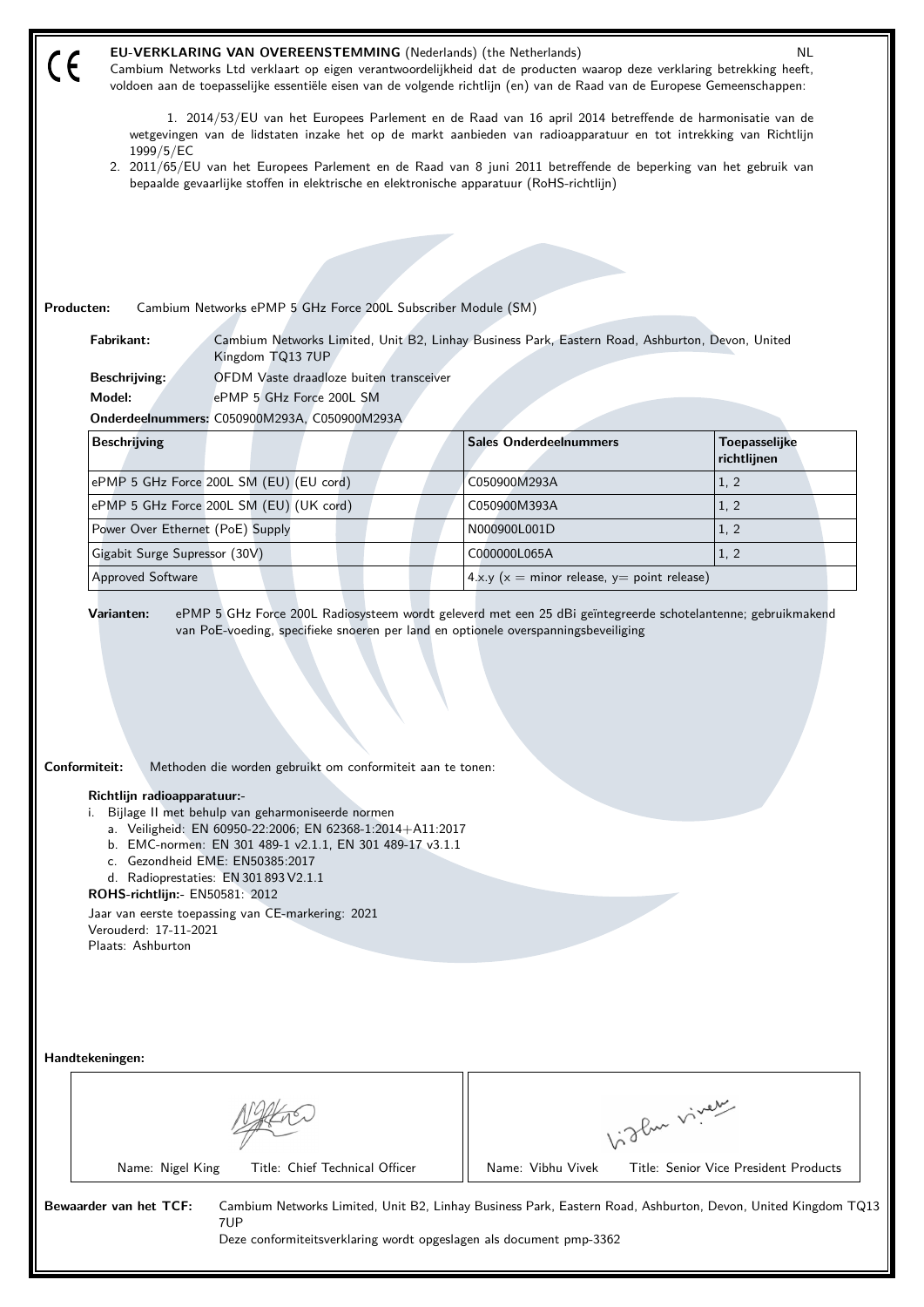| EU-ERKLÆRING OM OVERENSSTEMMELSE (norsk) (Norway)<br><b>NO</b><br>Cambium Networks Ltd erklærer på eget ansvar at produktene som denne erklæringen vedrører, overholder de gjeldende<br>grunnleggende kravene i følgende direktiv (er) av Rådet for De europeiske fellesskap:                                                                                                                                                                                                                        |                                                   |                      |  |  |  |
|------------------------------------------------------------------------------------------------------------------------------------------------------------------------------------------------------------------------------------------------------------------------------------------------------------------------------------------------------------------------------------------------------------------------------------------------------------------------------------------------------|---------------------------------------------------|----------------------|--|--|--|
| 1. 2014/53/EU av Europaparlamentet og Rådet av 16. april 2014 om harmonisering av medlemsstaternes lovgivning<br>om tilgjengeliggjøring på markedet av radioutstyr og opphevelse av direktiv 1999/5/EC<br>2. 2011/65/EU av Europaparlamentet og Rådet av 8. juni 2011 om begrensning av bruken av visse farlige stoffer i elektrisk                                                                                                                                                                  |                                                   |                      |  |  |  |
| og elektronisk utstyr (RoHS-direktivet)                                                                                                                                                                                                                                                                                                                                                                                                                                                              |                                                   |                      |  |  |  |
|                                                                                                                                                                                                                                                                                                                                                                                                                                                                                                      |                                                   |                      |  |  |  |
|                                                                                                                                                                                                                                                                                                                                                                                                                                                                                                      |                                                   |                      |  |  |  |
|                                                                                                                                                                                                                                                                                                                                                                                                                                                                                                      |                                                   |                      |  |  |  |
|                                                                                                                                                                                                                                                                                                                                                                                                                                                                                                      |                                                   |                      |  |  |  |
| Produkter:<br>Cambium Networks ePMP 5 GHz Force 200L Subscriber Module (SM)                                                                                                                                                                                                                                                                                                                                                                                                                          |                                                   |                      |  |  |  |
| Produsent:<br>Cambium Networks Limited, Unit B2, Linhay Business Park, Eastern Road, Ashburton, Devon, United Kingdom<br><b>TQ13 7UP</b>                                                                                                                                                                                                                                                                                                                                                             |                                                   |                      |  |  |  |
| <b>Beskrivelse:</b><br><b>OFDM Fast Outdoor Wireless Transceiver</b>                                                                                                                                                                                                                                                                                                                                                                                                                                 |                                                   |                      |  |  |  |
| Modell:<br>ePMP 5 GHz Force 200L SM                                                                                                                                                                                                                                                                                                                                                                                                                                                                  |                                                   |                      |  |  |  |
| Artikkelnummer: C050900M293A, C050900M293A                                                                                                                                                                                                                                                                                                                                                                                                                                                           |                                                   |                      |  |  |  |
| <b>Beskrivelse</b>                                                                                                                                                                                                                                                                                                                                                                                                                                                                                   | <b>Sales Artikkelnummer</b>                       | Gjeldende direktiver |  |  |  |
| ePMP 5 GHz Force 200L SM (EU) (EU cord)                                                                                                                                                                                                                                                                                                                                                                                                                                                              | C050900M293A                                      | 1, 2                 |  |  |  |
| ePMP 5 GHz Force 200L SM (EU) (UK cord)                                                                                                                                                                                                                                                                                                                                                                                                                                                              | C050900M393A                                      | 1, 2                 |  |  |  |
| Power Over Ethernet (PoE) Supply                                                                                                                                                                                                                                                                                                                                                                                                                                                                     | N000900L001D                                      | 1, 2                 |  |  |  |
| Gigabit Surge Supressor (30V)                                                                                                                                                                                                                                                                                                                                                                                                                                                                        | C000000L065A                                      | 1, 2                 |  |  |  |
| <b>Approved Software</b>                                                                                                                                                                                                                                                                                                                                                                                                                                                                             | 4.x.y ( $x =$ minor release, $y =$ point release) |                      |  |  |  |
| Overensstemmelse:<br>Metoder som brukes til å demonstrere samsvar:<br>Direktiv om radioutstyr:-<br>i. Vedlegg II ved bruk av harmoniserte standarder<br>a. Sikkerhet: EN 60950-22:2006; EN 62368-1:2014+A11:2017<br>b. EMC standarder: EN 301 489-1 v2.1.1, EN 301 489-17 v3.1.1<br>c. Helse EME: EN50385:2017<br>d. Radio ytelse: EN 301 893 V2.1.1<br><b>ROHS-direktivet:- EN50581: 2012</b><br>År for første påføring av CE-merket: 2021<br>Datert: 17-11-2021<br>Plass: Ashburton<br>Signaturer: |                                                   |                      |  |  |  |
|                                                                                                                                                                                                                                                                                                                                                                                                                                                                                                      |                                                   |                      |  |  |  |
|                                                                                                                                                                                                                                                                                                                                                                                                                                                                                                      | higher viney                                      |                      |  |  |  |
| Name: Nigel King<br>Title: Chief Technical Officer                                                                                                                                                                                                                                                                                                                                                                                                                                                   | Name: Vibhu Vivek                                 |                      |  |  |  |
| Title: Senior Vice President Products<br>Keeper av TCF:<br>Cambium Networks Limited, Unit B2, Linhay Business Park, Eastern Road, Ashburton, Devon, United Kingdom TQ13 7UP<br>Denne samsvarserklæringen er lagret som dokument pmp-3362                                                                                                                                                                                                                                                             |                                                   |                      |  |  |  |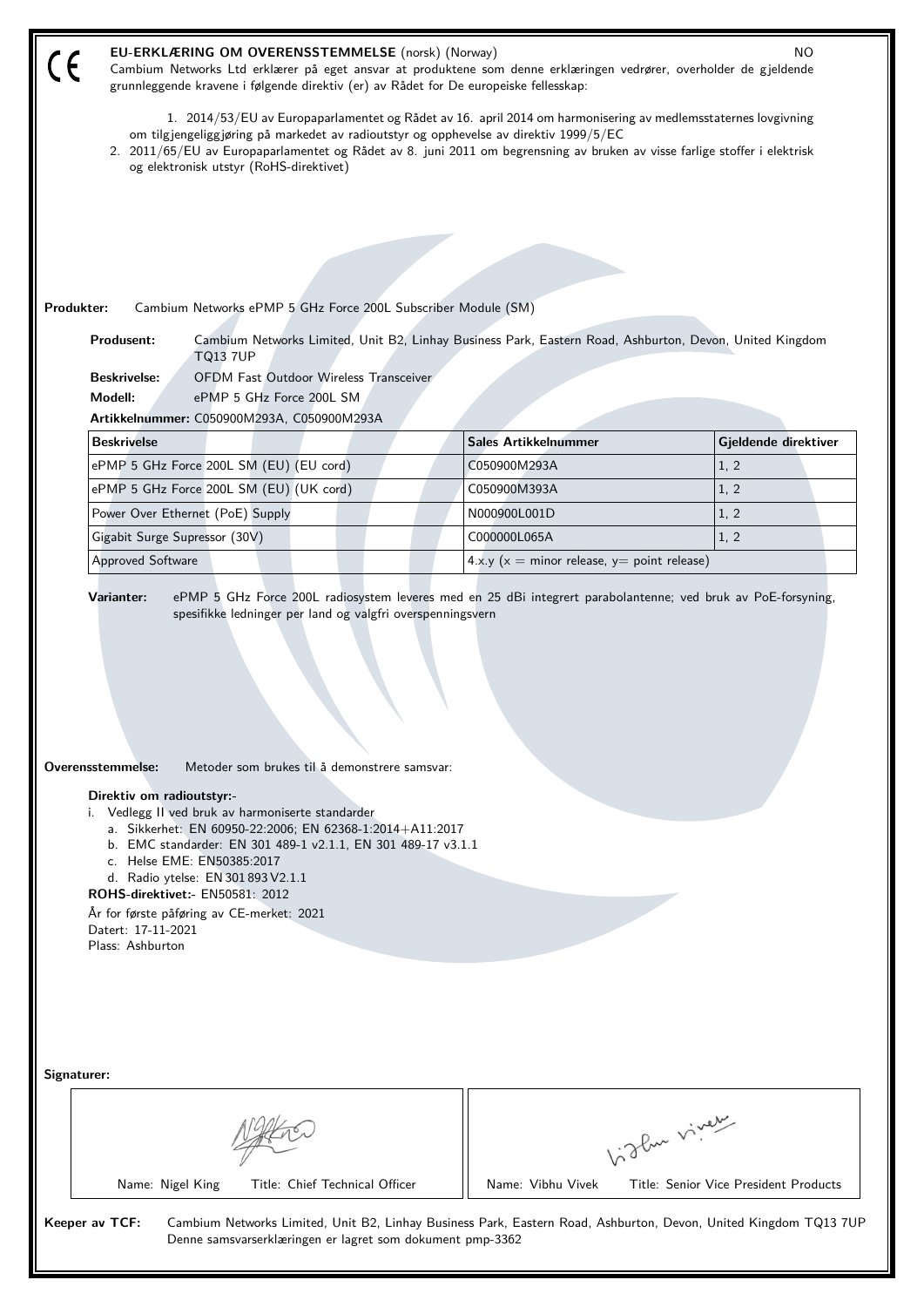| DEKLARACJA ZGODNOŚCI UE (Polskie) (Poland)<br>PL<br>Cambium Networks Ltd oświadcza na swoją wyłączną odpowiedzialność, że produkty, do których odnosi się niniejsza deklaracja,<br>są zgodne z mającymi zastosowanie zasadniczymi wymogami następującej dyrektywy Rady (ów) Rady Wspólnot Europejskich:                                                                                                                                           |                                               |                                       |  |  |  |
|---------------------------------------------------------------------------------------------------------------------------------------------------------------------------------------------------------------------------------------------------------------------------------------------------------------------------------------------------------------------------------------------------------------------------------------------------|-----------------------------------------------|---------------------------------------|--|--|--|
| 1. 2014/53/EU Parlamentu Europejskiego i Rady z dnia 16 kwietnia 2014 r. w sprawie harmonizacji ustawodawstw<br>Państw Członkowskich odnoszących się do udostępniania na rynku urządzeń radiowych i uchylająca dyrektywę 1999/5/EC<br>2. 2011/65/EU Parlamentu Europejskiego i Rady z dnia 8 czerwca 2011 r. w sprawie ograniczenia stosowania niektórych<br>niebezpiecznych substancji w sprzęcie elektrycznym i elektronicznym (dyrektywa RoHS) |                                               |                                       |  |  |  |
|                                                                                                                                                                                                                                                                                                                                                                                                                                                   |                                               |                                       |  |  |  |
|                                                                                                                                                                                                                                                                                                                                                                                                                                                   |                                               |                                       |  |  |  |
|                                                                                                                                                                                                                                                                                                                                                                                                                                                   |                                               |                                       |  |  |  |
| Cambium Networks ePMP 5 GHz Force 200L Subscriber Module (SM)<br>Produkty:                                                                                                                                                                                                                                                                                                                                                                        |                                               |                                       |  |  |  |
| Cambium Networks Limited, Unit B2, Linhay Business Park, Eastern Road, Ashburton, Devon, United Kingdom<br>Producent:<br><b>TQ13 7UP</b>                                                                                                                                                                                                                                                                                                          |                                               |                                       |  |  |  |
| OFDM Stały zewnętrzny bezprzewodowy nadajnik-odbiornik<br>Opis:                                                                                                                                                                                                                                                                                                                                                                                   |                                               |                                       |  |  |  |
| Model:<br>ePMP 5 GHz Force 200L SM                                                                                                                                                                                                                                                                                                                                                                                                                |                                               |                                       |  |  |  |
| Numer części: C050900M293A, C050900M293A                                                                                                                                                                                                                                                                                                                                                                                                          | Sales Numer części                            | Odpowiednie                           |  |  |  |
| Opis                                                                                                                                                                                                                                                                                                                                                                                                                                              |                                               | dyrektywy                             |  |  |  |
| ePMP 5 GHz Force 200L SM (EU) (EU cord)                                                                                                                                                                                                                                                                                                                                                                                                           | C050900M293A                                  | 1, 2                                  |  |  |  |
| ePMP 5 GHz Force 200L SM (EU) (UK cord)                                                                                                                                                                                                                                                                                                                                                                                                           | C050900M393A                                  | 1, 2                                  |  |  |  |
| Power Over Ethernet (PoE) Supply                                                                                                                                                                                                                                                                                                                                                                                                                  | N000900L001D                                  | 1, 2                                  |  |  |  |
| Gigabit Surge Supressor (30V)                                                                                                                                                                                                                                                                                                                                                                                                                     | C000000L065A                                  | 1, 2                                  |  |  |  |
| <b>Approved Software</b>                                                                                                                                                                                                                                                                                                                                                                                                                          | $4.x.y(x = minor release, y = point release)$ |                                       |  |  |  |
| Zgodność:<br>Metody stosowane do wykazania zgodności:<br>Dyrektywa w sprawie urządzeń radiowych:-<br>Załącznik II wykorzystujący zharmonizowane normy<br>i.                                                                                                                                                                                                                                                                                       |                                               |                                       |  |  |  |
| a. Bezpieczeństwo: EN 60950-22:2006; EN 62368-1:2014+A11:2017<br>b. Standardy EMC: EN 301 489-1 v2.1.1, EN 301 489-17 v3.1.1<br>c. Zdrowie EME: EN50385:2017<br>d. Wydajność radiowa: EN 301 893 V2.1.1<br>Dyrektywa ROHS:- EN50581: 2012<br>Rok pierwszego zgłoszenia znaku CE: 2021<br>Przestarzały: 17-11-2021<br>Miejsce: Ashburton                                                                                                           |                                               |                                       |  |  |  |
| Podpisy:                                                                                                                                                                                                                                                                                                                                                                                                                                          |                                               |                                       |  |  |  |
|                                                                                                                                                                                                                                                                                                                                                                                                                                                   |                                               | Light viver                           |  |  |  |
| Title: Chief Technical Officer<br>Name: Nigel King                                                                                                                                                                                                                                                                                                                                                                                                | Name: Vibhu Vivek                             | Title: Senior Vice President Products |  |  |  |
| <b>Opiekun TCF:</b><br>Cambium Networks Limited, Unit B2, Linhay Business Park, Eastern Road, Ashburton, Devon, United Kingdom TQ13 7UP<br>Niniejsza Deklaracja zgodności jest przechowywana jako dokument pmp-3362                                                                                                                                                                                                                               |                                               |                                       |  |  |  |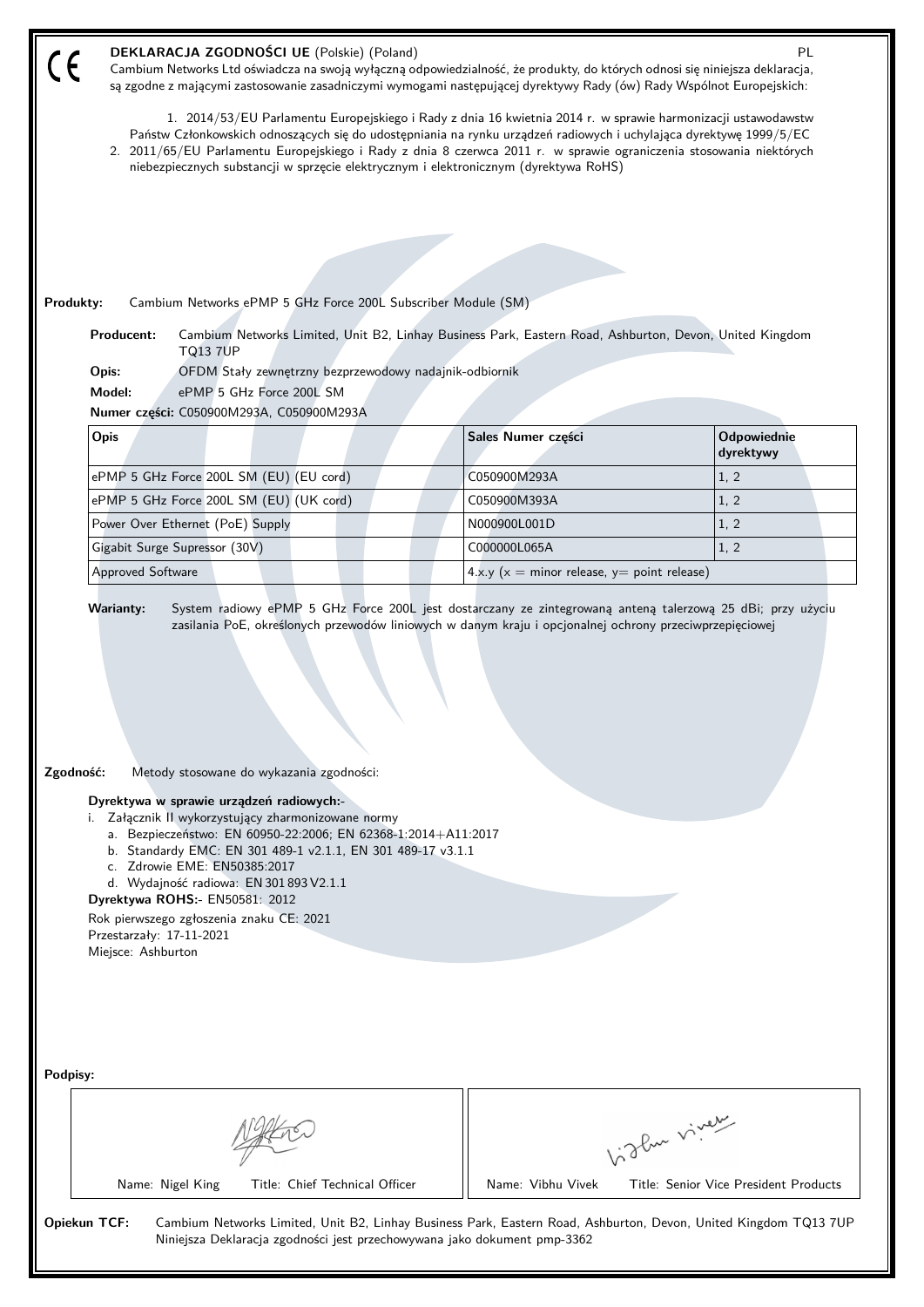|                                                                                                                                                                                                                                                                                                            | DECLARAÇÃO DE CONFORMIDADE DA UE (Português) (Portugal)<br><b>PT</b><br>Cambium Networks Ltd declara, sob a sua única e inteira responsabilidade, que os produtos a que esta declaração se refere<br>estão em conformidade com os requisitos essenciais aplicáveis da (s) seguinte (s) Directiva (s) do Conselho das Comunidades<br>Europeias.:                          |                                                                                                                                                                                          |  |                                                   |             |                                       |  |
|------------------------------------------------------------------------------------------------------------------------------------------------------------------------------------------------------------------------------------------------------------------------------------------------------------|--------------------------------------------------------------------------------------------------------------------------------------------------------------------------------------------------------------------------------------------------------------------------------------------------------------------------------------------------------------------------|------------------------------------------------------------------------------------------------------------------------------------------------------------------------------------------|--|---------------------------------------------------|-------------|---------------------------------------|--|
|                                                                                                                                                                                                                                                                                                            | 1. 2014/53/EU do Parlamento Europeu e do Conselho, de 16 de abril de 2014, relativa à harmonização das legislações dos<br>Estados-Membros respeitantes à disponibilização no mercado de equipamentos de rádio e que revoga a Diretiva 1999/5/EC<br>2. 2011/65/EU do Parlamento Europeu e do Conselho, de 8 de junho de 2011, relativa à restrição do uso de determinadas |                                                                                                                                                                                          |  |                                                   |             |                                       |  |
|                                                                                                                                                                                                                                                                                                            |                                                                                                                                                                                                                                                                                                                                                                          | substâncias perigosas em equipamentos elétricos e eletrónicos (Diretiva RSP)                                                                                                             |  |                                                   |             |                                       |  |
|                                                                                                                                                                                                                                                                                                            |                                                                                                                                                                                                                                                                                                                                                                          |                                                                                                                                                                                          |  |                                                   |             |                                       |  |
|                                                                                                                                                                                                                                                                                                            |                                                                                                                                                                                                                                                                                                                                                                          |                                                                                                                                                                                          |  |                                                   |             |                                       |  |
|                                                                                                                                                                                                                                                                                                            |                                                                                                                                                                                                                                                                                                                                                                          |                                                                                                                                                                                          |  |                                                   |             |                                       |  |
|                                                                                                                                                                                                                                                                                                            |                                                                                                                                                                                                                                                                                                                                                                          |                                                                                                                                                                                          |  |                                                   |             |                                       |  |
| Produtos:                                                                                                                                                                                                                                                                                                  | <b>Fabricante:</b>                                                                                                                                                                                                                                                                                                                                                       | Cambium Networks ePMP 5 GHz Force 200L Subscriber Module (SM)<br>Cambium Networks Limited, Unit B2, Linhay Business Park, Eastern Road, Ashburton, Devon, United                         |  |                                                   |             |                                       |  |
|                                                                                                                                                                                                                                                                                                            | Descrição:                                                                                                                                                                                                                                                                                                                                                               | Kingdom TQ13 7UP<br>Transceptor Sem Fio Ao Ar Livre Fixo OFDM                                                                                                                            |  |                                                   |             |                                       |  |
|                                                                                                                                                                                                                                                                                                            | Modelo:                                                                                                                                                                                                                                                                                                                                                                  | ePMP 5 GHz Force 200L SM                                                                                                                                                                 |  |                                                   |             |                                       |  |
|                                                                                                                                                                                                                                                                                                            |                                                                                                                                                                                                                                                                                                                                                                          | Números de peça: C050900M293A, C050900M293A                                                                                                                                              |  |                                                   |             |                                       |  |
|                                                                                                                                                                                                                                                                                                            | Descrição                                                                                                                                                                                                                                                                                                                                                                |                                                                                                                                                                                          |  | Sales Números de peça                             |             | Diretrizes Aplicáveis                 |  |
|                                                                                                                                                                                                                                                                                                            |                                                                                                                                                                                                                                                                                                                                                                          | ePMP 5 GHz Force 200L SM (EU) (EU cord)                                                                                                                                                  |  | C050900M293A                                      |             | 1, 2                                  |  |
|                                                                                                                                                                                                                                                                                                            |                                                                                                                                                                                                                                                                                                                                                                          | ePMP 5 GHz Force 200L SM (EU) (UK cord)                                                                                                                                                  |  | C050900M393A                                      |             | 1, 2                                  |  |
|                                                                                                                                                                                                                                                                                                            | Power Over Ethernet (PoE) Supply                                                                                                                                                                                                                                                                                                                                         |                                                                                                                                                                                          |  | N000900L001D                                      |             | 1, 2                                  |  |
|                                                                                                                                                                                                                                                                                                            | Gigabit Surge Supressor (30V)                                                                                                                                                                                                                                                                                                                                            |                                                                                                                                                                                          |  | C000000L065A                                      |             | 1, 2                                  |  |
|                                                                                                                                                                                                                                                                                                            | Approved Software                                                                                                                                                                                                                                                                                                                                                        |                                                                                                                                                                                          |  | 4.x.y ( $x =$ minor release, $y =$ point release) |             |                                       |  |
| Conformidade:<br>Métodos usados para demonstrar conformidade:<br>Diretiva de equipamentos de rádio:-<br>i. Anexo II, utilizando normas harmonizadas<br>a. Segurança: EN 60950-22:2006; EN 62368-1:2014+A11:2017<br>b. Padrões EMC: EN 301 489-1 v2.1.1, EN 301 489-17 v3.1.1<br>c. Saúde EME: EN50385:2017 |                                                                                                                                                                                                                                                                                                                                                                          |                                                                                                                                                                                          |  |                                                   |             |                                       |  |
|                                                                                                                                                                                                                                                                                                            | <b>Diretriz ROHS:- EN50581: 2012</b>                                                                                                                                                                                                                                                                                                                                     | d. Desempenho de rádio: EN 301 893 V2.1.1                                                                                                                                                |  |                                                   |             |                                       |  |
|                                                                                                                                                                                                                                                                                                            | Datado: 17-11-2021                                                                                                                                                                                                                                                                                                                                                       | Ano da primeira aplicação da marca CE: 2021                                                                                                                                              |  |                                                   |             |                                       |  |
|                                                                                                                                                                                                                                                                                                            | Lugar: Ashburton                                                                                                                                                                                                                                                                                                                                                         |                                                                                                                                                                                          |  |                                                   |             |                                       |  |
| <b>Assinaturas:</b>                                                                                                                                                                                                                                                                                        |                                                                                                                                                                                                                                                                                                                                                                          |                                                                                                                                                                                          |  |                                                   |             |                                       |  |
|                                                                                                                                                                                                                                                                                                            |                                                                                                                                                                                                                                                                                                                                                                          |                                                                                                                                                                                          |  |                                                   |             |                                       |  |
|                                                                                                                                                                                                                                                                                                            |                                                                                                                                                                                                                                                                                                                                                                          |                                                                                                                                                                                          |  |                                                   | Light vivey |                                       |  |
|                                                                                                                                                                                                                                                                                                            | Name: Nigel King                                                                                                                                                                                                                                                                                                                                                         | Title: Chief Technical Officer                                                                                                                                                           |  | Name: Vibhu Vivek                                 |             | Title: Senior Vice President Products |  |
|                                                                                                                                                                                                                                                                                                            | Guardião do TCF:                                                                                                                                                                                                                                                                                                                                                         | Cambium Networks Limited, Unit B2, Linhay Business Park, Eastern Road, Ashburton, Devon, United Kingdom TQ13 7UP<br>Esta Declaração de Conformidade é armazenada como documento pmp-3362 |  |                                                   |             |                                       |  |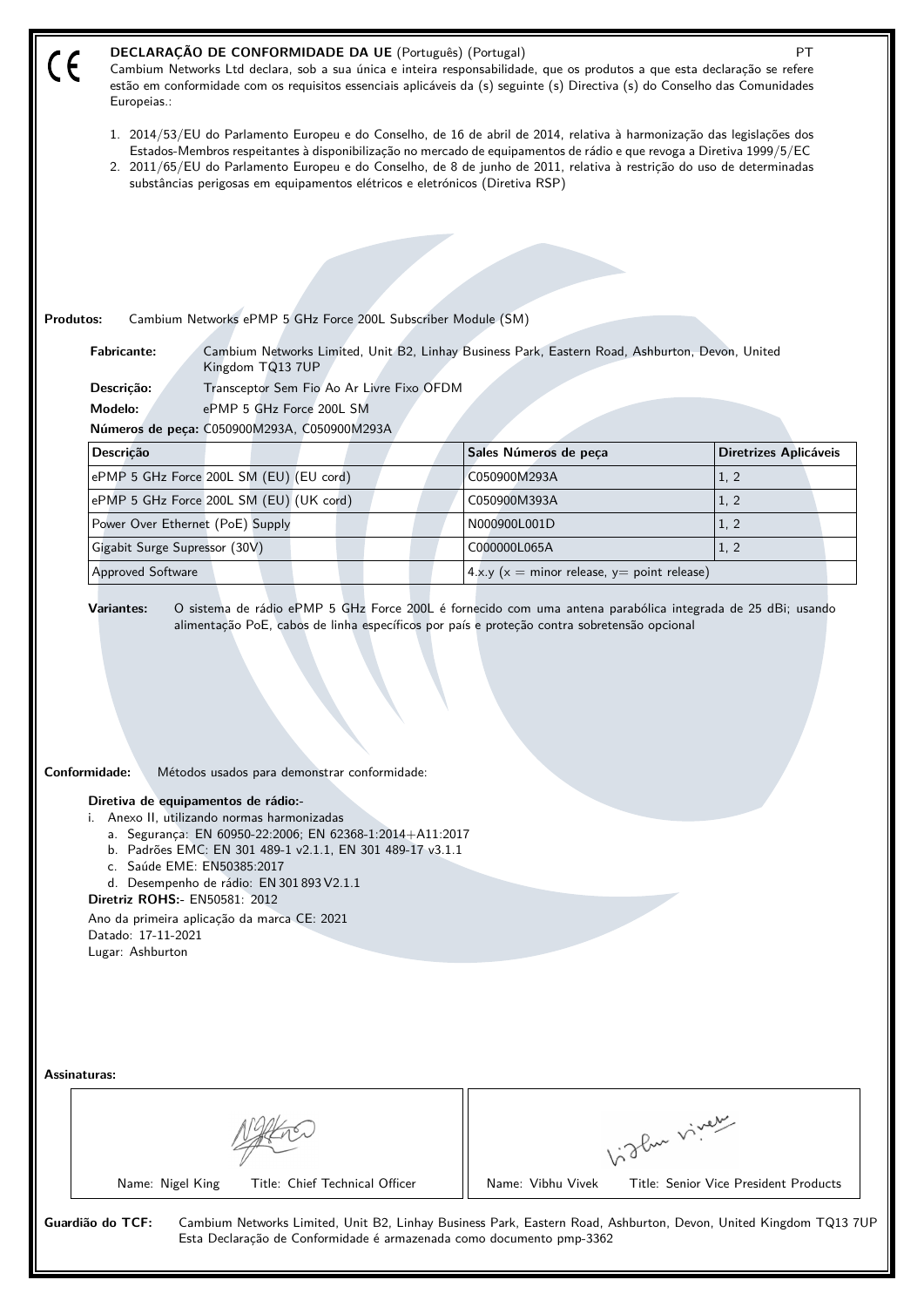| $\zeta$                                                                                                                                                                                                                                                                                                                                                                                                                                                                                           | DECLARAȚIA DE CONFORMITATE A UE (Română) (Romania)<br><b>RO</b><br>Cambium Networks Ltd declară pe răspunderea sa exclusivă că produsele la care se referă această declarație sunt conforme cu<br>cerințele esențiale aplicabile din următoarea directivă (directive) a Consiliului Comunităților Europene:                                                                                                                                                 |                                                   |                                                                                                              |  |  |  |
|---------------------------------------------------------------------------------------------------------------------------------------------------------------------------------------------------------------------------------------------------------------------------------------------------------------------------------------------------------------------------------------------------------------------------------------------------------------------------------------------------|-------------------------------------------------------------------------------------------------------------------------------------------------------------------------------------------------------------------------------------------------------------------------------------------------------------------------------------------------------------------------------------------------------------------------------------------------------------|---------------------------------------------------|--------------------------------------------------------------------------------------------------------------|--|--|--|
|                                                                                                                                                                                                                                                                                                                                                                                                                                                                                                   | 1. 2014/53/EU al Parlamentului European și al Consiliului din 16 aprilie 2014 privind armonizarea legislațiilor<br>statelor membre referitoare la punerea la dispoziție pe piață a echipamentelor radio și de abrogare a Directivei 1999/5/EC<br>2. 2011/65/EU al Parlamentului European și al Consiliului din 8 iunie 2011 privind restricționarea utilizării anumitor substanțe<br>periculoase în echipamentele electrice și electronice (Directiva RoHS) |                                                   |                                                                                                              |  |  |  |
|                                                                                                                                                                                                                                                                                                                                                                                                                                                                                                   |                                                                                                                                                                                                                                                                                                                                                                                                                                                             |                                                   |                                                                                                              |  |  |  |
|                                                                                                                                                                                                                                                                                                                                                                                                                                                                                                   | Produse:<br>Cambium Networks ePMP 5 GHz Force 200L Subscriber Module (SM)                                                                                                                                                                                                                                                                                                                                                                                   |                                                   |                                                                                                              |  |  |  |
|                                                                                                                                                                                                                                                                                                                                                                                                                                                                                                   | Producător:<br>Cambium Networks Limited, Unit B2, Linhay Business Park, Eastern Road, Ashburton, Devon, United                                                                                                                                                                                                                                                                                                                                              |                                                   |                                                                                                              |  |  |  |
|                                                                                                                                                                                                                                                                                                                                                                                                                                                                                                   | Kingdom TQ13 7UP<br>Descriere:<br>OFDM cu transmisie wireless wireless fixă                                                                                                                                                                                                                                                                                                                                                                                 |                                                   |                                                                                                              |  |  |  |
|                                                                                                                                                                                                                                                                                                                                                                                                                                                                                                   | Model:<br>ePMP 5 GHz Force 200L SM                                                                                                                                                                                                                                                                                                                                                                                                                          |                                                   |                                                                                                              |  |  |  |
|                                                                                                                                                                                                                                                                                                                                                                                                                                                                                                   | Numere de numere: C050900M293A, C050900M293A                                                                                                                                                                                                                                                                                                                                                                                                                |                                                   |                                                                                                              |  |  |  |
|                                                                                                                                                                                                                                                                                                                                                                                                                                                                                                   | <b>Descriere</b>                                                                                                                                                                                                                                                                                                                                                                                                                                            | Sales Numere de numere                            | Directivele aplicabile                                                                                       |  |  |  |
|                                                                                                                                                                                                                                                                                                                                                                                                                                                                                                   | ePMP 5 GHz Force 200L SM (EU) (EU cord)                                                                                                                                                                                                                                                                                                                                                                                                                     | C050900M293A                                      | 1, 2                                                                                                         |  |  |  |
|                                                                                                                                                                                                                                                                                                                                                                                                                                                                                                   | ePMP 5 GHz Force 200L SM (EU) (UK cord)                                                                                                                                                                                                                                                                                                                                                                                                                     | C050900M393A                                      | 1, 2                                                                                                         |  |  |  |
|                                                                                                                                                                                                                                                                                                                                                                                                                                                                                                   | Power Over Ethernet (PoE) Supply                                                                                                                                                                                                                                                                                                                                                                                                                            | N000900L001D                                      | 1, 2                                                                                                         |  |  |  |
|                                                                                                                                                                                                                                                                                                                                                                                                                                                                                                   | Gigabit Surge Supressor (30V)                                                                                                                                                                                                                                                                                                                                                                                                                               | C000000L065A                                      | 1, 2                                                                                                         |  |  |  |
|                                                                                                                                                                                                                                                                                                                                                                                                                                                                                                   | <b>Approved Software</b>                                                                                                                                                                                                                                                                                                                                                                                                                                    | 4.x.y ( $x =$ minor release, $y =$ point release) |                                                                                                              |  |  |  |
| Conformitate:<br>Metode utilizate pentru demonstrarea conformității:<br>Directiva privind echipamentele radio:-<br>i. Anexa II, utilizând standarde armonizate<br>a. Siguranță: EN 60950-22:2006; EN 62368-1:2014+A11:2017<br>b. Standardele EMC: EN 301 489-1 v2.1.1, EN 301 489-17 v3.1.1<br>c. Sănătate EME: EN50385:2017<br>d. Performanță radio: EN 301 893 V2.1.1<br><b>Directiva ROHS:- EN50581: 2012</b><br>Anul primei aplicări a mărcii CE: 2021<br>Datat: 17-11-2021<br>Loc: Ashburton |                                                                                                                                                                                                                                                                                                                                                                                                                                                             |                                                   |                                                                                                              |  |  |  |
| Semnături:                                                                                                                                                                                                                                                                                                                                                                                                                                                                                        |                                                                                                                                                                                                                                                                                                                                                                                                                                                             |                                                   |                                                                                                              |  |  |  |
|                                                                                                                                                                                                                                                                                                                                                                                                                                                                                                   |                                                                                                                                                                                                                                                                                                                                                                                                                                                             |                                                   | Vidley vivey                                                                                                 |  |  |  |
|                                                                                                                                                                                                                                                                                                                                                                                                                                                                                                   | Name: Nigel King<br>Title: Chief Technical Officer                                                                                                                                                                                                                                                                                                                                                                                                          | Name: Vibhu Vivek                                 | Title: Senior Vice President Products                                                                        |  |  |  |
|                                                                                                                                                                                                                                                                                                                                                                                                                                                                                                   | <b>Administrator al TCF:</b><br>7UP<br>Această Declarație de Conformitate este stocată ca document pmp-3362                                                                                                                                                                                                                                                                                                                                                 |                                                   | Cambium Networks Limited, Unit B2, Linhay Business Park, Eastern Road, Ashburton, Devon, United Kingdom TQ13 |  |  |  |
|                                                                                                                                                                                                                                                                                                                                                                                                                                                                                                   |                                                                                                                                                                                                                                                                                                                                                                                                                                                             |                                                   |                                                                                                              |  |  |  |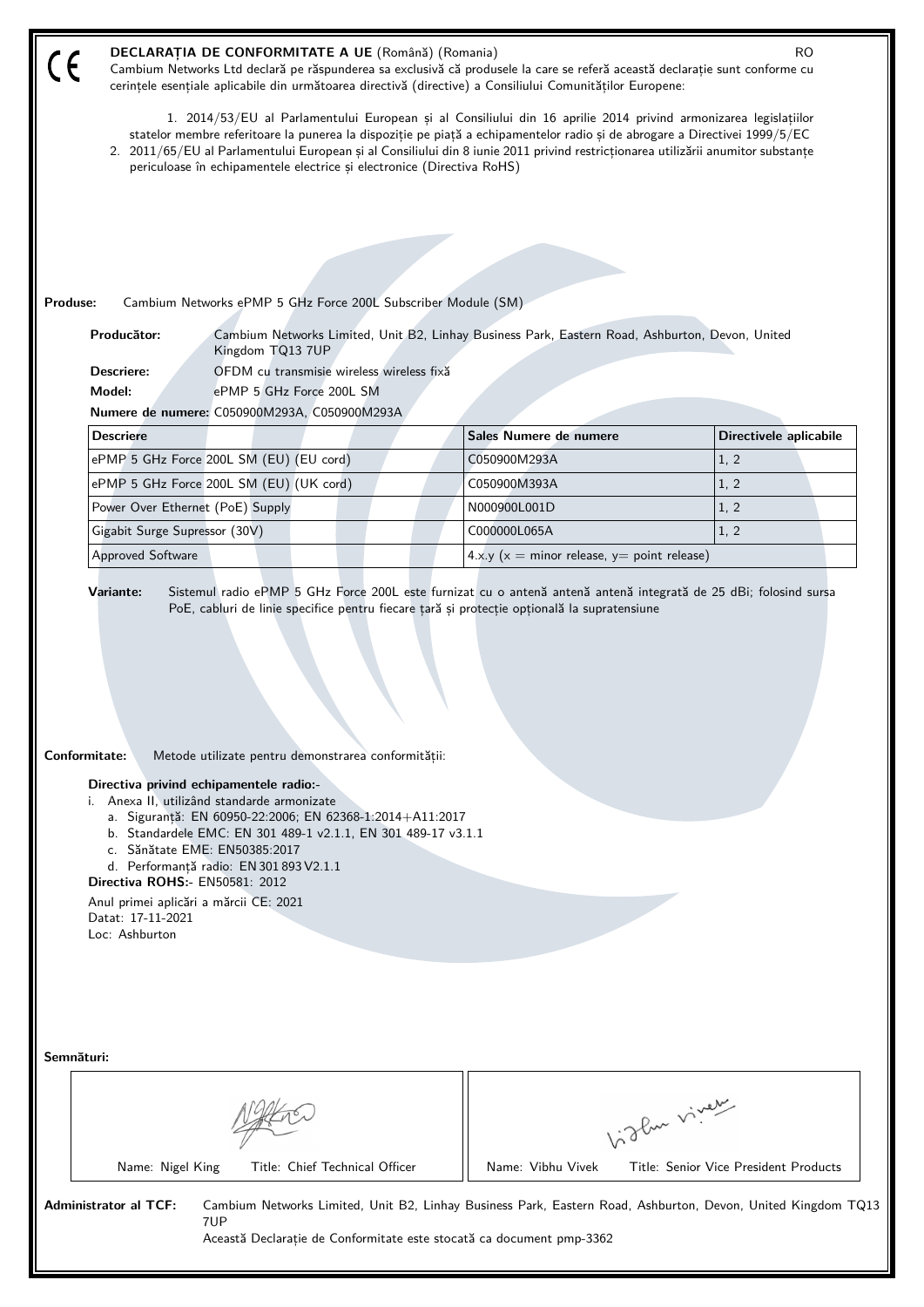| EÚ VYHLÁSENIE O ZHODE (Slovák) (Slovakia)<br>SK<br>Cambium Networks Ltd vyhlasuje na svoju vlastnú zodpovednosť, že výrobky, na ktoré sa vzťahuje toto vyhlásenie, sú v súlade<br>s platnými základnými požiadavkami nasledujúcej smernice (-ov) Rady Európskych spoločenstiev:                                                                                                                                        |                                                   |                                       |  |  |  |
|------------------------------------------------------------------------------------------------------------------------------------------------------------------------------------------------------------------------------------------------------------------------------------------------------------------------------------------------------------------------------------------------------------------------|---------------------------------------------------|---------------------------------------|--|--|--|
| 1. 2014/53/EU Európskeho parlamentu a Rady zo 16. apríla 2014 o zosúladení právnych predpisov členských štátov<br>týkajúcich sa sprístupnenia rádiových zariadení na trhu a o zrušení smernice Európskeho parlamentu a Rady 1999/5/EC<br>2. 2011/65/EU Európskeho parlamentu a Rady z 8. júna 2011 o obmedzení používania určitých nebezpečných látok v<br>elektrických a elektronických zariadeniach (smernica o ONL) |                                                   |                                       |  |  |  |
|                                                                                                                                                                                                                                                                                                                                                                                                                        |                                                   |                                       |  |  |  |
|                                                                                                                                                                                                                                                                                                                                                                                                                        |                                                   |                                       |  |  |  |
|                                                                                                                                                                                                                                                                                                                                                                                                                        |                                                   |                                       |  |  |  |
|                                                                                                                                                                                                                                                                                                                                                                                                                        |                                                   |                                       |  |  |  |
| Produkty:<br>Cambium Networks ePMP 5 GHz Force 200L Subscriber Module (SM)<br>Cambium Networks Limited, Unit B2, Linhay Business Park, Eastern Road, Ashburton, Devon, United Kingdom TQ13<br>Výrobca:                                                                                                                                                                                                                 |                                                   |                                       |  |  |  |
| 7UP<br>OFDM Pevný vonkajší bezdrôtový vysielač s prijímačom<br>Popis:                                                                                                                                                                                                                                                                                                                                                  |                                                   |                                       |  |  |  |
| Model:<br>ePMP 5 GHz Force 200L SM                                                                                                                                                                                                                                                                                                                                                                                     |                                                   |                                       |  |  |  |
| Čísla častí: C050900M293A, C050900M293A                                                                                                                                                                                                                                                                                                                                                                                |                                                   |                                       |  |  |  |
| <b>Popis</b>                                                                                                                                                                                                                                                                                                                                                                                                           | Sales Čísla častí                                 | Uplatniteľné smernice                 |  |  |  |
| ePMP 5 GHz Force 200L SM (EU) (EU cord)                                                                                                                                                                                                                                                                                                                                                                                | C050900M293A                                      | 1, 2                                  |  |  |  |
| ePMP 5 GHz Force 200L SM (EU) (UK cord)                                                                                                                                                                                                                                                                                                                                                                                | C050900M393A                                      | 1, 2                                  |  |  |  |
| Power Over Ethernet (PoE) Supply                                                                                                                                                                                                                                                                                                                                                                                       | N000900L001D                                      | 1, 2                                  |  |  |  |
| Gigabit Surge Supressor (30V)                                                                                                                                                                                                                                                                                                                                                                                          | C000000L065A                                      | 1, 2                                  |  |  |  |
| Approved Software                                                                                                                                                                                                                                                                                                                                                                                                      | 4.x.y ( $x =$ minor release, $y =$ point release) |                                       |  |  |  |
|                                                                                                                                                                                                                                                                                                                                                                                                                        |                                                   |                                       |  |  |  |
| Zhoda:<br>Metódy používané na preukázanie zhody:                                                                                                                                                                                                                                                                                                                                                                       |                                                   |                                       |  |  |  |
| Smernica o rádiovom zariadení:-<br>i. V prílohe II s použitím harmonizovaných noriem<br>a. bezpečnosť: EN 60950-22:2006; EN 62368-1:2014+A11:2017<br>b. Normy EMC: EN 301 489-1 v2.1.1, EN 301 489-17 v3.1.1<br>c. Zdravie EME: EN50385:2017<br>d. Rádiový výkon: EN 301 893 V2.1.1<br><b>Smernica ROHS: EN50581: 2012</b><br>Rok prvého uplatnenia značky CE: 2021<br>Datovaný: 17-11-2021<br>Miesto: Ashburton       |                                                   |                                       |  |  |  |
| Podpisy:                                                                                                                                                                                                                                                                                                                                                                                                               |                                                   |                                       |  |  |  |
|                                                                                                                                                                                                                                                                                                                                                                                                                        | birthe vivey                                      |                                       |  |  |  |
| Name: Nigel King<br>Title: Chief Technical Officer                                                                                                                                                                                                                                                                                                                                                                     | Name: Vibhu Vivek                                 | Title: Senior Vice President Products |  |  |  |
| Strážca TCF:<br>Cambium Networks Limited, Unit B2, Linhay Business Park, Eastern Road, Ashburton, Devon, United Kingdom TQ13 7UP<br>Toto vyhlásenie o zhode sa ukladá ako dokument pmp-3362                                                                                                                                                                                                                            |                                                   |                                       |  |  |  |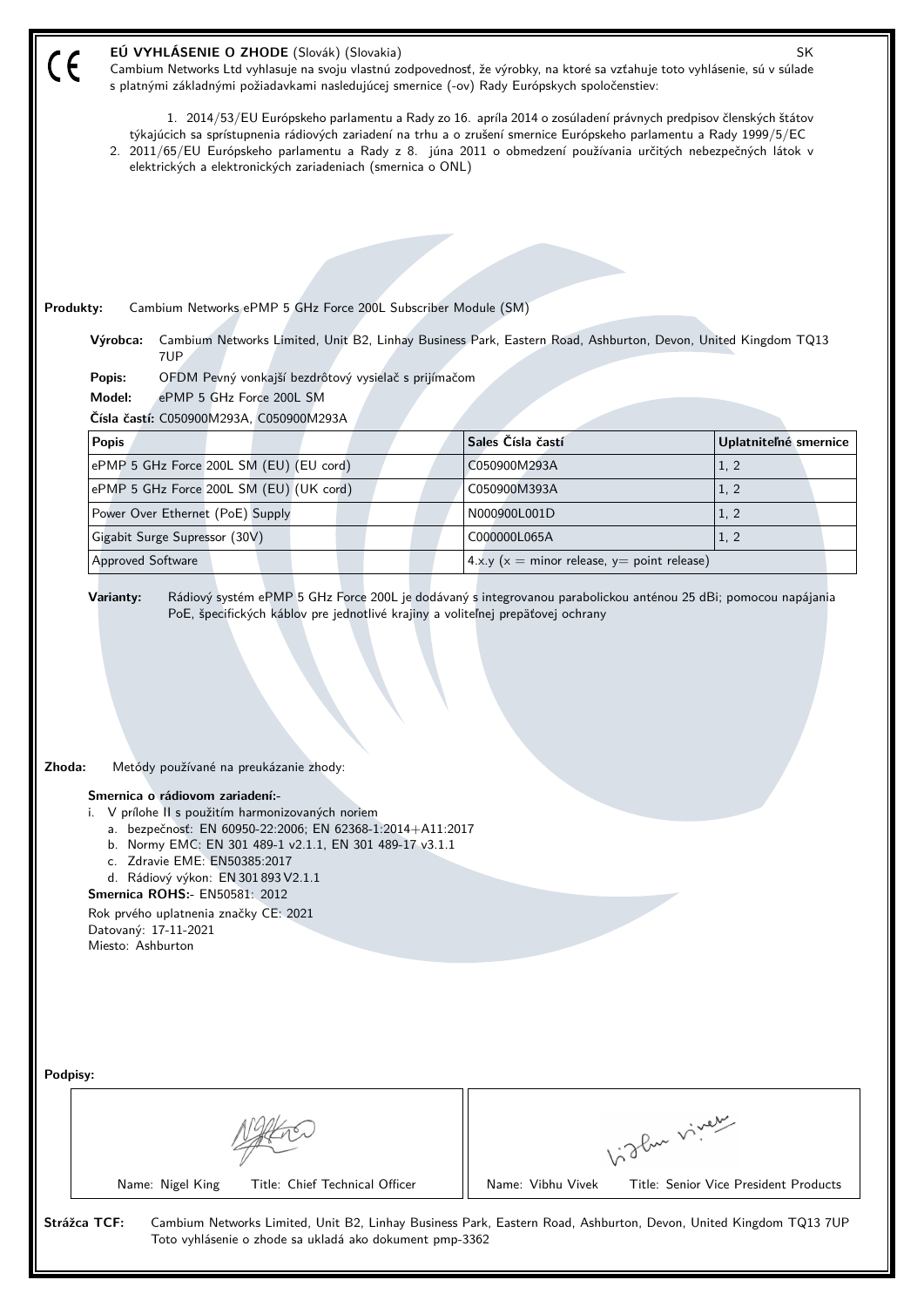| dajanju radijske opreme na trg in o razveljavitvi Direktive 1999/5/EC<br>električni in elektronski opremi (direktiva RoHS)                                                                                                                                                                                                                                                                                                                                                    |                                                                                                                                                                                                                                  |  |  |  |  |  |
|-------------------------------------------------------------------------------------------------------------------------------------------------------------------------------------------------------------------------------------------------------------------------------------------------------------------------------------------------------------------------------------------------------------------------------------------------------------------------------|----------------------------------------------------------------------------------------------------------------------------------------------------------------------------------------------------------------------------------|--|--|--|--|--|
|                                                                                                                                                                                                                                                                                                                                                                                                                                                                               | 1. 2014/53/EU Evropskega parlamenta in Sveta z dne 16. aprila 2014 o usklajevanju zakonodaje držav članic o<br>2. 2011/65/EU Evropskega parlamenta in Sveta z dne 8. junija 2011 o omejevanju uporabe nekaterih nevarnih snovi v |  |  |  |  |  |
|                                                                                                                                                                                                                                                                                                                                                                                                                                                                               |                                                                                                                                                                                                                                  |  |  |  |  |  |
|                                                                                                                                                                                                                                                                                                                                                                                                                                                                               |                                                                                                                                                                                                                                  |  |  |  |  |  |
|                                                                                                                                                                                                                                                                                                                                                                                                                                                                               |                                                                                                                                                                                                                                  |  |  |  |  |  |
|                                                                                                                                                                                                                                                                                                                                                                                                                                                                               |                                                                                                                                                                                                                                  |  |  |  |  |  |
| Izdelki:<br>Cambium Networks ePMP 5 GHz Force 200L Subscriber Module (SM)                                                                                                                                                                                                                                                                                                                                                                                                     |                                                                                                                                                                                                                                  |  |  |  |  |  |
| Cambium Networks Limited, Unit B2, Linhay Business Park, Eastern Road, Ashburton, Devon, United Kingdom<br>Proizvajalec:<br><b>TQ13 7UP</b>                                                                                                                                                                                                                                                                                                                                   |                                                                                                                                                                                                                                  |  |  |  |  |  |
| OFDM fiksni zunanji brezžični oddajnik<br>Opis:                                                                                                                                                                                                                                                                                                                                                                                                                               |                                                                                                                                                                                                                                  |  |  |  |  |  |
| Model:<br>ePMP 5 GHz Force 200L SM<br>Številke delov: C050900M293A, C050900M293A                                                                                                                                                                                                                                                                                                                                                                                              |                                                                                                                                                                                                                                  |  |  |  |  |  |
| Sales Številke delov<br>Opis                                                                                                                                                                                                                                                                                                                                                                                                                                                  | Veljavne direktive                                                                                                                                                                                                               |  |  |  |  |  |
| ePMP 5 GHz Force 200L SM (EU) (EU cord)<br>C050900M293A<br>1, 2                                                                                                                                                                                                                                                                                                                                                                                                               |                                                                                                                                                                                                                                  |  |  |  |  |  |
| ePMP 5 GHz Force 200L SM (EU) (UK cord)<br>1, 2<br>C050900M393A                                                                                                                                                                                                                                                                                                                                                                                                               |                                                                                                                                                                                                                                  |  |  |  |  |  |
| Power Over Ethernet (PoE) Supply<br>N000900L001D<br>1, 2                                                                                                                                                                                                                                                                                                                                                                                                                      |                                                                                                                                                                                                                                  |  |  |  |  |  |
| Gigabit Surge Supressor (30V)<br>1, 2<br>C000000L065A                                                                                                                                                                                                                                                                                                                                                                                                                         |                                                                                                                                                                                                                                  |  |  |  |  |  |
| <b>Approved Software</b><br>4.x.y ( $x =$ minor release, $y =$ point release)                                                                                                                                                                                                                                                                                                                                                                                                 |                                                                                                                                                                                                                                  |  |  |  |  |  |
| Skladnost:<br>Metode, uporabljene za dokazovanje skladnosti:<br>Direktiva o radijski opremi:-<br>Priloga II z uporabo usklajenih standardov<br>i.<br>a. Varnost: EN 60950-22:2006; EN 62368-1:2014+A11:2017<br>b. EMC standardi: EN 301 489-1 v2.1.1, EN 301 489-17 v3.1.1<br>c. Zdravie EME: EN50385:2017<br>d. Radijska zmogljivost: EN 301 893 V2.1.1<br><b>ROHS direktiva:</b> EN50581: 2012<br>Leto prve prijave oznake CE: 2021<br>Dated: 17-11-2021<br>Kraj: Ashburton |                                                                                                                                                                                                                                  |  |  |  |  |  |
| Podpisi:<br>Vidley vivey<br>Title: Chief Technical Officer<br>Name: Vibhu Vivek<br>Name: Nigel King<br>Title: Senior Vice President Products                                                                                                                                                                                                                                                                                                                                  |                                                                                                                                                                                                                                  |  |  |  |  |  |
| <b>Skrbnik TCF:</b><br>Cambium Networks Limited, Unit B2, Linhay Business Park, Eastern Road, Ashburton, Devon, United Kingdom TQ13 7UP<br>Ta izjava o skladnosti je shranjena kot dokument pmp-3362                                                                                                                                                                                                                                                                          |                                                                                                                                                                                                                                  |  |  |  |  |  |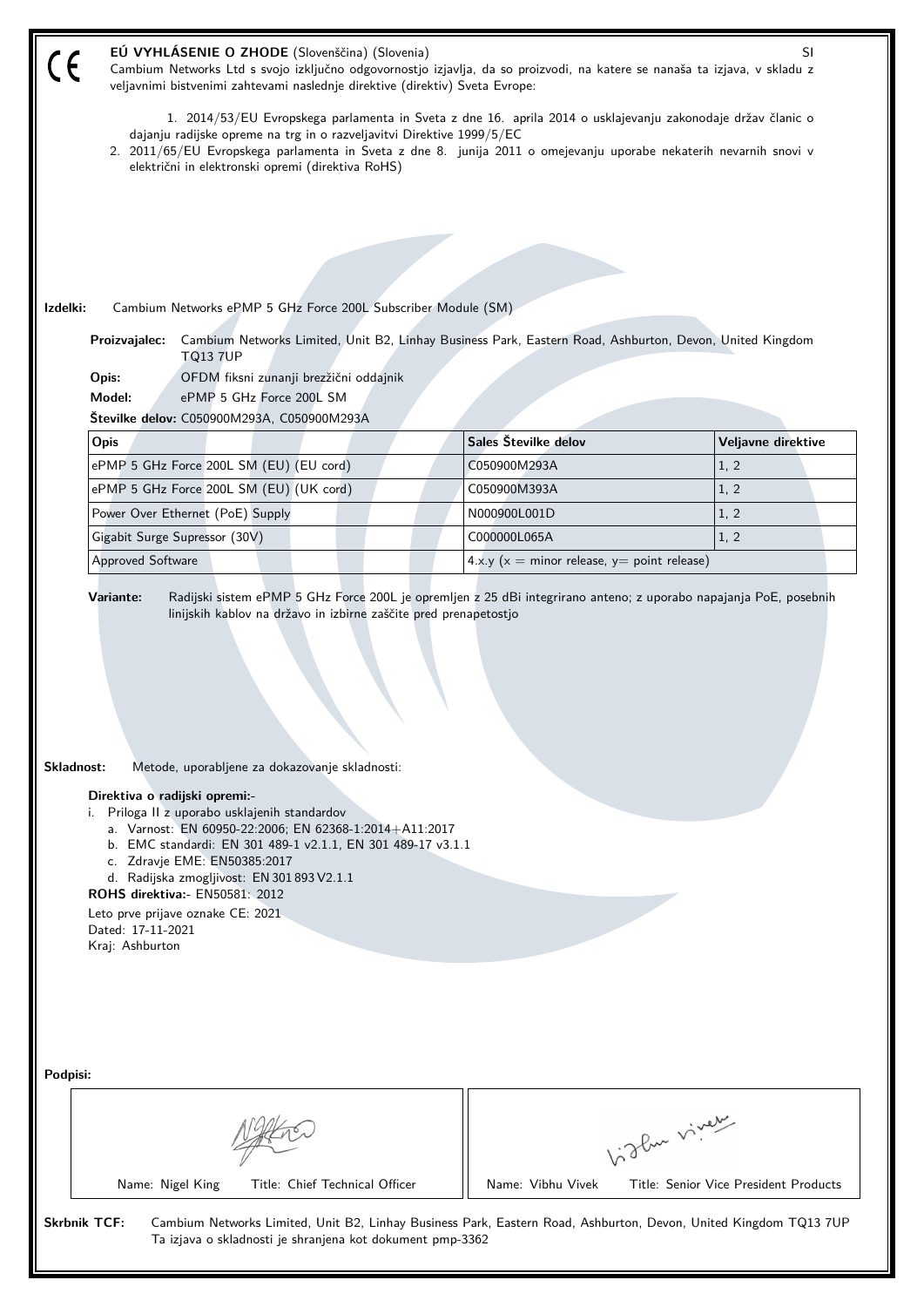|                    | <b>DECLARACIÓN DE CONFORMIDAD DE LA UE</b> (Española) (Spain)<br>ES<br>Cambium Networks Ltd declara bajo su exclusiva responsabilidad que los productos a los que se refiere la presente declaración<br>se ajustan a los requisitos esenciales aplicables de la (s) siguiente (s) Directiva (s) del Consejo de las Comunidades Europeas:                                                                                                                                                        |                                                                                                                                                                                                                                   |  |                                               |            |                                                                                                                  |
|--------------------|-------------------------------------------------------------------------------------------------------------------------------------------------------------------------------------------------------------------------------------------------------------------------------------------------------------------------------------------------------------------------------------------------------------------------------------------------------------------------------------------------|-----------------------------------------------------------------------------------------------------------------------------------------------------------------------------------------------------------------------------------|--|-----------------------------------------------|------------|------------------------------------------------------------------------------------------------------------------|
|                    | 1. 2014/53/EU del Parlamento Europeo y del Consejo, de 16 de abril de 2014, sobre la armonización de las<br>legislaciones de los Estados miembros sobre la puesta a disposición en el mercado de los equipos de radiocomunicaciones<br>y por la que se deroga la Directiva 1999/5/EC<br>2. 2011/65/EU del Parlamento Europeo y del Consejo, de 8 de junio de 2011, sobre la restricción del uso de determinadas<br>sustancias peligrosas en aparatos eléctricos y electrónicos (Directiva RoHS) |                                                                                                                                                                                                                                   |  |                                               |            |                                                                                                                  |
|                    |                                                                                                                                                                                                                                                                                                                                                                                                                                                                                                 |                                                                                                                                                                                                                                   |  |                                               |            |                                                                                                                  |
|                    |                                                                                                                                                                                                                                                                                                                                                                                                                                                                                                 |                                                                                                                                                                                                                                   |  |                                               |            |                                                                                                                  |
|                    |                                                                                                                                                                                                                                                                                                                                                                                                                                                                                                 |                                                                                                                                                                                                                                   |  |                                               |            |                                                                                                                  |
|                    |                                                                                                                                                                                                                                                                                                                                                                                                                                                                                                 |                                                                                                                                                                                                                                   |  |                                               |            |                                                                                                                  |
| <b>Productos:</b>  |                                                                                                                                                                                                                                                                                                                                                                                                                                                                                                 | Cambium Networks ePMP 5 GHz Force 200L Subscriber Module (SM)                                                                                                                                                                     |  |                                               |            |                                                                                                                  |
| <b>Fabricante:</b> |                                                                                                                                                                                                                                                                                                                                                                                                                                                                                                 | Cambium Networks Limited, Unit B2, Linhay Business Park, Eastern Road, Ashburton, Devon, United<br>Kingdom TQ13 7UP                                                                                                               |  |                                               |            |                                                                                                                  |
| Descripción:       |                                                                                                                                                                                                                                                                                                                                                                                                                                                                                                 | Transceptor inalámbrico fijo para exteriores OFDM                                                                                                                                                                                 |  |                                               |            |                                                                                                                  |
| Modelo:            |                                                                                                                                                                                                                                                                                                                                                                                                                                                                                                 | ePMP 5 GHz Force 200L SM<br>Números de parte: C050900M293A, C050900M293A                                                                                                                                                          |  |                                               |            |                                                                                                                  |
| <b>Descripción</b> |                                                                                                                                                                                                                                                                                                                                                                                                                                                                                                 |                                                                                                                                                                                                                                   |  | Sales Números de parte                        |            | <b>Directivas aplicables</b>                                                                                     |
|                    |                                                                                                                                                                                                                                                                                                                                                                                                                                                                                                 | ePMP 5 GHz Force 200L SM (EU) (EU cord)                                                                                                                                                                                           |  | C050900M293A                                  |            | 1, 2                                                                                                             |
|                    |                                                                                                                                                                                                                                                                                                                                                                                                                                                                                                 | ePMP 5 GHz Force 200L SM (EU) (UK cord)                                                                                                                                                                                           |  | C050900M393A                                  |            | 1, 2                                                                                                             |
|                    | Power Over Ethernet (PoE) Supply                                                                                                                                                                                                                                                                                                                                                                                                                                                                |                                                                                                                                                                                                                                   |  | N000900L001D                                  |            | 1, 2                                                                                                             |
|                    | Gigabit Surge Supressor (30V)                                                                                                                                                                                                                                                                                                                                                                                                                                                                   |                                                                                                                                                                                                                                   |  | C000000L065A                                  |            | 1, 2                                                                                                             |
|                    | <b>Approved Software</b>                                                                                                                                                                                                                                                                                                                                                                                                                                                                        |                                                                                                                                                                                                                                   |  | $4.x.y(x = minor release, y = point release)$ |            |                                                                                                                  |
|                    |                                                                                                                                                                                                                                                                                                                                                                                                                                                                                                 |                                                                                                                                                                                                                                   |  |                                               |            |                                                                                                                  |
| Conformidad:       |                                                                                                                                                                                                                                                                                                                                                                                                                                                                                                 | Métodos utilizados para demostrar la conformidad:                                                                                                                                                                                 |  |                                               |            |                                                                                                                  |
|                    | Directiva de equipos de radio:-<br>i. Anexo II utilizando normas armonizadas<br>c. Salud: EN50385:2017<br><b>Directiva ROHS:- EN50581: 2012</b><br>Anticuado: 17-11-2021<br>Sitio: Ashburton                                                                                                                                                                                                                                                                                                    | a. La seguridad: EN 60950-22:2006; EN 62368-1:2014+A11:2017<br>b. Estándares de EMC: EN 301 489-1 v2.1.1, EN 301 489-17 v3.1.1<br>d. Rendimiento de radio: EN 301 893 V2.1.1<br>Año de la primera aplicación de la marca CE: 2021 |  |                                               |            |                                                                                                                  |
| Firmas:            |                                                                                                                                                                                                                                                                                                                                                                                                                                                                                                 |                                                                                                                                                                                                                                   |  |                                               | Like viney |                                                                                                                  |
|                    | Name: Nigel King                                                                                                                                                                                                                                                                                                                                                                                                                                                                                | Title: Chief Technical Officer                                                                                                                                                                                                    |  | Name: Vibhu Vivek                             |            | Title: Senior Vice President Products                                                                            |
| Guardián del TCF:  |                                                                                                                                                                                                                                                                                                                                                                                                                                                                                                 | Esta Declaración de conformidad se almacena como documento pmp-3362                                                                                                                                                               |  |                                               |            | Cambium Networks Limited, Unit B2, Linhay Business Park, Eastern Road, Ashburton, Devon, United Kingdom TQ13 7UF |